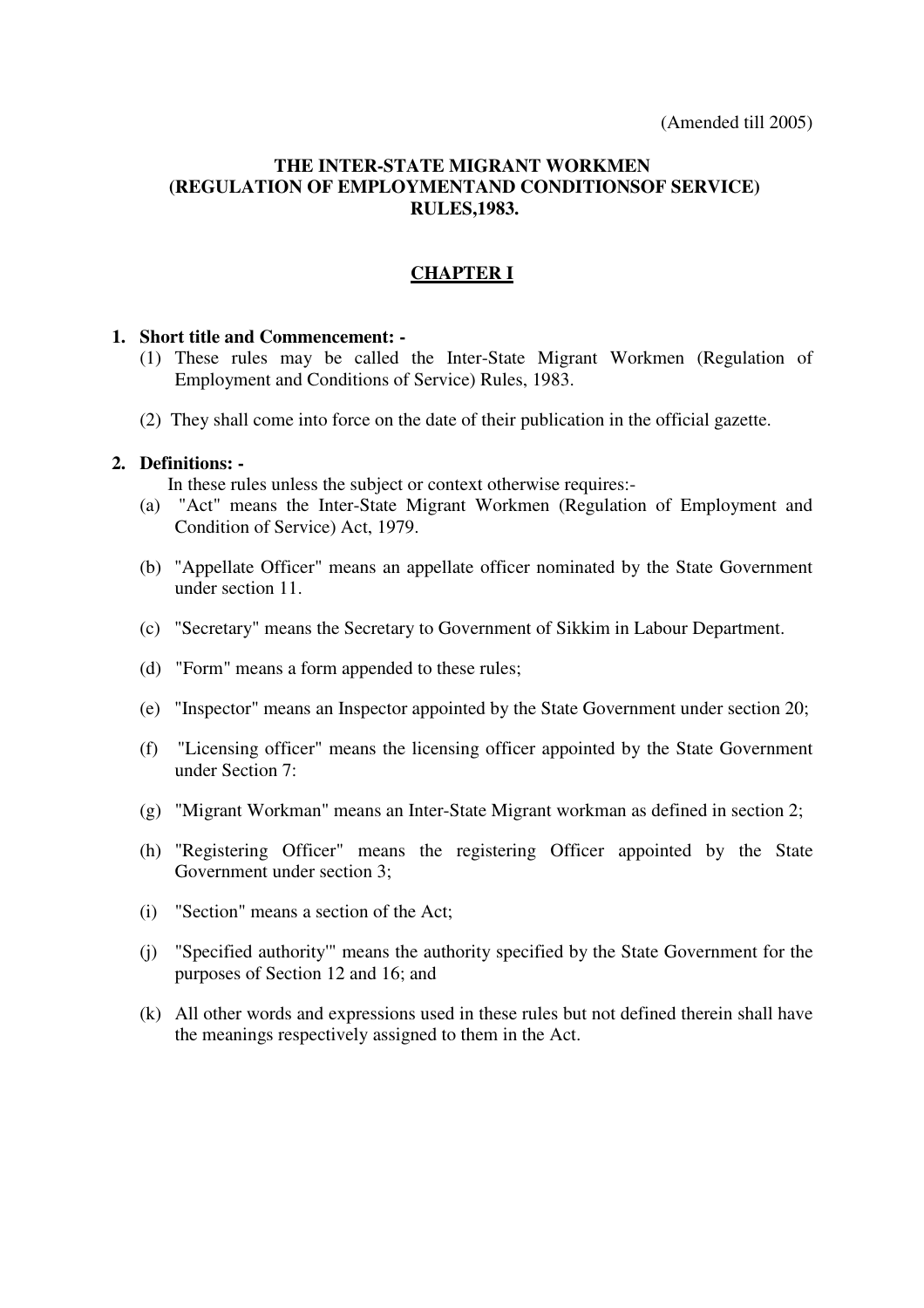#### **CHAPTER II**

#### **3. Manner of making application for registration of establishments:**

- (a) The application for registration of an establishment shall be made in triplicate in Form I to the registering officer of the area in which the establishment sought to be registered is located.
- (b) The application shall be accompanied by a crossed demand draft showing payment of fees for the registration of the establishment.
- (c) The application shall be either personally delivered to the registering officer or sent to him by registered post.
- (d) On receipt of the application, the registering officer, shall after noting thereon the date of receipt by him of the application, give an acknowledgement to the applicant.

#### **4. Issue of certificate of registration: -**

- (a) Where the registering officer registers the establishment, he shall issue to the principal employer a certificate of registration in Form II.
- (b) The registering officer shall maintain a register in Form III showing the particulars of the establishment in relation to which certificates of registration are issued by him.
- (c) If, in relation to an establishment, there is any change in the particulars specified in the certificate of registration, the principal employer of the establishment shall intimate to the registering officer, within thirty days from the date when such change takes place, the particulars of, and the reasons for, such change.

#### **5. Circumstances in which application for registration may be rejected: -**

- (a) If any application for registration is not complete in all respects, the registering officer shall require the principal employer to amend the application so as to make it complete in all respects.
- (b) If the principal employer, on being required by the registering officer to amend his application for registration, omits or fails to do so, the registering officer shall reject the application for registration.

#### **6. Amendment of certificate of registration: -**

- (a) Where on receipt of the intimation under sub-rule (c) of rule 4, the registering officer is satisfied that an amount higher than the amount, which has been paid by the principal employer as fee for the registration of the establishment is payable, he shall require such principal employer to deposit a sum which, together with the amount already paid by such principal employer, would be equal to such higher amount of fees payable for the registration of the establishment and to produce a receipt showing such deposit.
- (b) Where, on receipt of the intimation referred to in sub-rule (c) of rule 4 the registering officer is satisfied that there has occurred a change in the particulars of the establishment, as entered in the register in Form III, he shall amend the said Register and record therein the change thus occurred:

 Provided that no such amendment shall affect anything done or any action taken or any right, obligation or liability acquired or incurred before such amendment.

 Provided further that the registering officer shall not carry out any amendment in the register in Form III unless the appropriate fees have been deposited by the principal employer.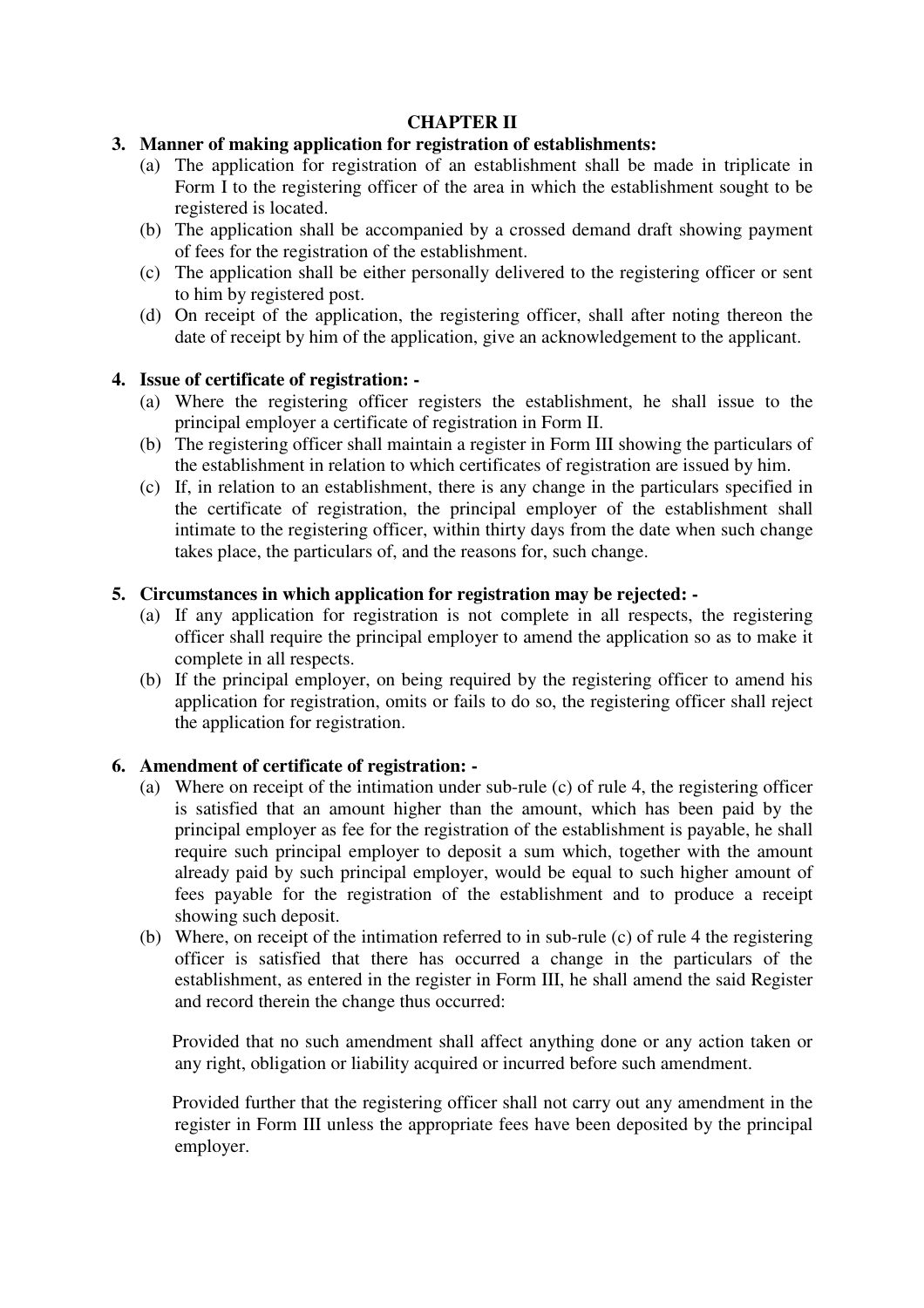## **7. Application for a licence: -**

- (a) Every application by a contractor for the grant of a licence for recruiting a person under clause (a) of section (i) of section 8 shall be made in triplicate, in Form IV to the licensing officer having jurisdiction in relation to the area wherein recruitment is made.
- (b) Every application by a contractor for employing a migrant workman under clause (b) of sub-section (1) of section 8 shall be made, in Form V to the licensing officer having jurisdiction in relation to the area wherein the establishment is situated.
- (c) (i) Every application for the grant of a licence under sub-rule (a) or sub-rule (b) shall be accompanied by a certificate of the principal employer in Form VI to the effect that he undertakes to be bound by all the provisions of the Act and the rules made there under so far as they are applicable to him in respect of the recruitment or employment of the migrant workman, in respect of which the contractor is making the application.
- (ii) Every such application shall be either personally delivered to the licensing officer concerned or sent to him by registered post.
- (d) On receipt of the application referred to in sub-rule (a) or sub-rule (b), the licensing officer concerned shall after noting thereon the date of receipt of the application, grant an acknowledgement to the applicant.
- (e) Every application referred to in sub-rule (a) shall also be accompanied by the receipt obtained as required by rule 20.

#### **8. Matters to be taken into account in granting or refusing a licence:-**

- In granting or refusing to grant a licence the licensing officer shall take the following matters into account, namely:-
- (a) Whether the applicant-
- (i) is a minor or
- (ii) is of unsound mind and stands so declared by a competent court, or
- (iii) is an undischarged insolvent, or
- (iv) has been convicted at any time during the period of five years immediately preceding the date of application, for an offence which, in the opinion of the State Government, involves moral turpitude.
- (b) Whether any order has been made in respect of the applicant under sub-section (a) of section 10, and if so, whether a period of three years has elapsed from the date of that order.
- (c) Whether the fees for the application has been deposited at the rates specified in rule 12, and
- (d) Whether security, wherever necessary, has been deposited by the applicant at the rates specified in sub-rule (a) of rule 10.

#### **9. Refusal to issue licence: -**

- (a) On receipt of the application from the contractor, and as soon as possible thereafter the licensing officer shall investigate or cause investigation to be made to satisfy himself about the correctness of the fact and particulars furnished in such application and the eligibility of the applicant for a licence.
- (b) (i) Where the licensing officer is of the opinion that he licence should not be issued, he shall after affording reasonable opportunity to the applicant to be heard, make an order rejecting the application.
- (ii) The order shall record the reasons for the refusal and shall be communicated to the applicant.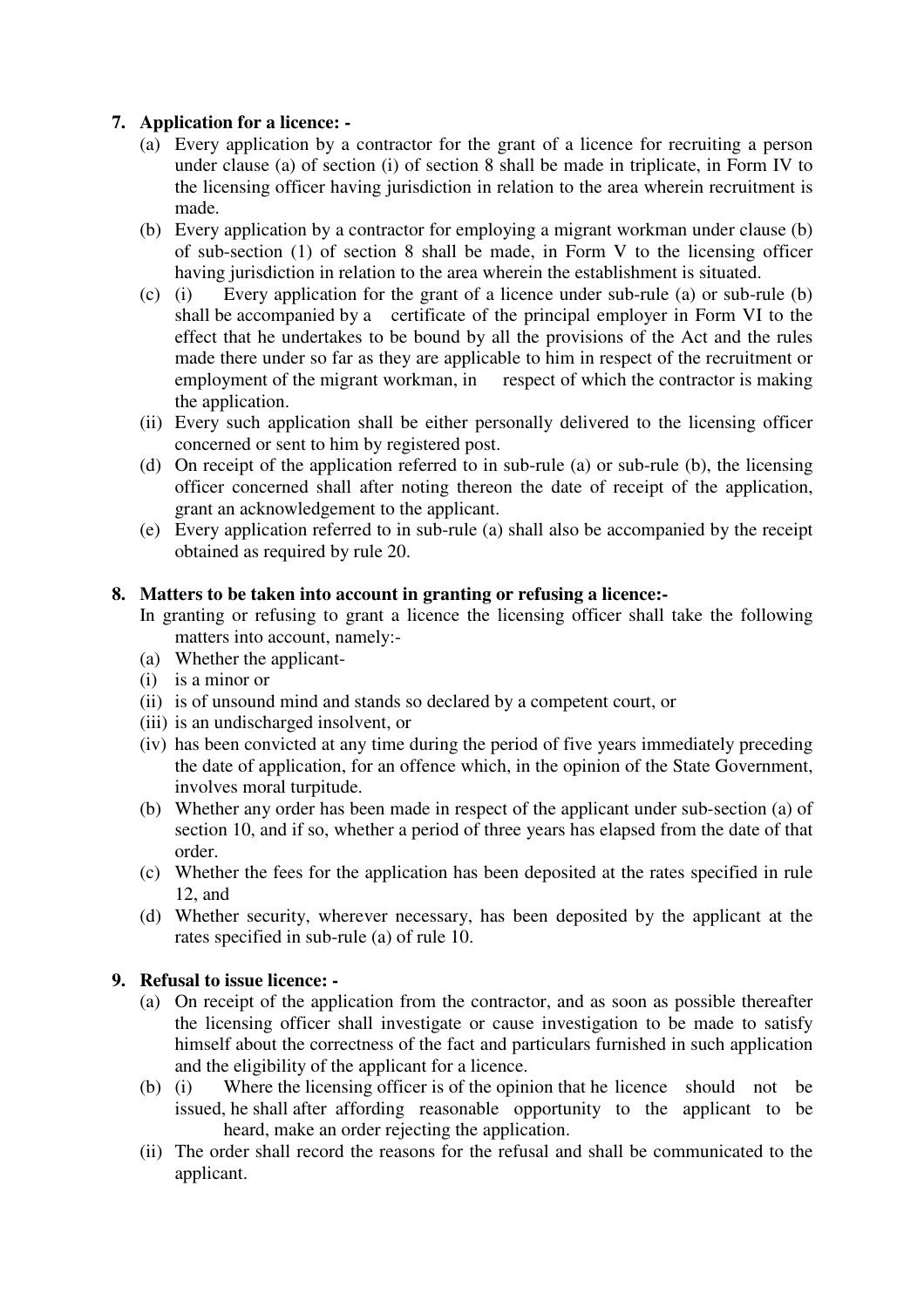#### **10. Security:-**

- (a) Where the licensing officer is satisfied in accordance with the procedure laid down in the provision to sub-section (b) of section 8, that any person who has applied for or who has been issued a licence should furnish security for the due performance of the conditions of the licence, he shall prepare an estimate of the amount needed to profiteer recruitment or employment of migrant workmen on the basis of the factors specified in sub-section (c) of the said section and after considering the solvency of such person, determine the amount of the security to be furnished by such person, which shall not exceed forty per cent of the amount estimated by him.
- (b) Where the applicant for the licence was holding a licence in regard to another work and that licence had expired the licensing officer, if he is of the view that any amount out of the security, if any deposited in respect of that licence is to be refunded to the applicant under rule 17, he may on an application made for the purpose in Form VII by the applicant adjust the amount so to be refunded towards the security, if any required to be deposited in respect of the application for the new licence and the applicant need deposit, is such a case, only the balance amount, if any after making such adjustment.

#### **11. Forms and terms and conditions of licence:-**

- **(**1) Every licence issued under sub-section (a) of section 8 shall be in Form VIII.
- (2) Every licence granted under sub-rule (1) or renewed under Rule 15 shall be subject to the following conditions, namely:
- (i) the licence shall be non-transferable:
- (ii) the terms and conditions of the agreement or arrangement or the arrangement under which the migrant workmen is recruited or employed:
- (iii) me number of migrant workmen recruited or employed:
- (iv) the number of workmen recruited or employed as migrant workmen in the establishment shall not, on any day exceed the maximum number specified in condition (iii):
- (v) the rates of wages payable to the migrant workmen by the contractor shall not be less than the rates prescribed under the minimum Wages Act, 1948 or the rates fixed by the State Government, as the case may be, for such employment and where the rates have been fixed cy agreement, settlement or award, not less than the rates so fixed:
- (vi) Save as provided in these rules me fees paid for the issue, or, as the case may be, for renewal of licence shall be non refundable:
- (vii) (a) in cases where the migrant workmen recruited or employed by the contractor perform the same or similar kind of work as the workmen directly employed by the principal employer of the establishment the wages relates, holidays, hours of work and other conditions of service of the migrant workmen of the contractor shall be the same as applicable to the workmen directly employed by the principal employer of the establishment on the same or similar Kind of work:

 Provided that in the case of any disagreement with regard to the type of work, the same shall be decided by the Secretary whose decision shall be final:

(b) in other cases, the wage rates, the holidays, hours of work and conditions of service of the migrant workmen recruited or employed by the contractor shall be such as prescribed in these rules.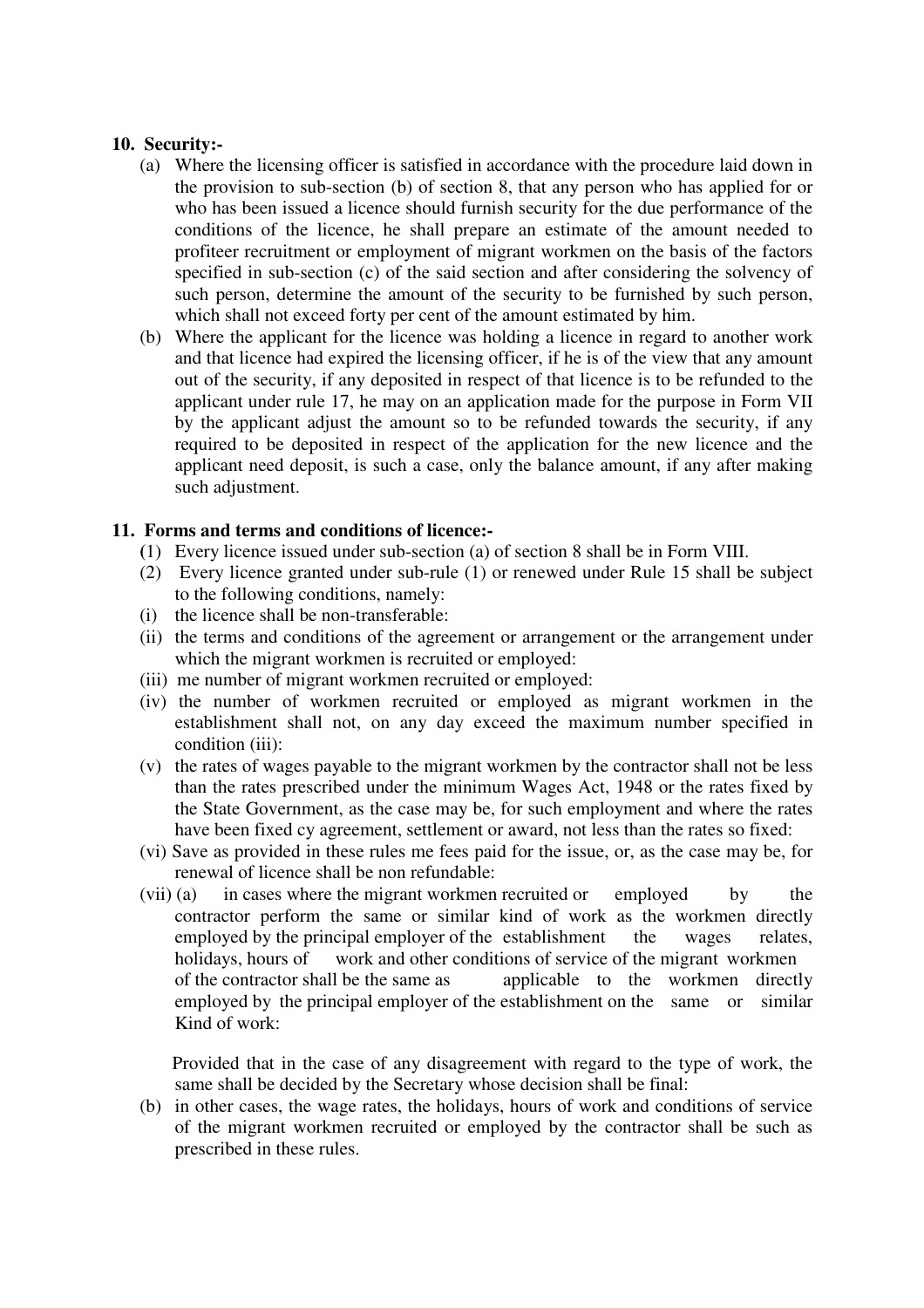- (viii) every migrant workman shall be entitled to allowances, benefits, facilities etc., prescribed in the Act and the rules:
- (ix) no female migrant worker snail be employed by any contractor before 6 A.M or after 7. P.M.
- Provided that this clause shall not apply to the employment of female migrant workers in pit head Baths, Creches and canteens and Midwives and Nurses in hospitals and dispensaries:
- (x) the contractor shall notify any change in the number of migrant workmen or the conditions of work to the licensing officer;
- (xi) the contractor shall comply with all the provisions 01 the Act and the rules;
- (xii) a copy of the licence shall be displayed prominently at the premises where the migrant workmen are employed:
- (xiii) the period for which the licence shall be valid.

#### **12. Fees:**

(A) The fees to be paid for the grant of certificate of registration of an establishment under section 4 shall be as specified below:-

 If the number of migrant workmen proposed to be employed in the establishment on any day.

| (a) is 5 but does not exceed 20                                                       | $\overline{\xi}$ 100.00 (one hundred only)   |
|---------------------------------------------------------------------------------------|----------------------------------------------|
| (b) exceeds 20 but does not exceed 50                                                 | - $\bar{\xi}$ 200.00 (two hundred only)      |
| (c) exceeds 50 but does no exceed 100                                                 | $-5$ 400.00 (four hundred only)              |
| (d) exceeds 100 but does not exceed 200 $-$ ₹ 800.00 (eight hundred only)             |                                              |
| (e) exceeds 100 but does not exceed 400 $\bar{\xi}$ 1600.00 (sixteen hundred only)    |                                              |
| (f) exceeds 400 but does not exceed 800 $-\overline{5}$ 3000.00 (three thousand only) |                                              |
| (g) exceeds 800 but does not exceed 1000 - ₹ 4000.00 (four thousand only)             |                                              |
| $(h)$ exceeds 1000                                                                    | $-\overline{5}$ 5000.00 (five thousand only) |

(B) The fees to be paid for the grant of licence under sub-section (c) of section 8 shall be as specified below:

If the number of migrant workmen recruited or employed by the contractor on any day

| (a) is 5 but does not exceed 20                                                               | - ₹ | 50.00 (fifty hundred only)                  |
|-----------------------------------------------------------------------------------------------|-----|---------------------------------------------|
| (b) exceeds 20 but does not exceed 50                                                         | - ₹ | 100.00 (one hundred only)                   |
| (c) exceeds 50 but does not exceed 100                                                        | - र | 200.00 (two hundred only)                   |
| (d) exceeds 100 but does not exceed 200 - ₹                                                   |     | 400.00 (four hundred only)                  |
| (e) exceeds 200 but does not exceed 400 - ₹ 800.00 (eight hundred only)                       |     |                                             |
| (f) exceeds 400 but does not exceed 750 $\cdot \overline{\xi}$ 1500.00 (fifteen hundred only) |     |                                             |
| (g) exceeds 750 but does not exceed 1000 - ₹ 3000.00 (three thousand only)                    |     |                                             |
| $(h)$ exceeds $1000$                                                                          |     | $-\overline{5}$ 5000.00(five thousand only) |
|                                                                                               |     |                                             |

#### **13, Amendment of the licence:-**

- (A) A licence issued under Rule 11 or renewed under Rule 15 may, for good and sufficient reasons, be amended by the licensing officer.
- (B) The contractor who desires to have the licence amended shall submit to the licensing officer an application stating the nature of amendment and reasons therefor
- (C) (i) If the licensing officer allows the application he shall require the applicant to furnish a crossed demand draft for the amount if any, by which the fees that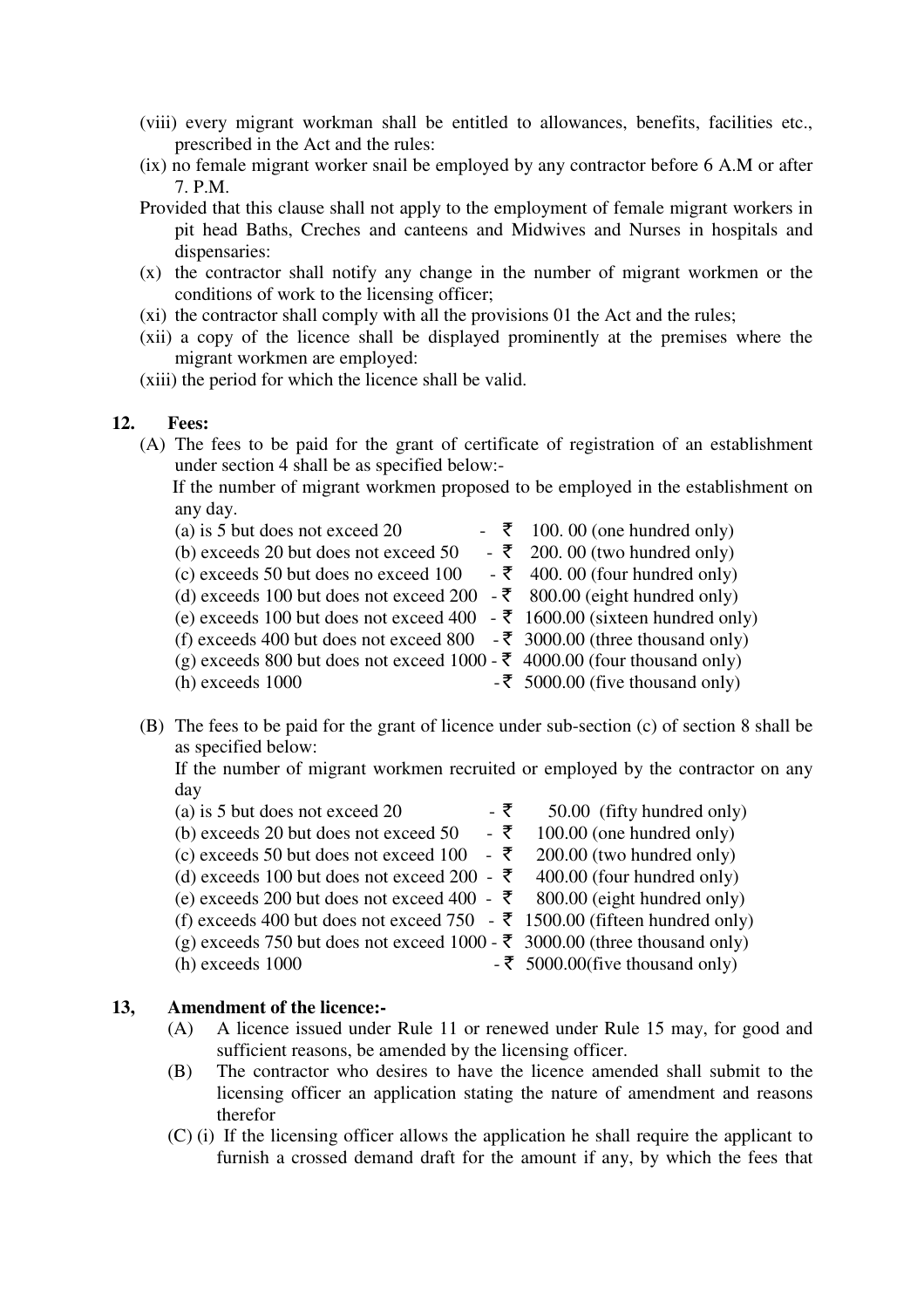would have been payable if the licence had been originally issued in the amended form exceeds the originally paid for the licence.

- (ii) On the applicant furnishing the requisite receipt, the licence shall be amended according to the orders of the licensing office.
- (D) Where the application for amendment is refused, the licensing officer shall record the reasons for such refusal and communicate the same to the applicant.

#### **14. Renewal of licence:-**

- (a) Every contractor may apply to the licensing officer for renewal of the licence.
- (b) The application shall be in Form IX in triplicate and shall be made not less than thirty days before the date on which the licence expires, and if the application is so made the licence shall he deemed to have been renewed until such date when the renewed licence is issued.
- (C) The fees chargeable for renewal of the licence shall be the same as for the grant thereof:

 Provided that if the application for renewal is not received within the time specified in sub-rule (b), a fee of twenty-five per cent in excess of the ordinarily payable for the licence shall be payable for such renewal:

 Provided further that in case where the licensing officer is satisfied that the delay in submission of the application is due to unavoidable circumstances beyond the control of the contractor, he may reduce or remit as he deems fit the payment of such excess fee.

#### **15. Period of renewal of the licence: -**

Every licence renewed under this rule 15 shall remain in force for a further period of twelve months from the date of the order of renewal.

#### **16. Period of duplicate certificate of registration or licence:-**

Where a certificate or registration or licence granted or renewed under the preceding rules has been lost, defaced or accidentally destroyed, a duplicate thereof may be granted on payment of fees of Re 10/-.

#### **17. Refund of security:-**

- (A) (i) On expiry of the period of licence the contractor may, if he does not intend to have his licence renewed or get the security amount adjusted in respect of his fresh application for licence in terms of sub-rule (b) of rule 10 makes an application to the licensing officer for the refund of the security, if any deposited by him under rule 10.
- (ii) If the licensing officer is satisfied that there is no breach of the conditions of licence or there s no order under section 10 for forfeiture of security or any portion thereof, he shall direct the fund of the security to the applicant.
- (B) If there is any order directing the forfeiture of the whole or any part of the security, the amount to be forfeited shall be deducted from the security deposit, and balance, if any, shall be refunded to the applicant.
- (C) The application for refund shall as far as possible be disposed of within sixty days of the receipt of the application.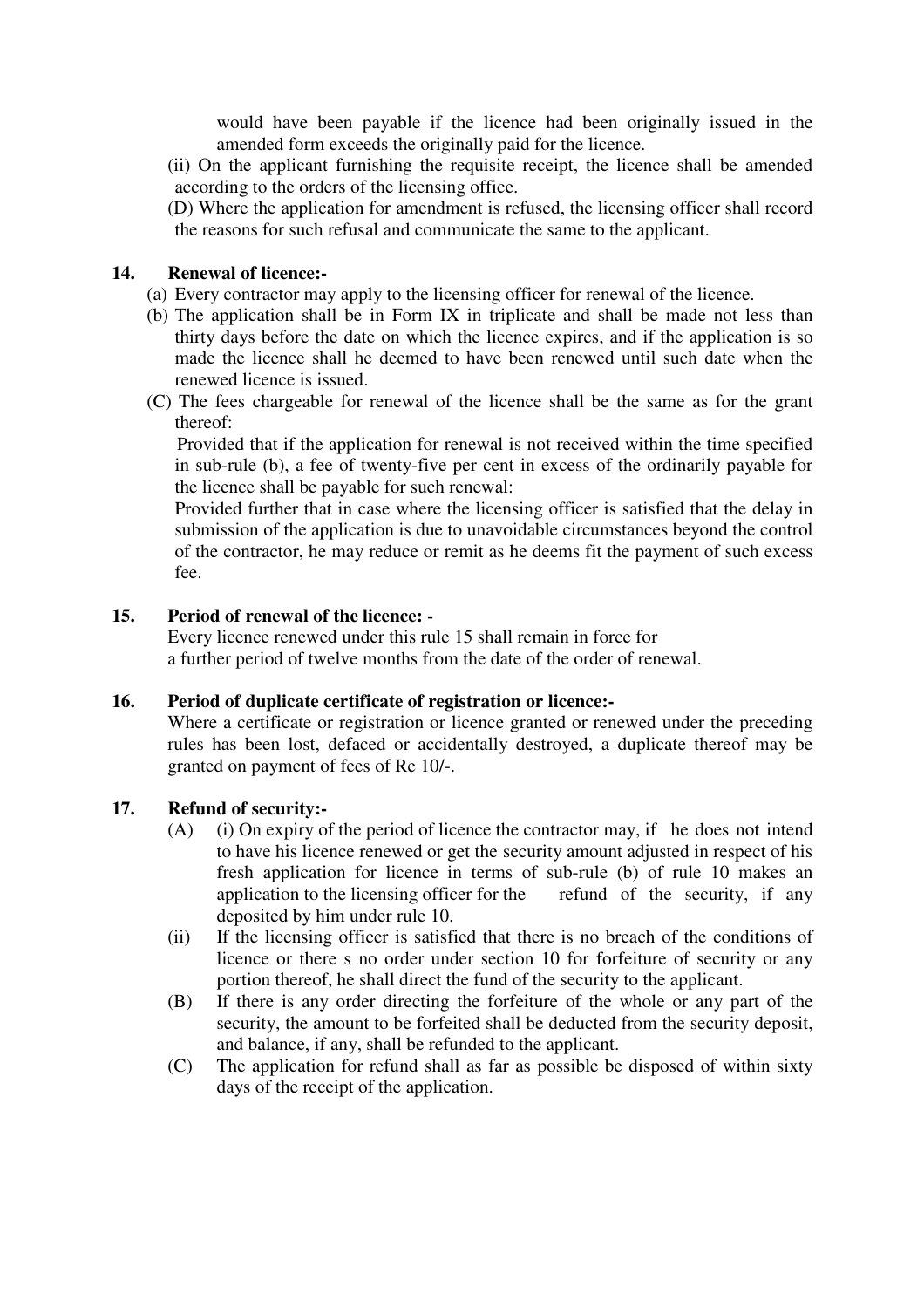## **18. Appeals and procedure:-**

- (A) (i) Every appeal under section 11 shall be preferred in the form of a memorandum singed by the appellant or his authorised agent and presented to the appellate officer in person to him by registered post.
- (ii) The memorandum shall be accompanied by a certified copy of the order and a crossed demand draft of Rs. 25.
- (B) The memorandum shall set forth precisely and under distinct heads the grounds of appeal to the order appea1ed from.
- (C) Where the memorandum of appeal does not comply with the provision of subrule (B) it may be rejected or returned to the appellant for the purpose of being amended within a time to be fixed by the appellate officer.
- (D) Where the appellate officer rejects the memorandum of appeal under sub-rule (3) he shall record the reasons for such rejection and communicate the same to the appellant.
- (E) Where the memorandum of appeal is in order, the appellate officer shall admit the appeal, endorse e date of presentation and shall register the appeal in the register of appeal kept for the purpose.
- (F) (i) When the appeal has been admitted, the appellate officer shall send a notice to the registering officer or the licensing officer, as the case may be from whose order the appeal has been preferred. The registering officer the case may be, the licensing officer shall there upon send the record of the case to the appellate
- (ii) On receipt of the record the appellate officer shall send a notice to the appellant to appear before him on such date and time as may be specified in the notice for the hearing of the appeal.
- (G) If on the date fixed for the hearing, the appellant does not appear, the appellate officer may dismiss the appeal for default of appearance of the appellant.
- $(H)$  (i)Where an appeal has been dismissed under sub-rule  $(G)$ , the appellant may apply to the appellate tar re-admission of the appeal, and where it is proved that he was prevented by any sufficient cause from appearing when the appeal was called on for hearing, the appellate officer shall restore the appeal on original number.
- (ii) An application under clause (1) shall, unless the appellate officer extends the time for sufficient reason, be made within thirty days of the date of dismissal.
- (I) (i) If the appellant is present when the appeal is called on for hearing, the appellate officer shall proceed the appellant or his authorised agent and any other person summoned by him for the purpose, and pronounce judgment on the appeal either confirming, reversing or modifying the order appealed from.
- (ii) The judgment of the appellate officer shall state the points for determination, decisions thereon and reasons for the decisions.
- (iii) The order shall be communicated to the appellant and a copy thereof shall be sent to the registering officer or the licensing officer, as the case may be, from whose order the appeal has been preferred.

#### **19. Obtaining of copies of order:-**

 A copy of the order of the registering officer, licensing officer or appellate officer may be obtained on payment of fees of Rs. 2 per copy of each order on application specifying the date and other particulars of the order, made to the officer concerned.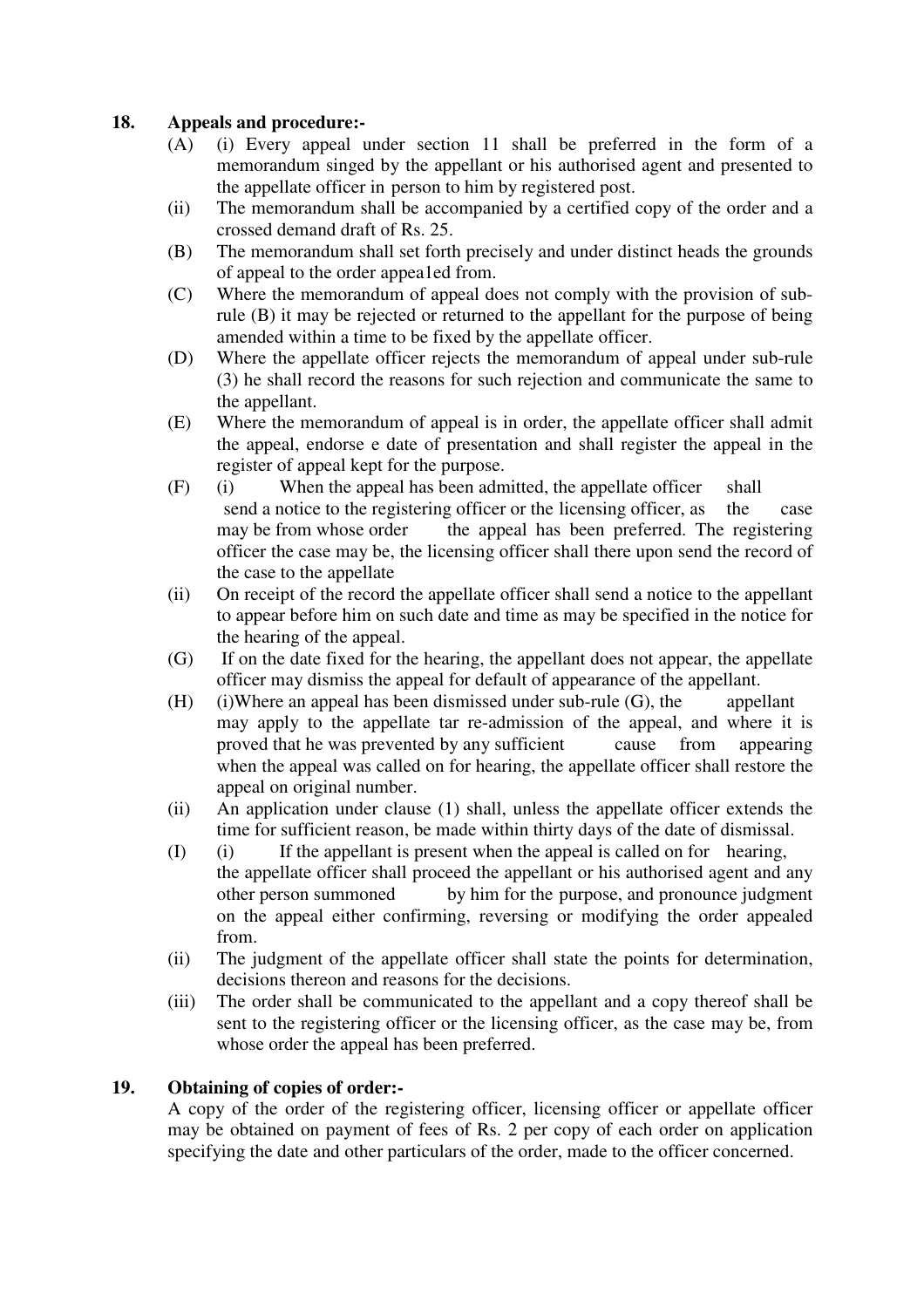#### **20. Payment of fee and security deposits:-**

(1) The payment of the various fees relating to registration, licensing and security deposits shall be made through a crossed Demand Draft drawn in favour of the concerned departmental officer and payable at the station at which he is stationed alongwith a Treasury Challan duly filled in indicating the relevant head of account creditable to the account of the concerned Finance Department.

(2) The heads of accounts under which the receipts relating to the fees for registrations, licensing and appeals etc. shall be credited will be "0230- Labour & Employment."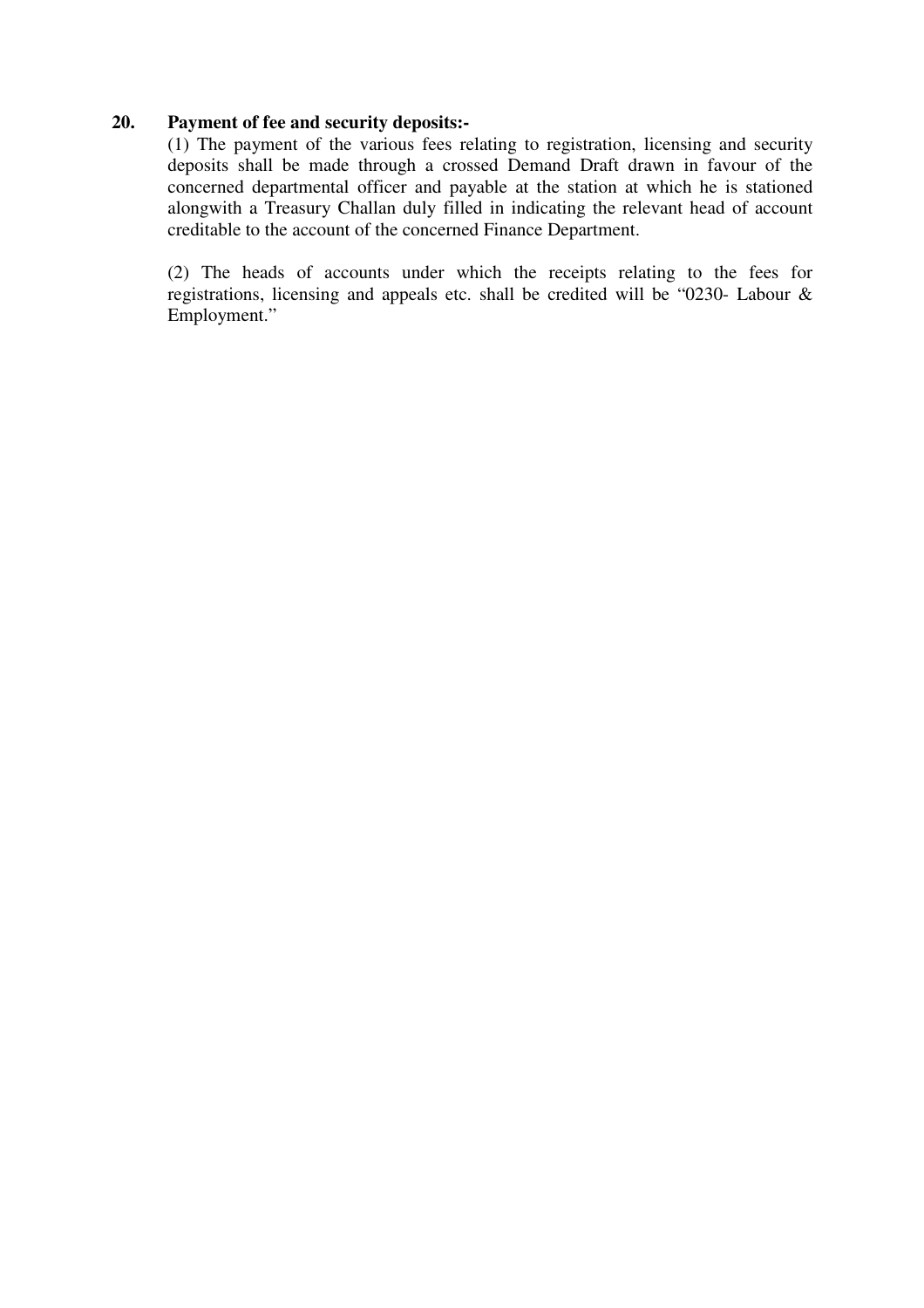#### **CHAPTER III Duties of the Contractor**

#### **21. Particulars of migrant workman:-**

- (a) Every contractor shall furnish to the specified authorities the particulars regarding recruitment and employment of migrant workmen in Form X.
- (b) The particulars shall be either personally delivered b the contractor to the concerned specified authorities or sent to them by registered post.

#### **22. Return fare:-**

The contractor shall pay to the migrant workman the return fare from the place of employment to the place of residence in the home-state of the migrant workman on the expiry of the period of employment and also on his -

- (a) termination of service before the expiry of the period of employment for any reason what-so-ever:
- (b) being incapacitated for further employment on account of injury or continued illhealth duly certified as such by a registered medical practitioner:
- (c) cessation of work in the establishment which is not due to any fault on the part of the migrant workman: and
- (d) resignation from service on account of non-fulfillment of terms and conditions of his employment by the contractor.

#### **23. Pass Book:-**

- (A) In the pass book referred to in clause (b) of sub-section (1) of section 12, of the Act the following additional particulars shall be indicated, namely-
- (a) the date of recruitment:
- (b) the date of employment:
- (c) total attendance/unit of work done (in respect of piece-rated migrant)/total wages earned/deductions if any made/net amount paid and signature of contractor or his duly authorised representative with date: and (These entries shall be made separately in respect of each wage period within three days from the date of payment):
- (d) name and address of the next of kin of migrant workman.
- (B) In case of fatal accident or serious bodily injury to any migrant workman the contractor shall immediately send telegrams to the specified authorities of both the States and also the next of the kin of the migrant workman intimating death or the nature of serious bodily injury sustained by the migrant workmen, as the case may be, date, place and nature of accident. The contractor shall further send written report to the specified authorities concerned and the next of the kin of the migrant workman under mentioned particulars, by registered post within 24 hours of the occurrence of the accident:
- (i) Name of the migrant workman:
- (ii) Date, place and nature of accident:
- (iii) Condition of the migrant workman (if alive):
- (iv) Action taken by the contractor/principal employer:
- (v) Remarks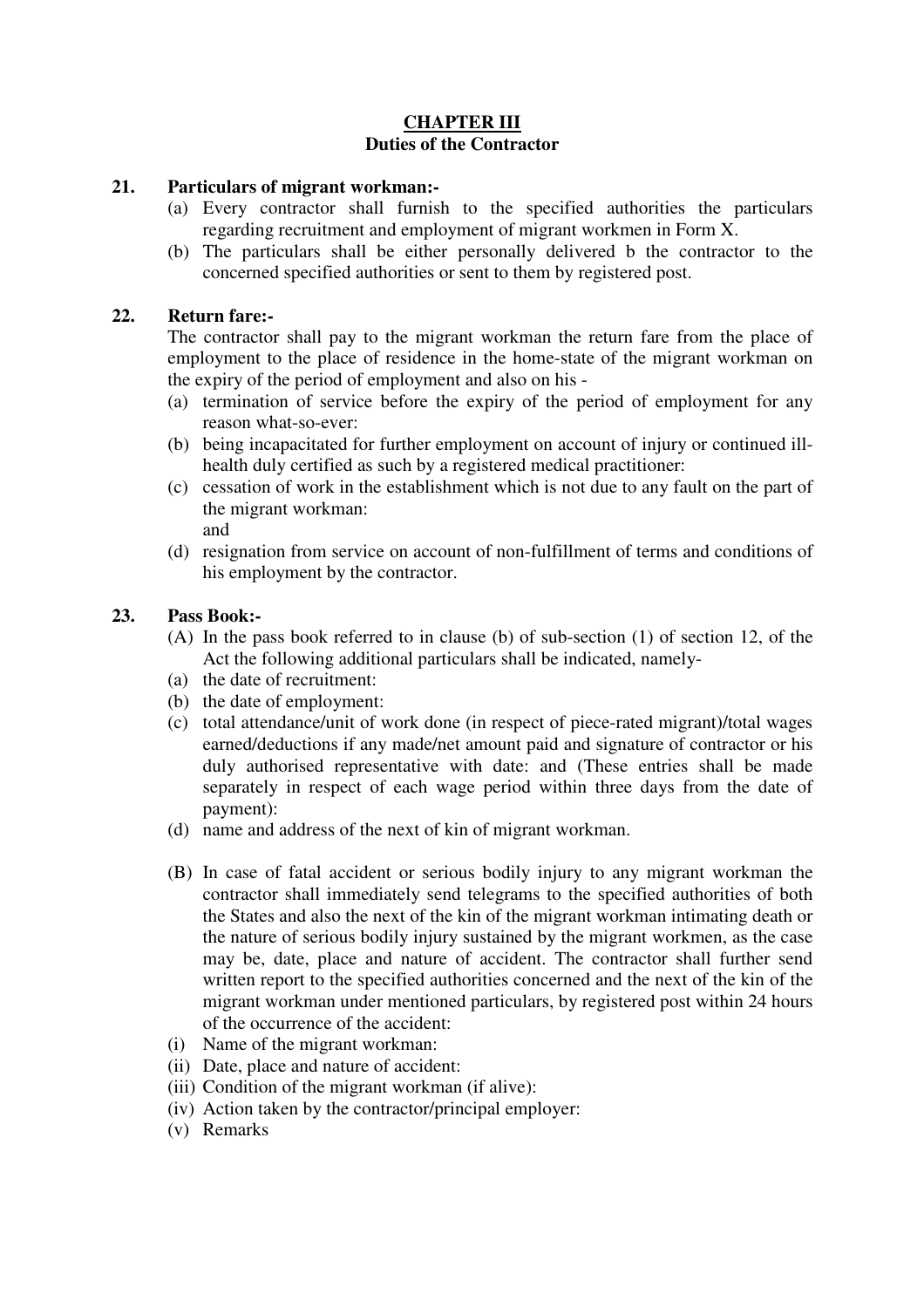(C) If the contractor fails to send the telegraphic intimation and/or written report as required under sub-rule (B) the principal employer shall comply with the requirement of sub-rule (B) as early as possible but in case not later than 48 hours of the time of occurrence of the accident.

#### **24. Return and Report:-**

Every contractor shall furnish a return regarding migrant workmen who have ceased to be employed in Form Xl to the specified authorities concerned either personally or by registered post so as to reach them not later than 15 days from the date the migrant workman ceases to be employed.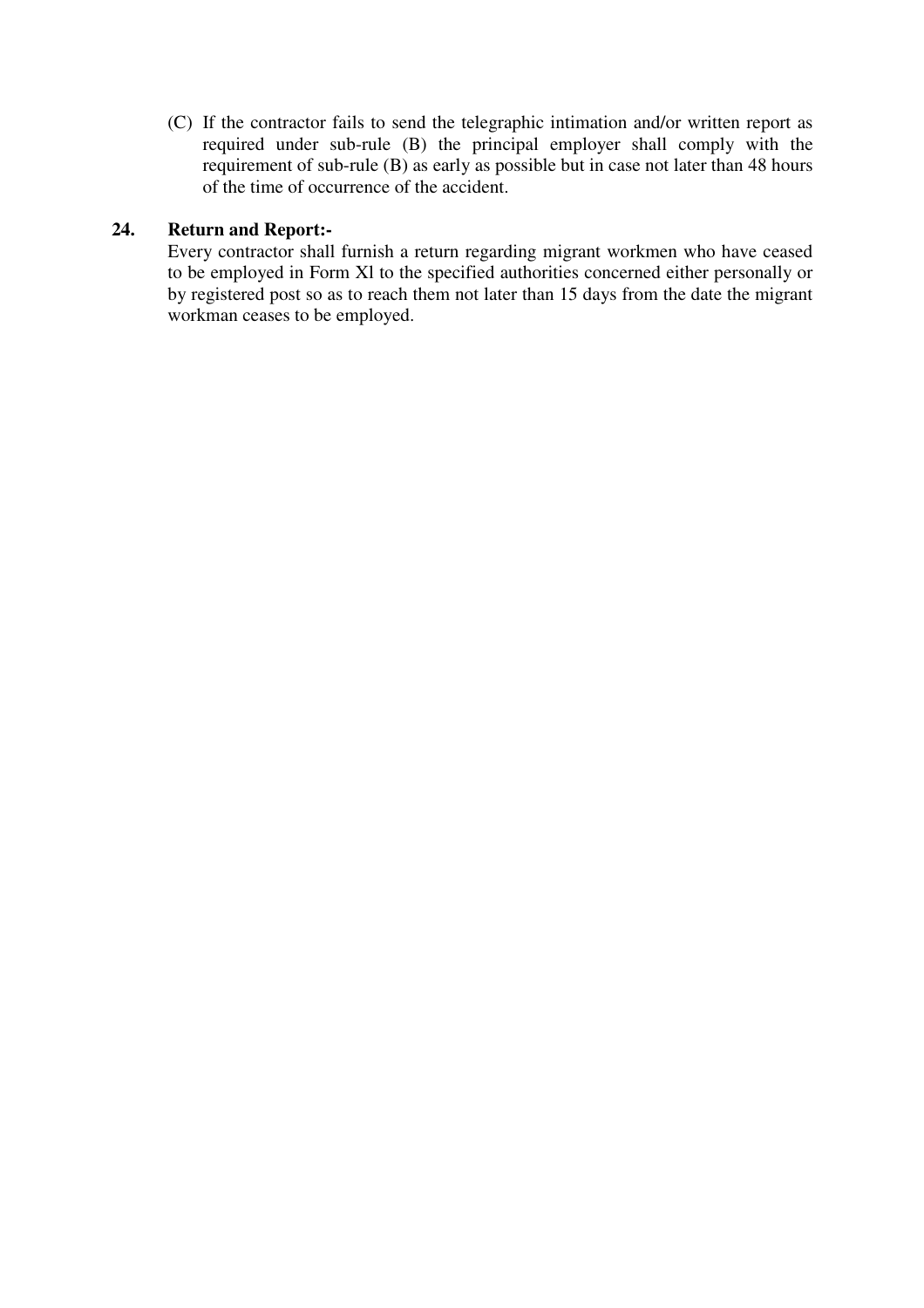#### **CHAPTER IV Wages**

#### **25. Rate of wages:-**

The rate of wages of a migrant workman in an establishment where he is required to work which is neither same nor of similar kind as is being performed by any other workman in that establishment shall not be less than the rate of wages paid by the principal employer to a workman ln the lowest category of workman directly employed by him in that establishment or the minimum rates of wages notified by the State Government under the Minimum Wages Act, 1948 or rates fixed by the State Government as the case may be for the same or similar type of work preformed by workmen in any scheduled employment in the area in which the establishment is located, or the rates of wages payable to the workmen for performing same or similar kind of work in that establishment in the State in which the establishment is located, whichever is higher.

Provided that it there is any dispute in this regard or with regard to applicability of wage rates to a migrant workman under sub-clause (b) of sub-section (1) of section 13, the same be decided by the Secretary, whose decision shall be final.

#### **26. Wage period:-**

(A) The contractor shall fix wage period in respect of which wages shall be payable. (B) No wage period shall exceed one month.

#### **27. Payment of wages:-**

The wages of every migrant workman in an establishment of a contractor where less than 1000 workmen are employed shall be paid before the expiry of the seventh day and in other cases before the expiry of tenth day every month.

#### **28. Payment on termination:-**

Where the employment of any migrant workman is terminated by or on behalf of the contractor, the wages earned by the migrant workman shall be paid before the expiry of the second working day from the day on which his employment is terminated.

#### **29. Mode of payment:-**

- (1) All payments of wages shall be made by the contractor on working days at the work premises and during the working time and on a date notified in advance and in case the work is completed before the expiry of final payments shall be made within forty-eight hours of the last working day.
- (2) Wages due to every migrant workman shall be paid to him direct or to other persons duly authorised by him on his behalf.
- (3) All wages shall be paid in current coin or in currency or in both. Wages shall be paid without any deduction of any kind except those specified by the State Government by general or special order in this behalf or permissible under the Payment of Wages Act, 1936.
- (4) A notice showing the wage period, the place and time of disbursement of wages shall be displayed at the place of work and a copy sent by the contractor to the principal employer under acknowledgement.
- (5) The principal employer shall ensure the presence of his authorised representative at the place and time of disbursement of wages by the contractor to the migrant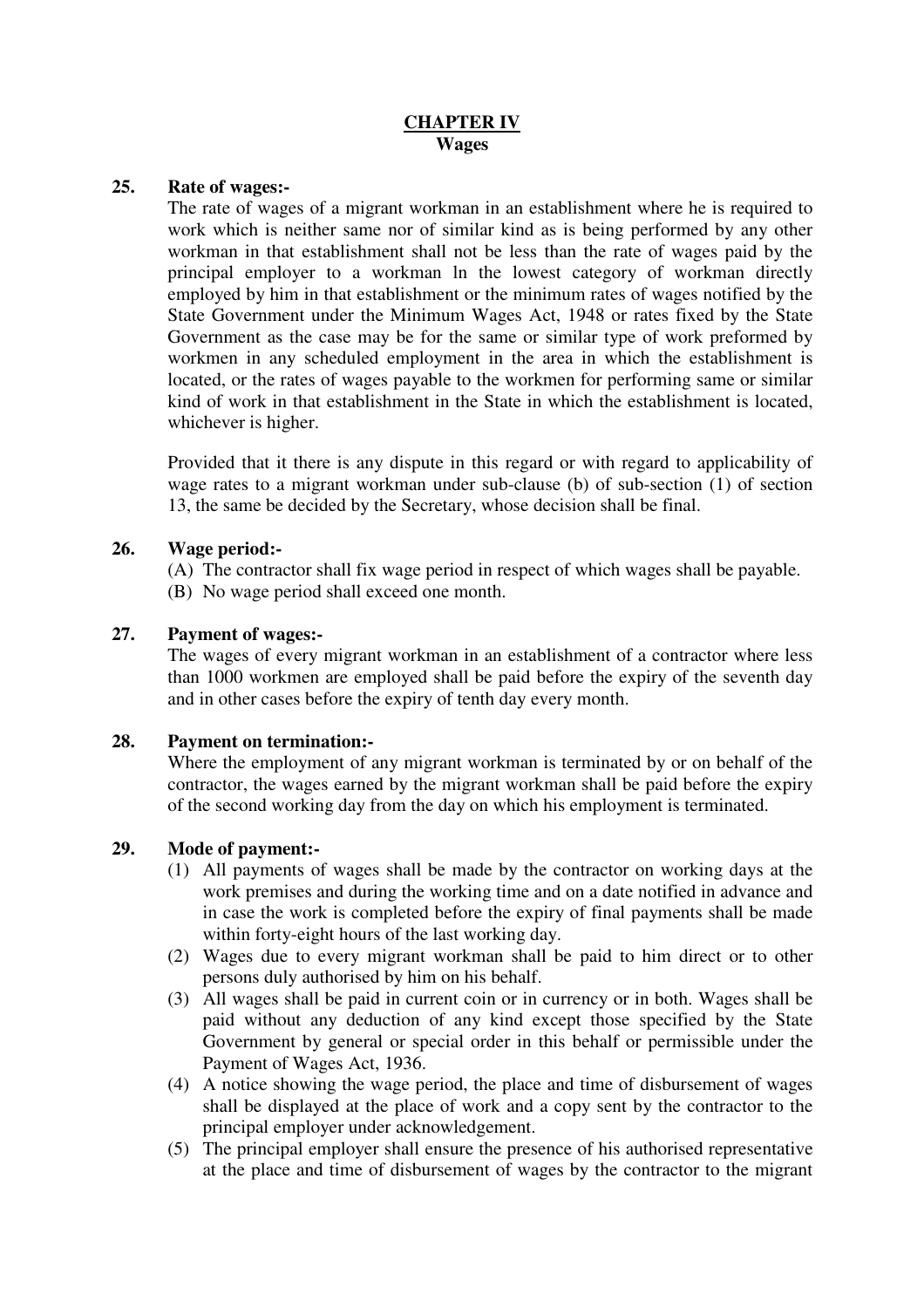workman, and it shall be the duty of the contractor to ensure the disbursement of wages in the presence of such authorised representative.

- (6) The authorised representative of the principal employer shall record under his signature a certificate at the end of all the entries in the register of wages or the wages cum muster roll, as the case may be, in the following form-
- "Certified that the amount shown in column No:-………….has been paid to the migrant workman concerned in my presence on ..............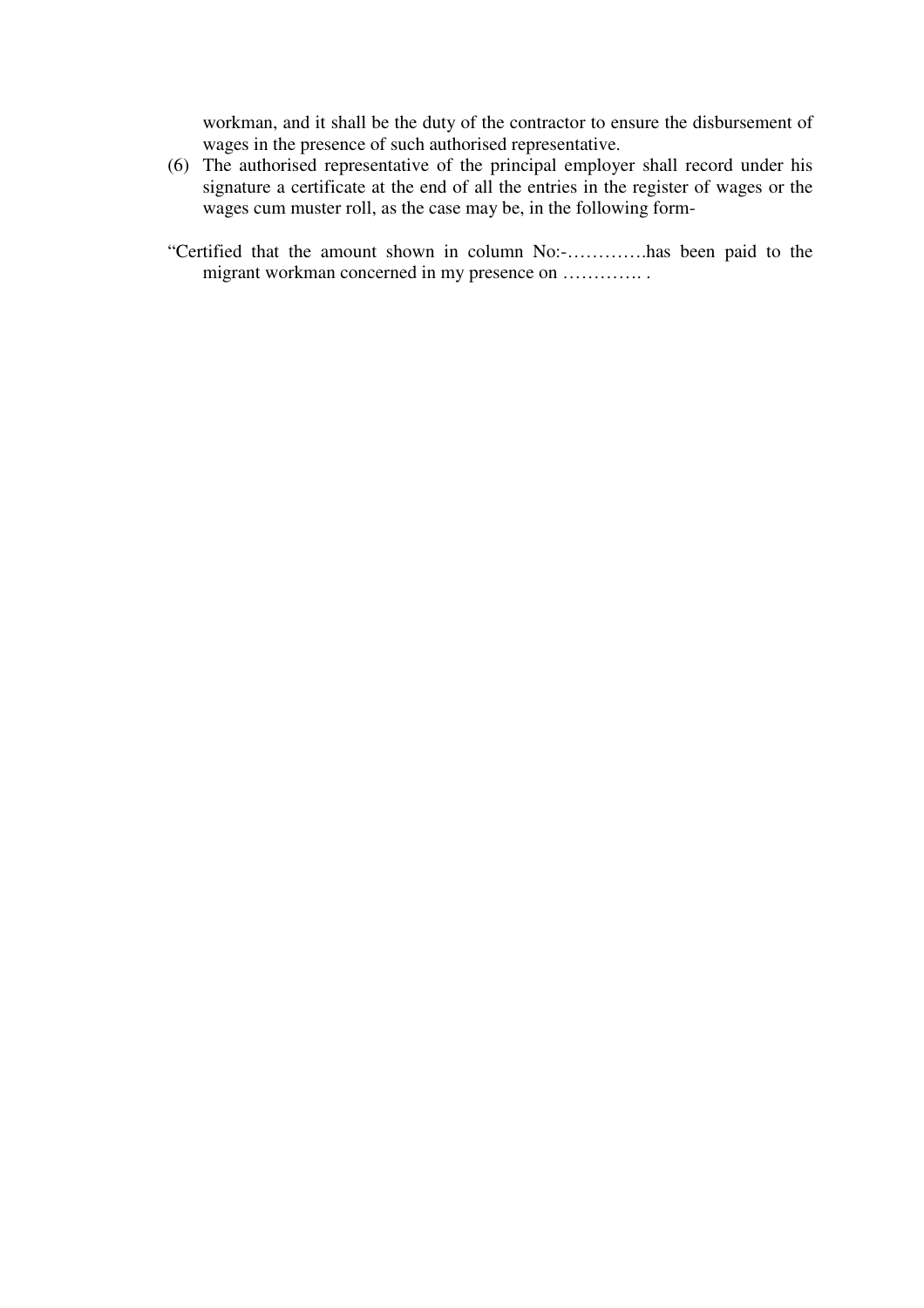#### **CHAPTER V Medical and other facilities to be provided to migrant workmen.**

#### **30. Holidays, hours of work and other conditions of service:-**

- (1) Holidays, hours of work including extra wages for overtime work done and other conditions of service of migrant workmen shall not be less favourable than those obtaining in that establishment or in similar employments in the area in which the establishment is located, as the case may be.
- (2) Where there is any dispute in this regard or with regard to applicability of holidays, hours of work including extra wages for overtime work done and other conditions of service to a migrant workman under clause (a) of sub-section (1) of section 13, of the Act the same shall be decided by the Secretary whose decision shall be final.

#### **31. Medical facilities:-**

- (1) The contractor shall ensure provision of suitable and adequate medical facilities for out-door treatment of the migrant workman tree of cost for treatment of any ailment from which the migrant workman or any member of his family may suffer during his employment in the establishment or to meet any preventive measure against epidemic or any virus infection. Whenever any medicine is purchased by a migrant workman from the market on the basis of the prescription issued by any Doctor provided by the contractor or the principal employer, as the case may be, or any registered medical practitioner, the cost of such medicine shall be reimbursed by the contractor to the migrant workman concerned within a period of seven days from the date of presentation of the bill by the migrant workman.
- (2) In the event of migrant workman or any of his family members suffering from any ailment requiring hospitalization during his employment in the establishment, the contractor shall promptly arrange for the hospitalisation of the migrant workman or the concerned member of his family. The contractor shall bear entire expenses on treatment, hospital charges (including diet), if any, and travel expenses for the patient from the place of his/her residence to the hospital and back.
- (3) Every contractor shall provide and maintain, so as to be readily accessible during all working hours, first aid boxes at the rate of not less than one box for one hundred and fifty workmen or part thereof.
- (4) The first-aid box shall be distinctly marked with a Red Cross on a white ground and shall contain the following equipment:
- (a) for the establishment in which number of migrant workmen employed does not exceed fifty, each first-aid box shall contain the following equipment:
- (i) 6 small sterilized dressings;
- (ii) 3 medium size sterilized dressings;
- (iii) 3 large size sterilized dressings;
- (iv) 3 large sterilized burn dressings;
- (v)  $1 (30 \text{ ml.})$  bottle containing a two percent alcoholic solution of iodine;
- (vi) 1 (30m1) bottle containing Sal volatile having the dose and mode of administration indicated on the label;
- (vii) 1 snake-bite lancet:
- (viii) 1 (30 gms.)bottle of potassium permanganate crystals;
- (ix) 1 pair scissors;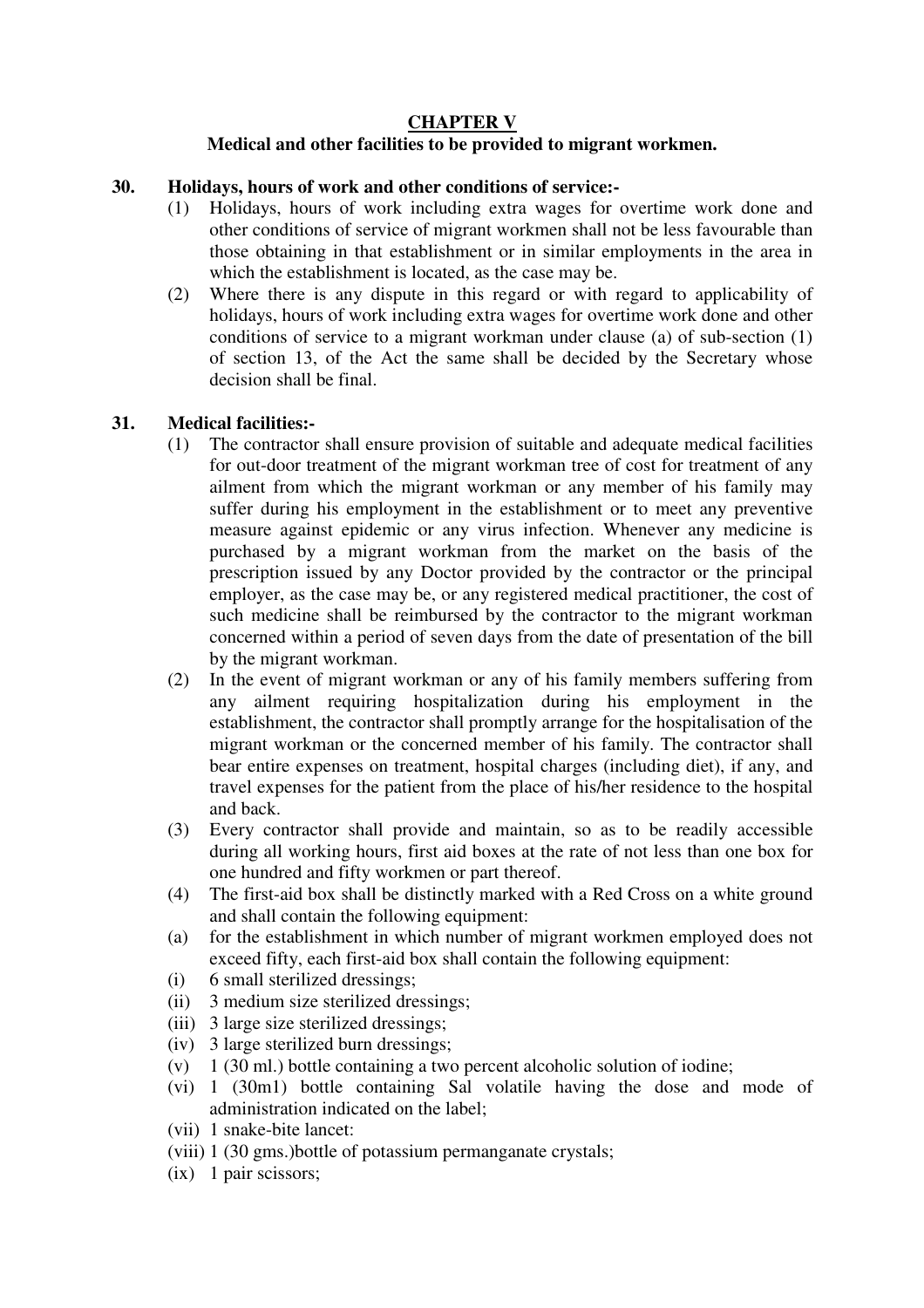- (x) I copy of the first-aid leaflet issued by the Director-General, Factory Advisory Service and Labour Institutes, Government of India:
- (xi) A bottle containing 100 tablets (each of 5 grains) aspirin;
- (xii) Ointment for burns; and
- (xiii) A bottle of suitable surgical antiseptic solution.
- (b) For establishments in which the number of migrant workmen exceed fifty each first-aid box shall contain the following equipment:
- (i) 12 small sterilized dressings;
- (ii) 6 medium size sterilized dressings;
- (iii) 6 large size sterilized dressings;
- (iv) 6 large size sterilized burn dressings;
- (v) 6 (15 gms.) packets sterilized cotton wool;
- (vi) (80 ml.) bottle containing a two per cent alcoholic solution of iodine;
- (vii) 1 (60 ml.) bottle containing Sal volatile having the dose and mode of administration indicated on the label;
- (viii) 1 roll of adhesive plaster;
- (ix) a snake-bite lancet;
- $(x)$  1 (30 grms) bottle of potassium permanganate crystals;
- (xi) 1 pair scissors;
- (xii) 1 copy of the first-aid leaflet issued by the Director-General, Factory Advisory Service and Labour Institutes, Government of India;
- (xiii) A bottle containing 100 tablets (each of 5 grains) of aspirin;
- (xiv) Ointment for burns; and
- (xv) A bottle of a suitable surgical antiseptic solution.
- (5) Adequate arrangements shall be made for immediate recoupment when necessary.
- (6) Nothing except the contents mentioned in sub-rule (4) shall be kept in the firstaid box.
- (7) The first-aid box shall be in charge of a responsible person who shall always be readily available during the working hours of the establishment.
- (8) The person in-charge of the first-aid box shall be a person trained in first-aid treatment, in establishments where the number of migrant workmen is one hundred and fitly or more.

#### **32. Protective clothing:-**

(1) The contractor shall provide to every migrant workman where the temperature falls below 20 degree centigrade, protective clothing consisting of one woolen coat and one woolen trousers, one set in two years.

Provided that where the temperature falls below 5 degree centigrade a woolen overcoat shall also be provided to the migrant workman once in three years.

(2) The protective clothing shall be provided by the contractor to every migrant workman before the onset of winter season in the area where the establishment is located or on the 30 day of September, whichever is earlier.

#### **33. Drinking water, latrines, urinals and washing facilities:-**

(1) The contractor shall provide sufficient quality of wholesome drinking water, sufficient number of sanitary latrines and urinals, washing facilities for the migrant workmen at the establishment in the case of existing establishments within seven days of the commencement of these rules, and in case of new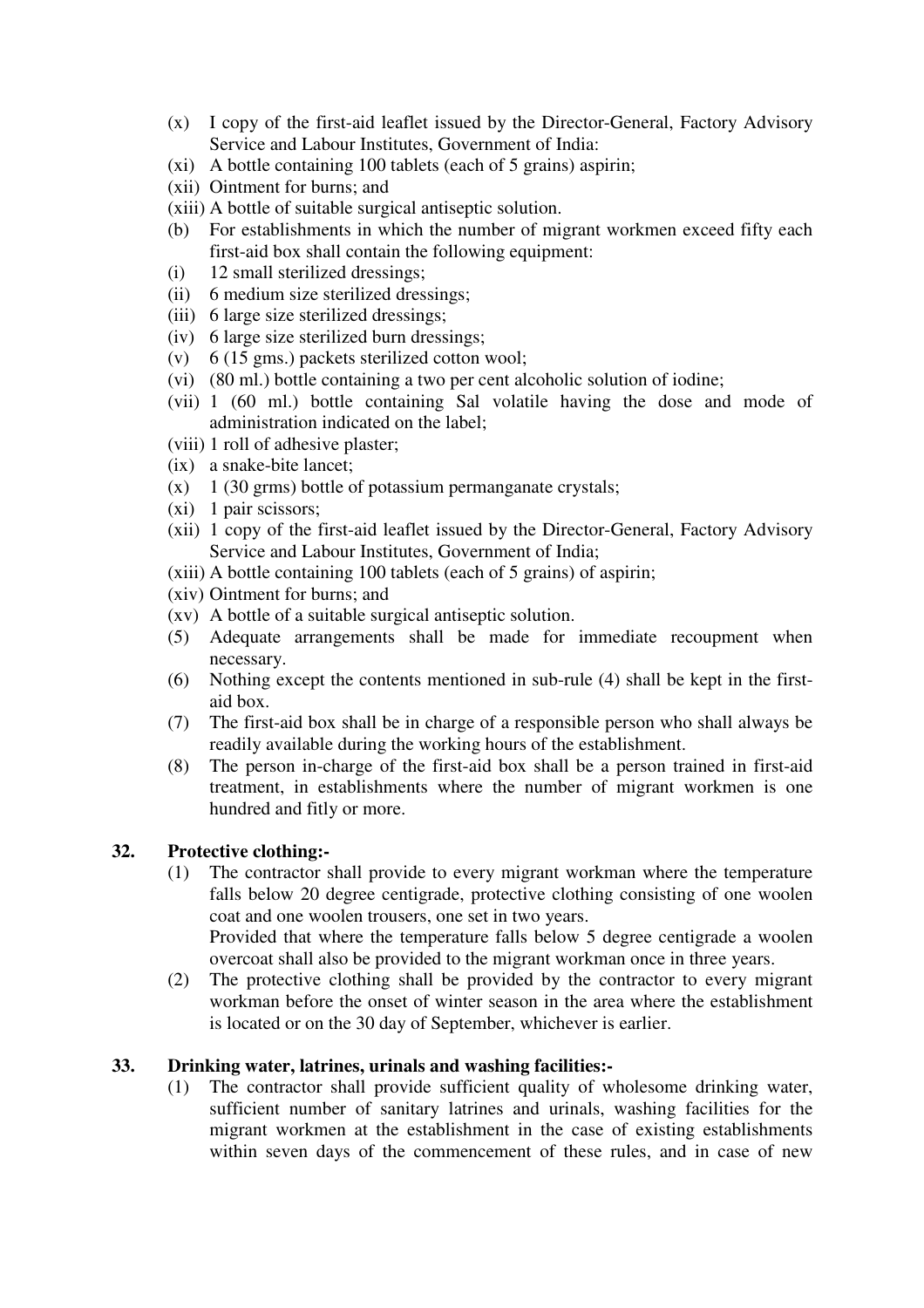establishment, wihin seven days of the commencement of employment of migrant workmen therein.

(2) If any of the facilities are not provided by the contractor within the specified period, the same shall be provided by the principal employer within seven days of the expiry of the period specified in sub-rule (1).

#### **34. Rest rooms:-**

- (1) In every place where migrant workmen are required to halt at night in connection with the wo(king of the establishment and in which employment of migrant workmen is likely to continue for three months or more, the contractor shall provide and maintain rest rooms or other suitable alternative accommodation within fifteen days of the coming into force of the rules in case of the existing establishment, and within fifteen days of the commencement of the employment of migrant workmen in the case of new establishments.
- (2) If the amenity is not provided by the contractor within the specified period, the principal employer shall provide the same within a period of fifteen days of the expiry of the period specified in sub-rule (1).
- (3) Separate rooms shall be provided for female migrant workers.
- (4) Effective and suitable provisions shall be made in every rooms for securing and maintaining adequate ventilation by circulation of fresh air, and there shall also be provided and maintained sufficient and suitable natural and artificial lighting.
- (5) The rest rooms, or other suitable alternative accommodation shall be of such dimensions so as to provide at least a floor area of 1.1 square metre for each person.
- (6) The rest room, rooms or other suitable alternative accommodation shall be so constructed as to afford adequate protection against heat, wind, rain and shall have smooth hard and impervious floor surface.
- (7) The rest rooms or other suitable accommodation shall be at a convenient distance from the establishment and shall have adequate supply of wholesome drinking water.

#### **35. Canteen:-**

- (1) In every establishment wherein work regarding the employment of migrant workmen is likely to continue for six months and wherein migrant workmen numbering one hundred or more are ordinarily employed an adequate canteen shall be provided by the contractor for the use of such migrant workmen within sixty days of the date of coming into force of the rules in the case of the existing establishment and within sixty days of the commencement of the employment of migrant workmen in the case of new establishments.
- (2) If the contractor talls to provide a canteen within the time laid down, the same shall be provided by the principal employer, within sixty days of the expiry of the time allowed to the contractor.
- (3) The canteen shall e maintained by the contractor or principal employer, as the case may be in an efficient manner.
- (4) The canteen shall consist of at least a dining hail, kitchen, store-room, pantry and washing places separately for migrant workmen and for utensils.
- (5) (i) The canteen shall be sufficiently lighted at all times when any person has access to it.
- (ii) The floorshali be made of smooth an a imprevious material and inside walls be lime-washed or colour-washed at least once in each year.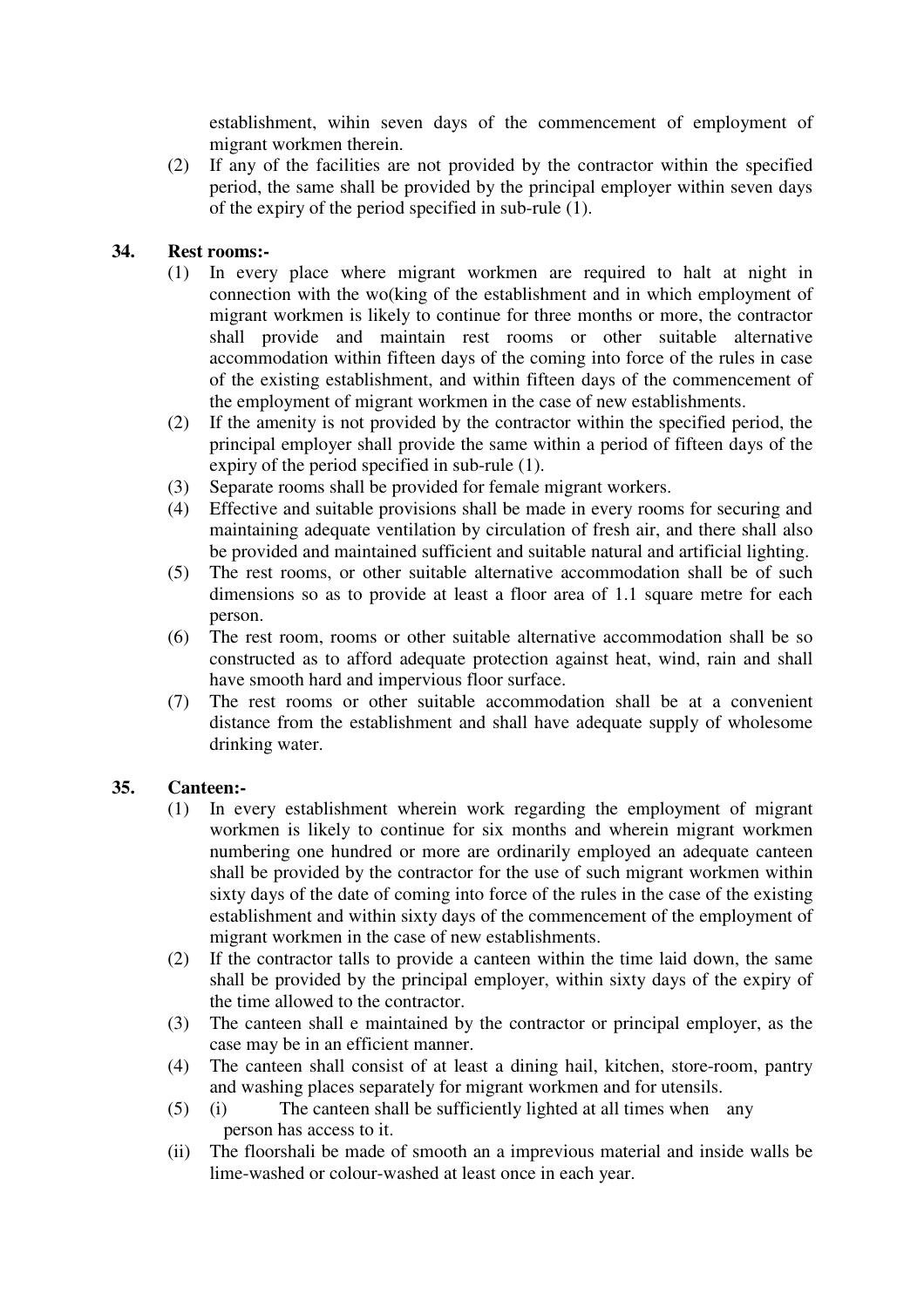Provided that the inside wails of the kitchen shall be lime-washed every tour months.

- (6) (i) The precincts of the canteen shall be maintained in clean and sanitary condition.
- (ii) Waste water shall be carried away in suitable covered drains and shall not be allowed to accumulate so as to cause a nuisance.
- (iii) Suitable arrangements shall be made for the collection and disposal of garbage.
- (7) The dining-hall shall accommodate at a time at least 30 per cent of the migrant workmen working at a time.
- (8) The floor area of the dining-hall, excluding the area occupied by the service counter and any furniture except tables and chairs shall be not less than one square meter per diner to be accommodated as specified in sub-rule (7).
- (9) (i) A portion of tie dining hall and service counter shall be partitioned off and reserved for women migrant workers in proportion to their number.
- (ii) Washing places for women shall be separate and screened to secure privacy.
- (10) Sufficient tables, stools, chairs or benches shall be available for the diners to be accommodated as specified in sub-rule (7).
- (11) (i) There shall be provided and maintained sufficient utensils, crockery, cutlery, furniture and any other equipment necessary for the efficient running of the canteen.
- (ii) The furniture, utensils and other equipment shall be maintained n a clean and hygienic condition.
- (12) (i) Suitable clean cloths for the employees serving in the canteen shall also be provided and maintained.
- (ii) A service counter, if provided, shall have a top of smooth and impervious material.
- (iii) Suitable facilities including an adequate supply of hot water shall be provided for the cleaning of utensils and equipment
- (13) The foodstuffs and other items to be served in the canteen shall be in conformity with the normal habits of the migrant workmen.
- (14) The charges for meals, other foodstuffs, beverages and any other items served in the canteen shall be based on no-profit, no-loss basis and shall be conspicuously displayed in the canteen.
- (15) In arriving at the prices of food-stuffs and other articles served in the canteen the following items shall not be taken into consideration as expenditure, namely:
- (a) The rent for the land and buildings;
- (b) The depreciation and maintenance charges for the building and equipment provided for in the canteen;
- (c) The cost of purchase, repairs and replacement of equipments including furniture, crockery, cutlery and utensils;
- (d) The water charges and other charges incurred for lighting and ventilation;
- (e) The interest on the amounts spent on the provision and maintenance of furniture and equipment provided for in the canteen.
- (16) The books of accounts and registers and other documents used in connection with the running of the canteen shall be produced on demand to an Inspector.
- (17) The accounts pertaining to the canteen shall be audited once every twelve months by registered accountants and auditors: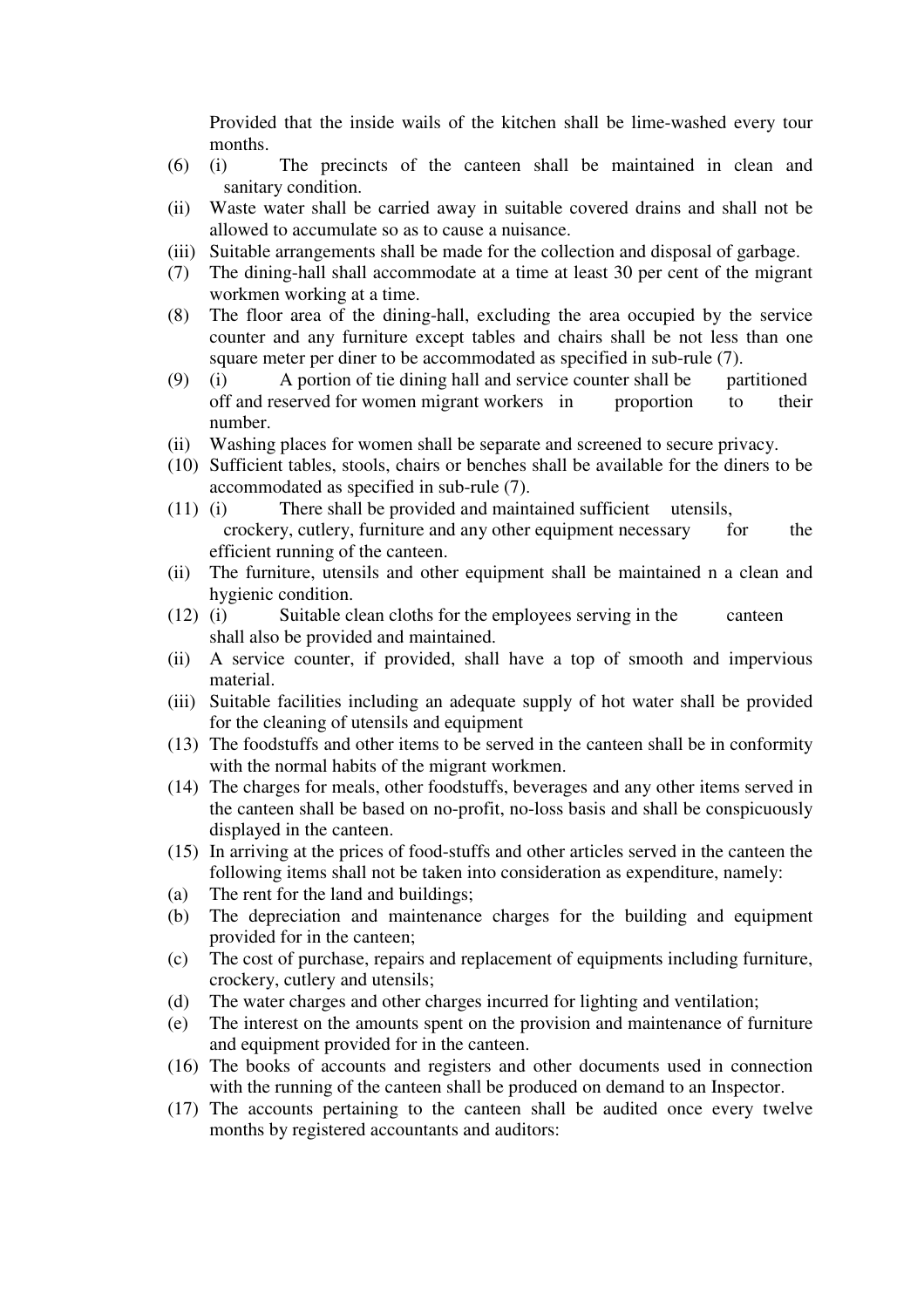Provided that the Secretary may approve of any other person to audit the accounts, if he is satisfied that it is not feasible to appoint a registered accountant and auditor in view of the site or the location of the canteen.

#### **(36) Latrine and urinals:-**

- (1) Latrine shall be provided in every establishment on the following scale namely-
- (a) Where females are employee there shall be at least one latrine for every 25 females;
- (b) Where males are employed, there shall be at least one latrine for every 25 males; Provided that where the number of males or females exceeds 190 it shall be sufficient if there is one latrine for 25 males or females, as the case may be, upto to the first 100, and one for every 30 thereafter. (2) Every latrine shall be under cover and so partitioned off as to secure privacy, and shall have a proper door and fastenings.
- (3) (i) Where workers of both sexes are employed there shall be displayed outside each block of latrine and urinal a notice in the language understood by the majority of the workers "For Men only" or "For Women only", as the case may be.
- (ii) The notice shall also bear the figure of a man or of a woman, as the case may be.
- (4) There shall be at least one urinal for male workers upto fifty and one for females upto fifty employed at a time; Provided that where the number of male or female workmen, as the case may be, exceeds 500 it shall be sufficient if there is one urinal for every fifty female uto the first 500 and one for every 100 or part thereof thereafter.
- (5) The latrines and urinals shall be conveniently situated and accessible to workers at all times at the establishment.
- (6) (i) The latrines and urinals shall be adequately lighted and shall be maintained in a clean and sanitary condition at all times.
- (ii) Latrines and urinals other than those connected with a flush sewage system shall comply with the requirements of the public health authorities.
- (7) Water shall be provided by the means of a tap or otherwise so as to be conveniently accessible in or near the latrine and urinals.

#### **37. Washing facilities:-**

- (1) In every establishment adequate and suitable facilities for washing shall be provided and maintained for the use of migrant workmen employed therein.
- (2) Separate and adequate screening facilities shall be provided for the use of male and female migrant workmen.
- (3) Such facilities shall be conveniently accessible and shall be kept in clean and in hygienic condition.

#### **38. Creche:-**

(1) In every establishment where 20 or more workmen are ordinary employed as migrant workmen and in which employment of migrant workmen is likely to continue for three month or more, the contractor shall provide and maintain two rooms ot reasonable dimensions for the use of their children under the age of six years, within fifteen days of the coming into force of the rules, in case of existing establishment, and within fifteen days of the commencement of the employment of not less than twenty women as migrant workmen in new establishments.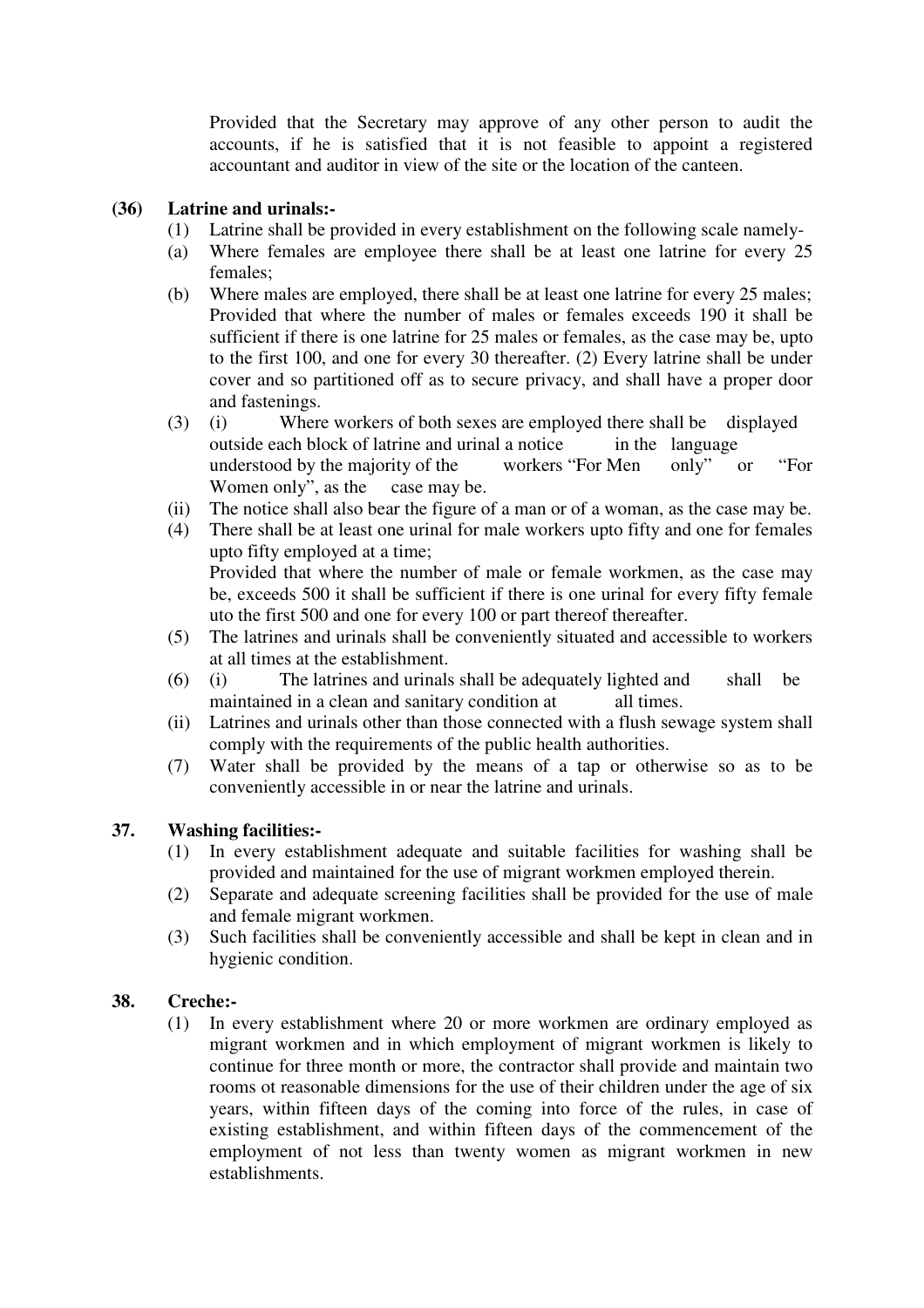- (2) One of such rooms shall be used as a playroom for the children and the other as bedroom for the children.
- (3) If the contractor fails to provide the creche within the time laid down, the same shall be provided by the principal employer within fifteen days of the expiry of the time allowed to the contractor.
- (4) The contractor or the principal employer as the case may be, shall supply adequate number of toys and games in the playrooms and sufficient number of cots and beddings in the sleeping room.
- (5) The creche shall be so constructed as to afford adequate protection against heat, damp, wind, rain and shall have smooth, hard and impervious floor surface.
- (6) The creche shall be at a convenient distance from the establishment and shall have adequate supply of wholesome drinking water.
- (7) Effective and suitable provisions shall be made in every room of the creche for securing and maintaining adequate ventilation by circulation of fresh air and there shall also be provided and maintained sufficient and suitable natural or artificial lighting.

#### **39. Residential accommodation:-**

- (1) The contractor shall provide to every migrant workman:
- (i) in case he is accompanied by any other member of his family a suitable barrack so as to accommodate one room having at least a floor area of 10 square metres, a verandah and adequate additional covered space for cooking food as well as one common sanitary latrine, one common bathroom for every three such quarters; and
- (ii) in case he is unaccompanied by any other member of his family a suitable barrack so as to accommodate not more than ten such migrant workmen, having at least a floor area of not less than 6.5 square metres for each such migrant workman making use of the barrack, a verandah and adequate additional covered space for cooking food as well as one common sanitary latrine and one common bathroom for every ten such migrant workmen;
- within fifteen days of coming into force of the rules in the case of the existing establishments and within fifteen days of the commencement on of the employment of migrant workmen in new establishments.
- (2) Every quarter and the barrack shall be so constructed as to afford adequate ventilation, protection against heat, wind, rain and shall have smooth, hard and impervious floor surface.
- (3) The quarters or the barracks, as the case may be shall be at a convenient distance from the establishment and shall have adequate supply of wholesome drinking water.
- (4) The area in which the quarters and or the barracks are located as well as the latrines and the bathrooms provided therein shall be kept in a clean and sanitary condition at any times.
- (5) If the amenities referred to in sub-rule (1) are not provided by the contractor within the period prescribed, the principal employer shall provide the same within a period of fifteen days of the period laid down in the said sub-rule.
- (6) If there is any dispute or disagreement regarding suitability or adequacy of provision of any of the amenities referred to in sub-rules (1) to (4) the same shall be decided by the Secretary whose decision shall be final.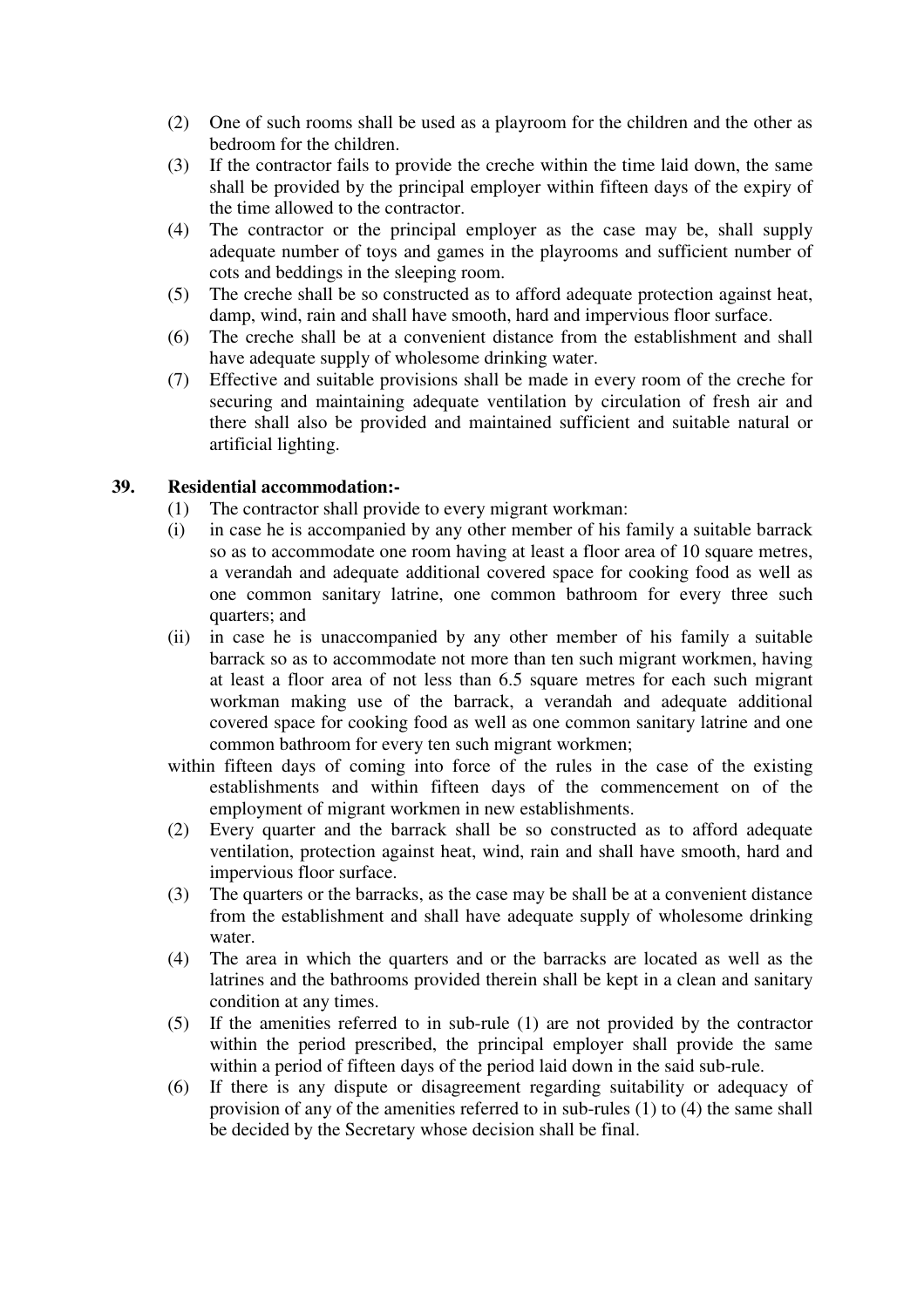#### **40. Liability of the principal employer in certain cases:-**

If any allowance required to be paid under section 14 or section 15 of the Act to a migrant workman employed in an establishment to which this Ad applies is not paid by the contractor or if any facility specified in section 16 is not provided for the benefit of such migrant workmen, such allowance shall he paid, or, as the case may be, the facility shall be provided, by the principal employer within fifteen days of the expiry of the time allowed to the contractor under the rules except where otherwise provided tor in the relevant rules:

Provided that in case of ailment requiring urgent medical attention or hospitalisation, as the case may be, the principal employer shall provide the same immediately on the failure of the contractor to do so.

#### **41. Relaxation in certain cases:-**

If the contractor or, principal employer, as the case may be, ;as already provided any facility relating to supply of wholesome drinking water or, rest-rooms or latrines and urinals or washing, canteen or creche or first-aid as required under any Act applicable to the establishment and the same is adequate and also available for use for the establishment and the migrant workmen, that facility shall be deemed to be provided for under these rules.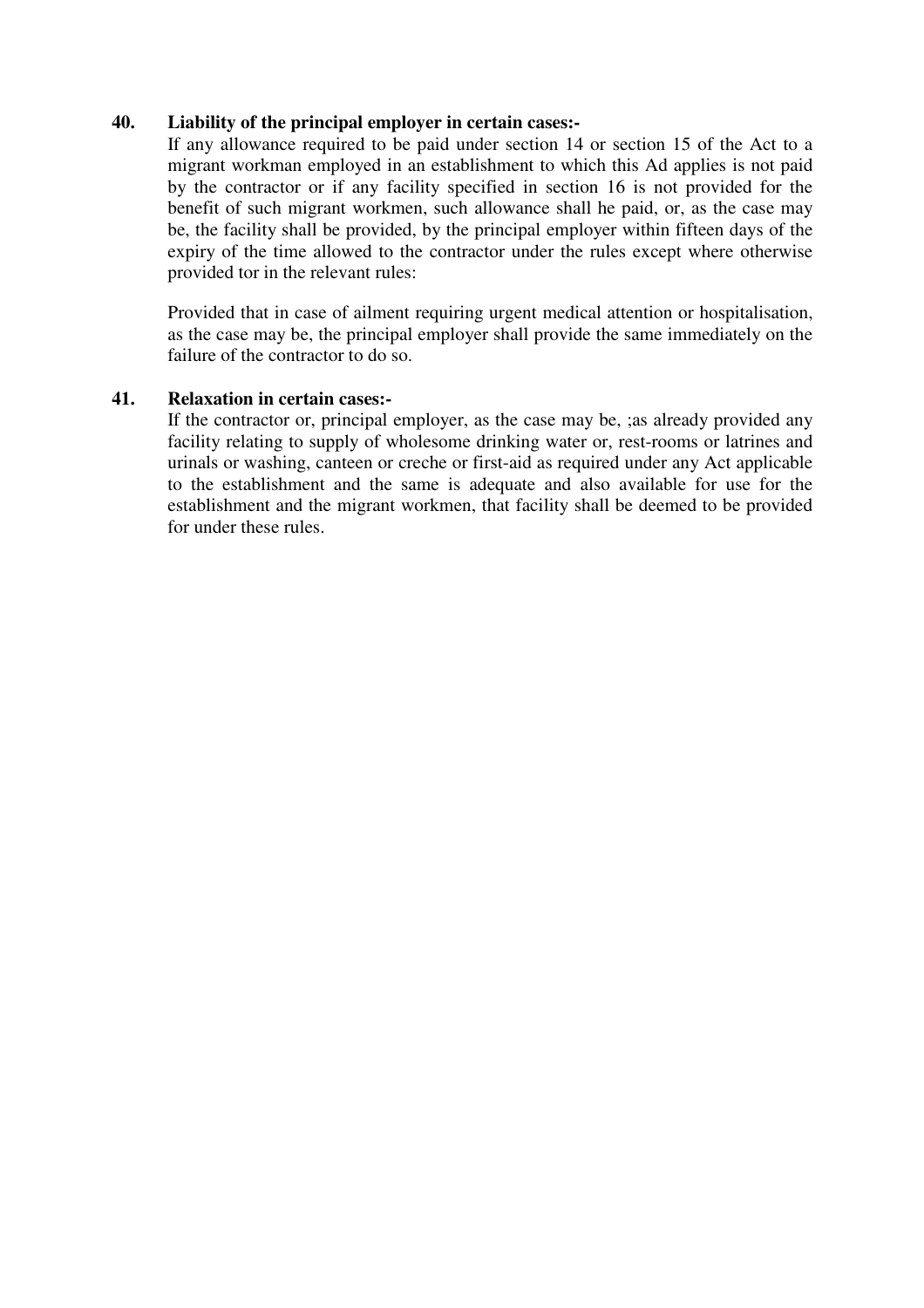#### **CHAPTER VI Registers and Records - Collection of Statistics**

#### **42. Register of contractors:-**

Every principal employer shall maintain in respect of each registered establishment a register of contractors in Form XII.

#### **43. Register of persons employed:-**

Every principal employer and contractor shall maintain in respect of each establishment where he employs migrant workmen a register in Form XIII.

#### **44. Service certificate: -**

On termination of employment for and reason whatsoever the contractor shall issue to the migrant workmen whose cervices has been terminated a service certificate in Form XIV.

#### **45. Displacement-cum-outward journey allowances sheet and return journey allowance register:-**

(1) Every contractor shall maintain displacement-cum-outward journey allowances sheet as required under sub-section (1) of section 14 in Form XV and return journey allowance register under section 15 in Form XVI.

(2) Entries in the sheet and the register required to be maintained under sub-rule (1) shall be authenticated by the contractor or his duly authorised representative.

#### **46. Muster Roll, wages register, deductions register and overtime register:-**

(1) In respect of establishment, which are governed by the Payment of Wages Act, 1936 and the rules made thereunder or the Minimum Wages Act, 1948, and the rules made thereunder, or Contract Labour (Regulation and Abolition) Act, 1970 and the rules made thereunder, the following registers and records are required to be maintained by the contractor as employer under those Acts and the rules shall be deemed to be registers and records to be maintained by the contractor under these rules.

- (a) muster roll; -
- (b) register of wages;
- (c) Register of deductions;
- (d) register of fines;
- (e) register of overtime
- (f) register of advance;
- (2) In respect of establishments not covered by any of the Acts or the rules referred to in sub-rule (1), the following provisions shall apply, namely:
- (a) Every contractor shall maintain a Muster Roll register and a register of wages in Form XVII and Form XVIII respectively:
- (b) Signature or thumb impression of every migrant workman on the register of wages shall be obtained and entries therein shall be authenticated by the signature of the contractor or his authorised representative, and duly certified by the authorised representative of the principal employer as required by subrule (6) of Rule 29.
- (c) Register of fines, register of deductions for damage or loss, and register of advances shall be maintained by every contractor in Forms XIX, XX and XXI respectively
- (d) Every contractor shall maintain a register of overtime in Form XXII.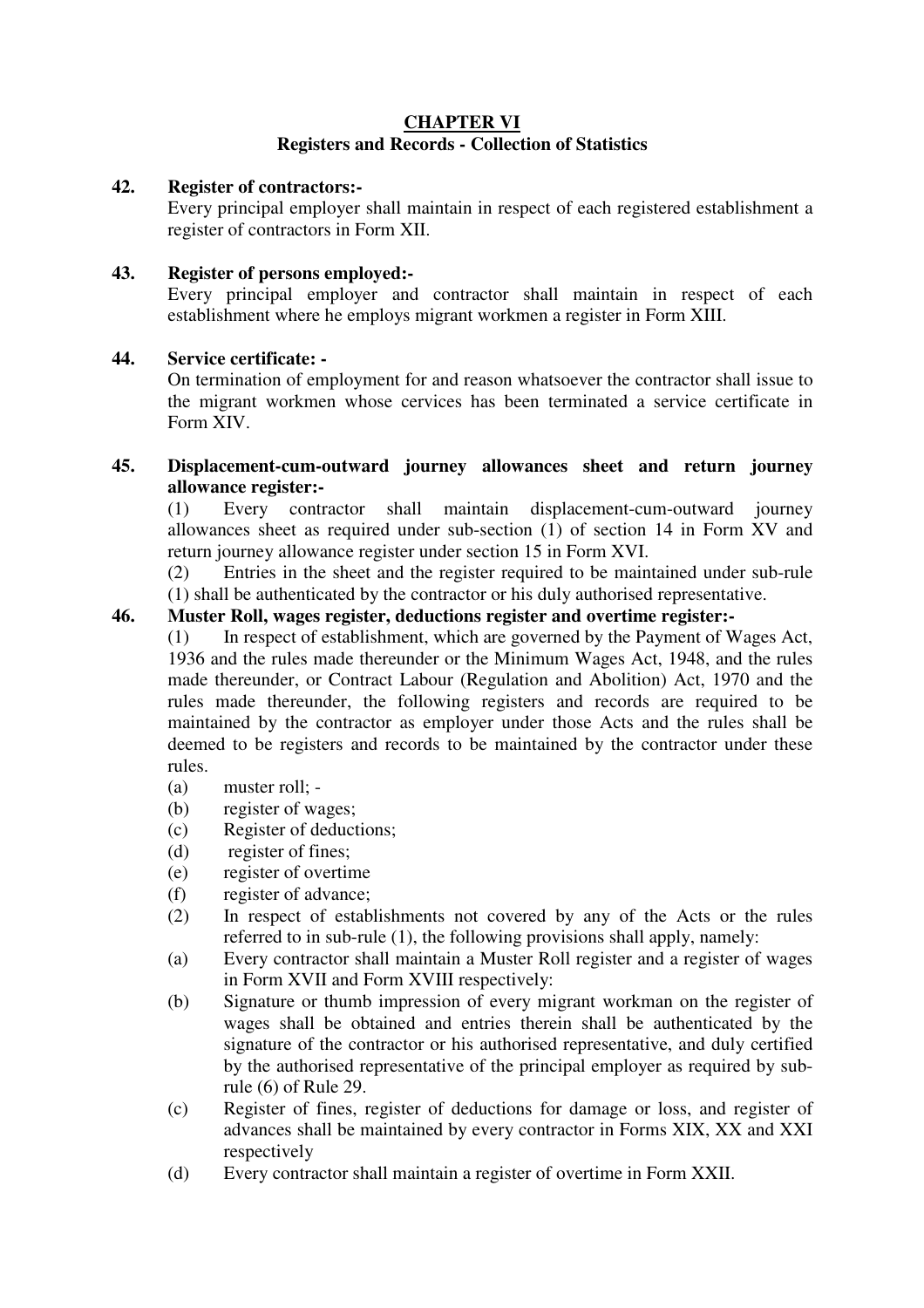(3) Notwithstanding anything contained in these rules where a combined or alternative form is sought to be used for the contractor to avoid duplication of work for compliance with the provisions of any other Act or the rules framed there under or any other laws or regulations or in cases where mechanised pay rolls are introduced for better administration, alternative suitable form or forms in lieu of any of the forms prescribed under these rules, may be used with the previous approval of the Secretary to the Government of Sikkim.

## **47. Maintenance and preservation of registers: -**

- (1) All registers and other records required to be maintained under the Act and rules, shall be maintained complete and up to date, and unless otherwise provided for shall be kept at an office or the nearest convenient building within the precincts of the workplace or at a place, if any, specified by the inspector on the specific request made by the contractor in this behalf.
- (2) All the registers, shall be maintained legibly in English or Nepali.
- (3) All the registers and other records shall be preserved in original for a period of three calendar years from the date of last entry made therein.
- (4) All the registers, records and notices maintained under the Act or rules shall be produced on demand before the Inspector or any other authority under the Act or any person authorised in that behalf by the State Government.
- (5) Where no deduction or fine has been imposed or no overtime has been worked during any wage period, a 'NIL' entry shall be made across the body of the register at the end of every wage period indicating also in precise terms the wage period to which the NIL' entry relates in the respective registers maintained in Forms XIX and XX and XXI respectively.

#### **48. Display of an abstract of the Rules:-**

Every contractor shall display and abstract of the Act and the rules in English and Nepali and in the language spoken by majority of migrant workmen in such form as may be approved by the Secretary to the Government of Sikkim.

#### **49. Notices:-**

- (1) (i) Notices showing the rates of wages, hours of work, wage periods, dates of payment of wages, names and addresses of the Inspectors having jurisdiction, and date of payment of unpaid wages, shall be displayed in English and in Nepali and in the local language understood by the majority of the workers in conspicuous places at the establishment and the work-site by the principal employer or the contractor, as the case may be.
- (ii) The notices shall be correctly maintained in a clean and legible condition.
- (2) A copy of the notice shall be sent to the Inspector and whenever any changes occur, the same shall be communicated to him forthwith.

#### **50. Periodical returns:-**

(1) Every contractor shall send half yearly returns in Form XXIII (in duplicate) so as to reach the licensing officer concerned not later than thirty days from the close of the half-year.

**Note: -** Half year for the purpose of this rule means "a period of six months commencing from 1st January and in July every year."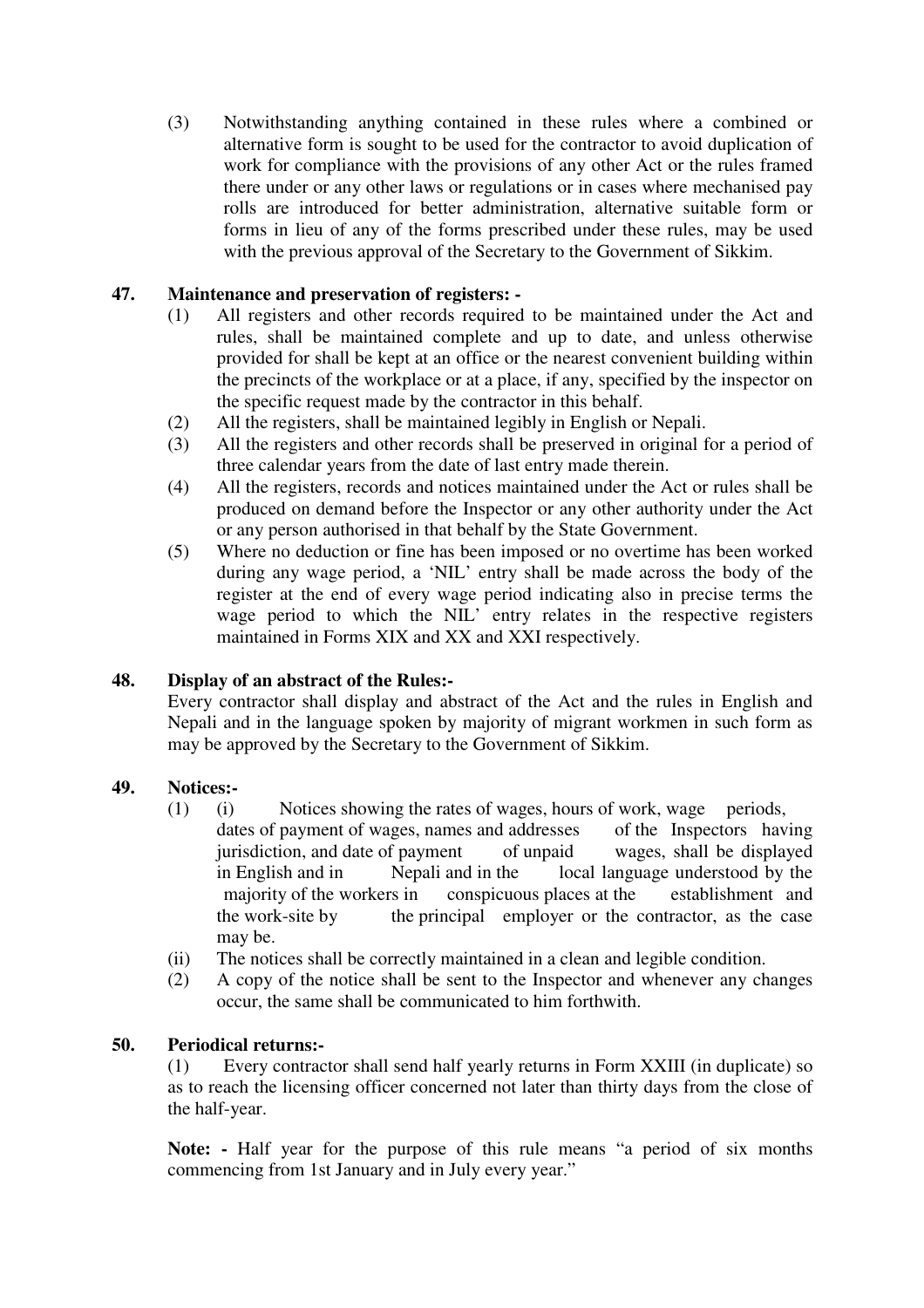(2) Every principal employer of a registered establishment shall send annually a return in Form XXIV (in duplicate) so as to reach the registering officer concerned not later than the 15th February following the end of the year to which it relates

51.

- (1) The Secretary or the Inspector or any other authority under the Act shall have powers to call for any information or statistics in relation to migrant workmen from any contractor or principal employer at any time by an order in writing.
- (2) Any person called upon to furnish the information under sub-rule (1) shall be legally bound to do so.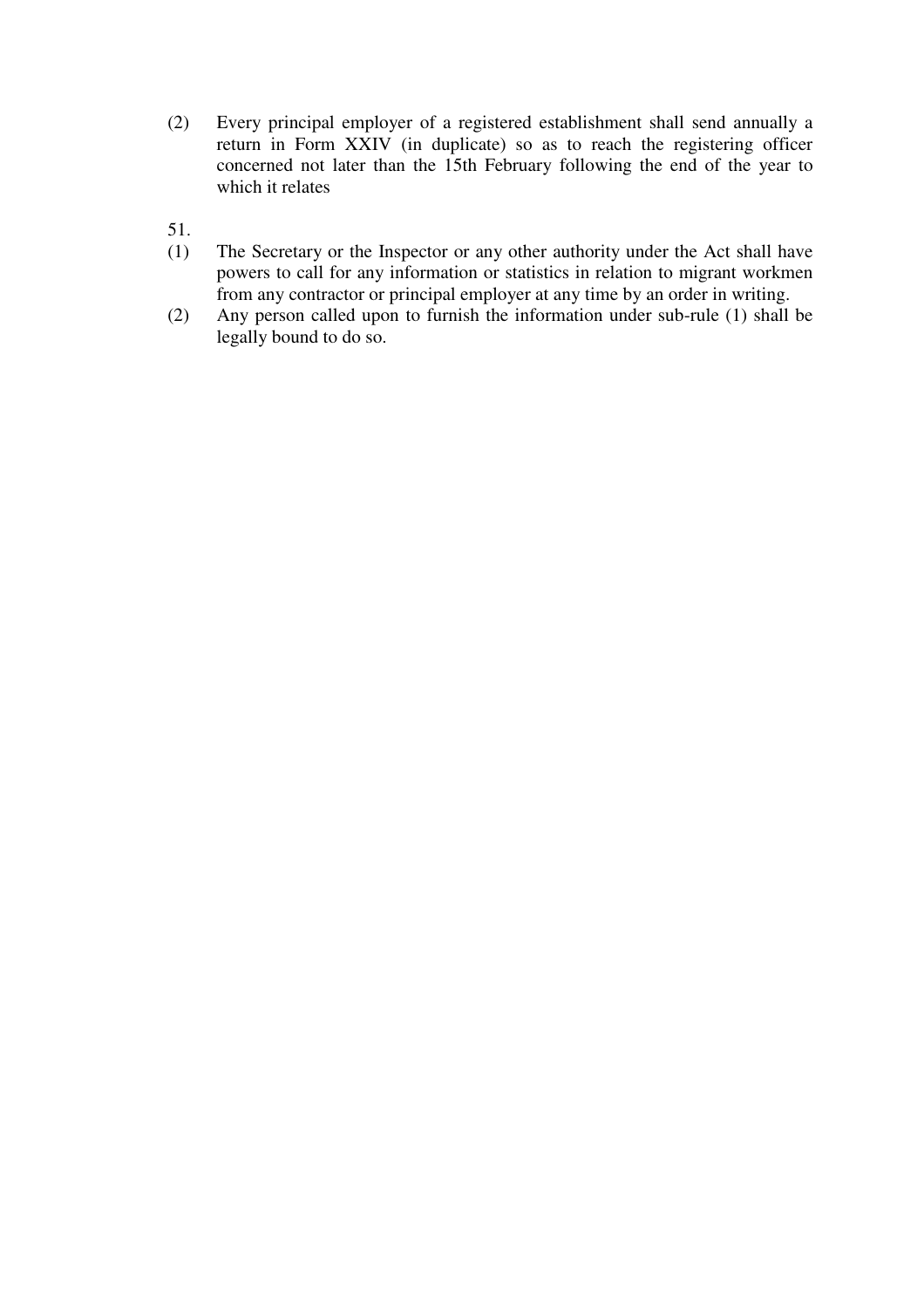#### **FORM I (See sub-rule (a) of rule 3)**

## **Application for registration of establishment employing migrant workmen.**

- 1. Name and location of the establishment.
- 2. Postal address of the establishment.
- 3. Full name and address of the principal employer (Furnish father's/husbands name in the case of individuals).
- 4. Names and addresses of the directors/particular partners (in case of companies and firms.)
- 5. Full name and address of the Manager or person responsible for the supervision and control of the establishment.
- 6. Nature of work carried on in the establishment.
- 7. Particulars of contractors arnd migrant workmen.
- (a) Names and addresses of Contractors.
- (b) Nature of work for which migrant workmen are to be recruited or are employed.
- (c) Maximum number of migrant workmen to be employed on any day through each contractor.
- (d) Establishment date and commencement of work under each Contractor.
- (e) Estimated date of termination of employment of migrant workmen under each contractor.
- 8. Particulars of crossed demand draft (Name of the Bank, Amount, Number and Date).

I hereby declare that the particulars given above are true to the best of my knowledge and belief.

> Principal employer Seal and Stamp

Office of the Registering Officer.

Date of receipt of application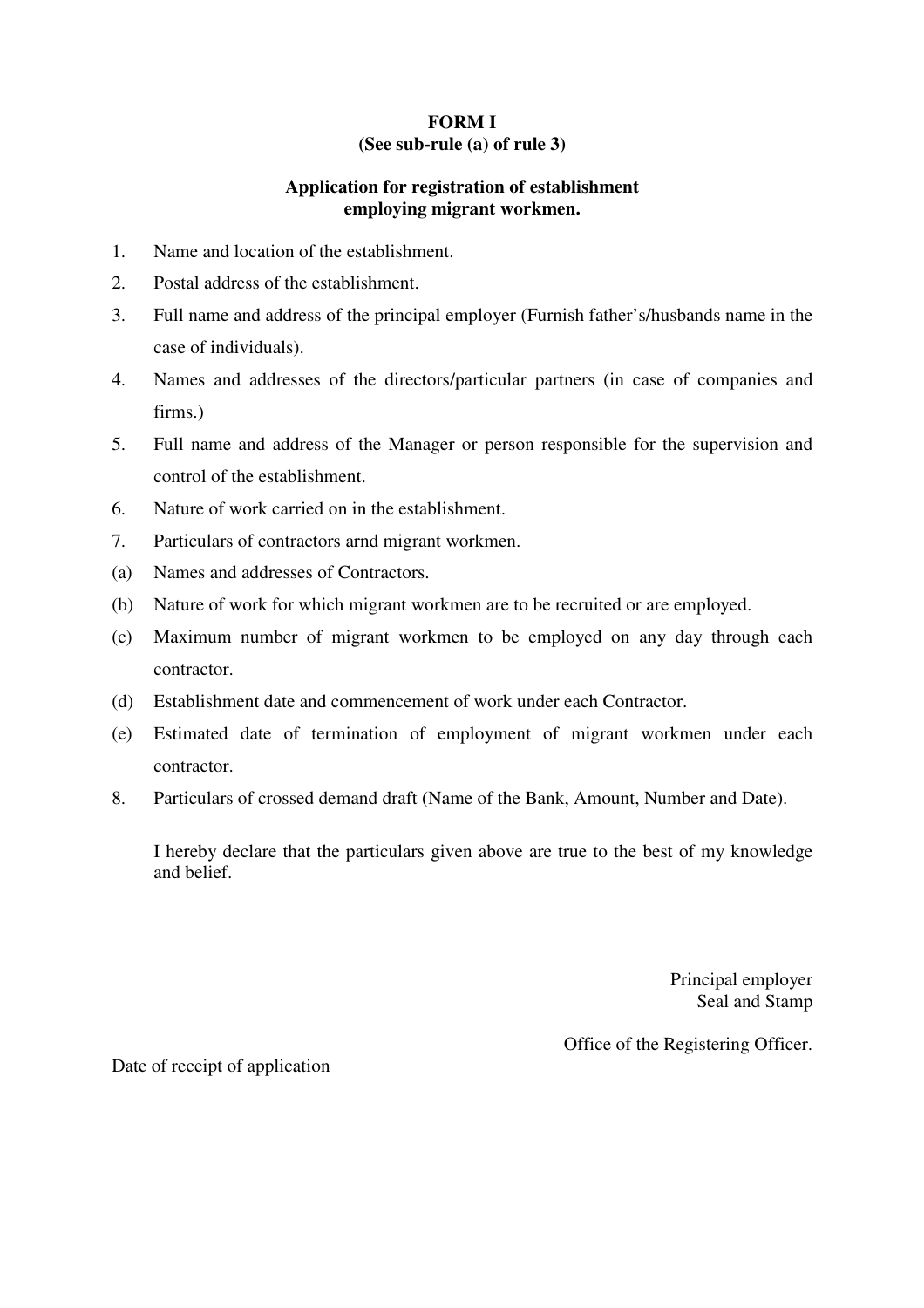## **FORM II**

## **(See sub-rule (a) of rule 4)**

#### **Certificate of Registration**

Date…………………

#### **GOVERNMENT OF SIKKIM Office of the Registering Officer**

A certificate of registration containing the following particulars is hereby granted under clause (a) of sub-section (2) of section 4 of the Inter-State Migrant Workmen (Regulation of Employment and Conditions ot Service) Act, 1979 and the rules made thereunder to...

- 1. Nature of work carried on in the establishment.
- 2. Names and addresses of contractors.
- 3. Nature of work for which migrant workmen are to be employed or are employed.
- 4. Maximum number of migrant workmen to be employed cn any day through each contractors.
- 5. Other particulars relevant to the employment of migrant workmen.

Signature of Registering Officer with seal.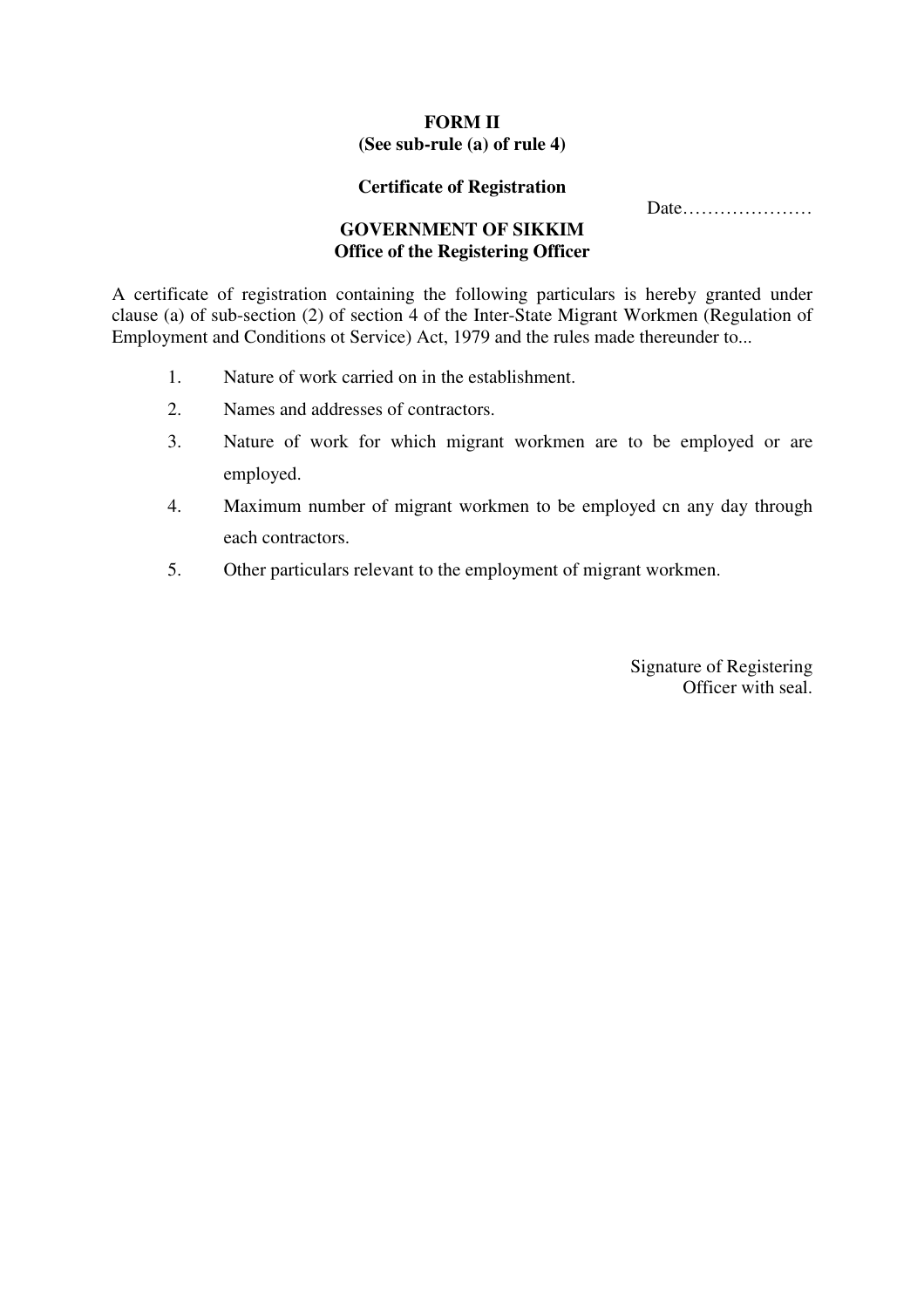## **FORM III (See sub-rule (b) of rule 4)**

## **REGISTER OF ESTABLISHMENTS**

| Sl. | Registration No. | Name and       | Name of the | Type of       | Maximum     |
|-----|------------------|----------------|-------------|---------------|-------------|
| No. | and date         | address of the | Principal   | business      | No of       |
|     |                  | estab; ishment | Employer    | trade,        | migrant     |
|     |                  | registered     | and his     | industry      | workmen     |
|     |                  |                | address     | manufacture   | directly    |
|     |                  |                |             | or occupation | employed on |
|     |                  |                |             | which, is     | any day     |
|     |                  |                |             | carried on in |             |
|     |                  |                |             | the           |             |
|     |                  |                |             | establishment |             |
|     |                  |                |             |               |             |
|     | $\overline{2}$   | 3              | 4           | 5             | 6           |
|     |                  |                |             |               |             |

#### **Particulars of Contractor and inter-State Migrant Workmen**

|            |                 | ******************************* |               |         |
|------------|-----------------|---------------------------------|---------------|---------|
| Name and   | Nature of work  | Maximum No.                     | Probable      | Remarks |
| address of | for which       | of migrant                      | duration of   |         |
| contractor | migrant         | workmen                         | employment of |         |
|            | workmen are to  | employed on                     | migrant       |         |
|            | be recruited or | any day through                 | workmen       |         |
|            | are employed    | a Contractor                    |               |         |
|            |                 |                                 |               |         |
|            |                 |                                 |               |         |
|            |                 |                                 |               |         |
|            | 8               | Q                               | 10            |         |
|            |                 |                                 |               |         |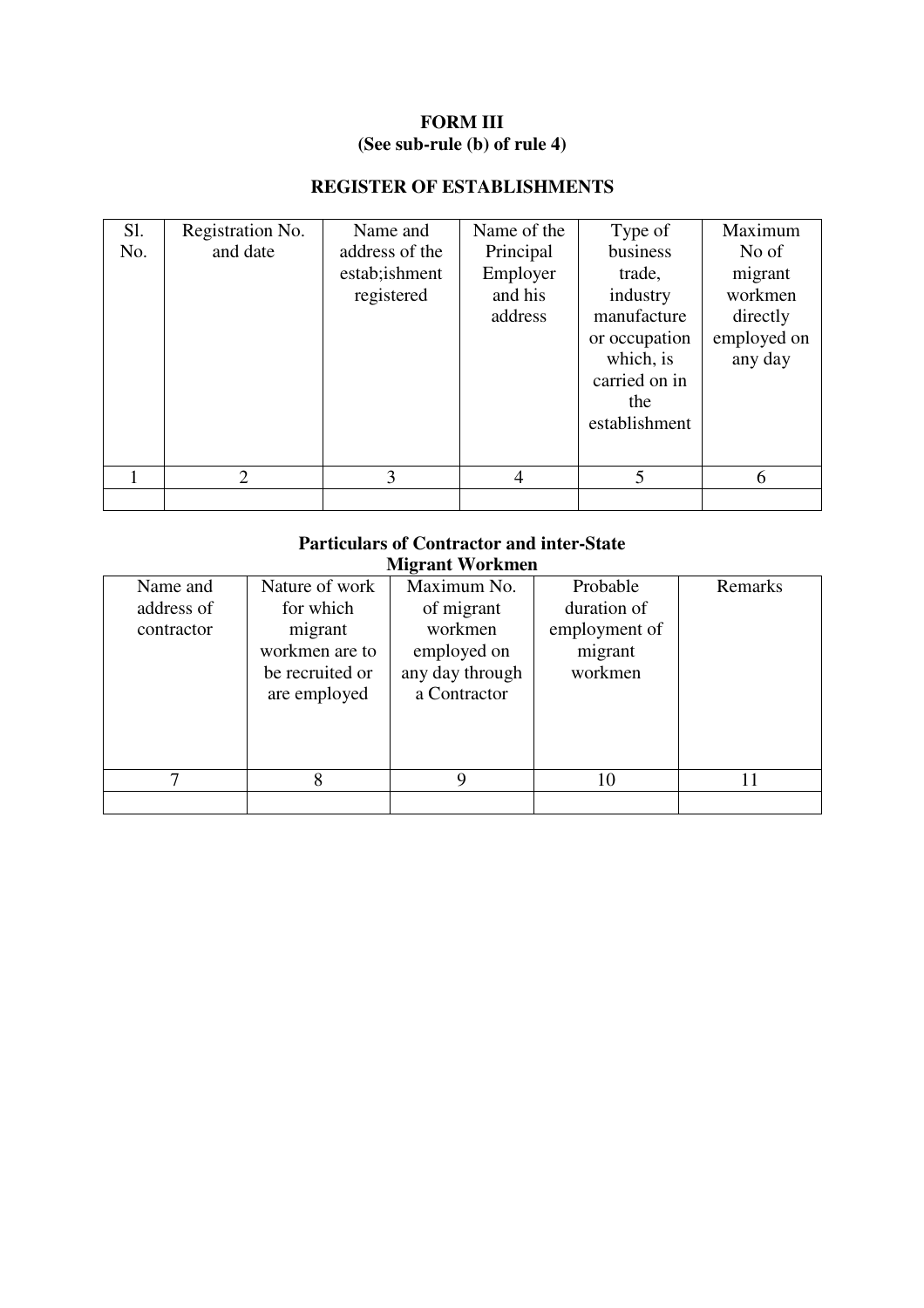## **FORM IV**

#### **(See sub-rule (a) of rule 7) Application for Licence for Recruitment.**

- 1. Name and addresses of the contractor (including his Father's/Husband's name in case of individuals).
	- 2. Date of birth and age (in case of individuals).
- 3. Particulars of establishment where migrant workmen are to be employed.
	- (a) Name and address of the establishment;
	- (b) Type of business, trade, industry, manufacture or occupation, which is carried on in the establishment;
	- (c) Number and date of certificate of registration of the establishment under the Act;
	- (d) Name and address of the principal employer.
- 4. Particulars of migrant workmen.
	- (a) Nature of work in which migrant workmen are employed or are to be employed in the establishment.
	- (b) Duration of the proposed contract work (give particulars of proposed date of commencing and ending).
	- (c) Name and address of the agent or manager of the contractor at the work site;
	- (d) Maximum number of migrant workmen proposed to be employed in the establishment on any date;
	- (e) Names and addresses of the directors/partners (in case of companies and firms).

(f) Name (s) and address (s) of the person(s) in-charge of and responsible to the company/firm for the conduct of the business of the company/firm, as the case may be.

- 5. Whether the contractor was convicted of any offence within the preceding five years, If so, give details
- 6. Whether there was any order against the contractor revoking or suspending licence or forfeiting security deposits in respect of an earlier contract. If so, the date of such order.
- 7. Whether the contractor has worked in any other establishment within the past five years. If so, give details of the principal employer, establishment, and nature of work.
- 8. Whether a certificate by the principal employer in Form VI is enclosed.
- 9. Amount of licence fee paid No. of crossed demand draft and date.
- 10. Amount of security deposit, if any.

Declaration- I hereby declare that the details given above are correct to the best of my knowledge and belief.

Place ……………………… Date ………………………

Signature of the Applicant (Contractor)

Note: The application should be accompanied by a crossed demand draft showing the payment of the prescribed licence fee and security deposit, if any a certificate in Form V from the Principal Employer.

(To be filled in the office of the Licencing Officer) Date of receipt of the application with crossed demand draft for fees.

> Signature of the Licencing **Officer**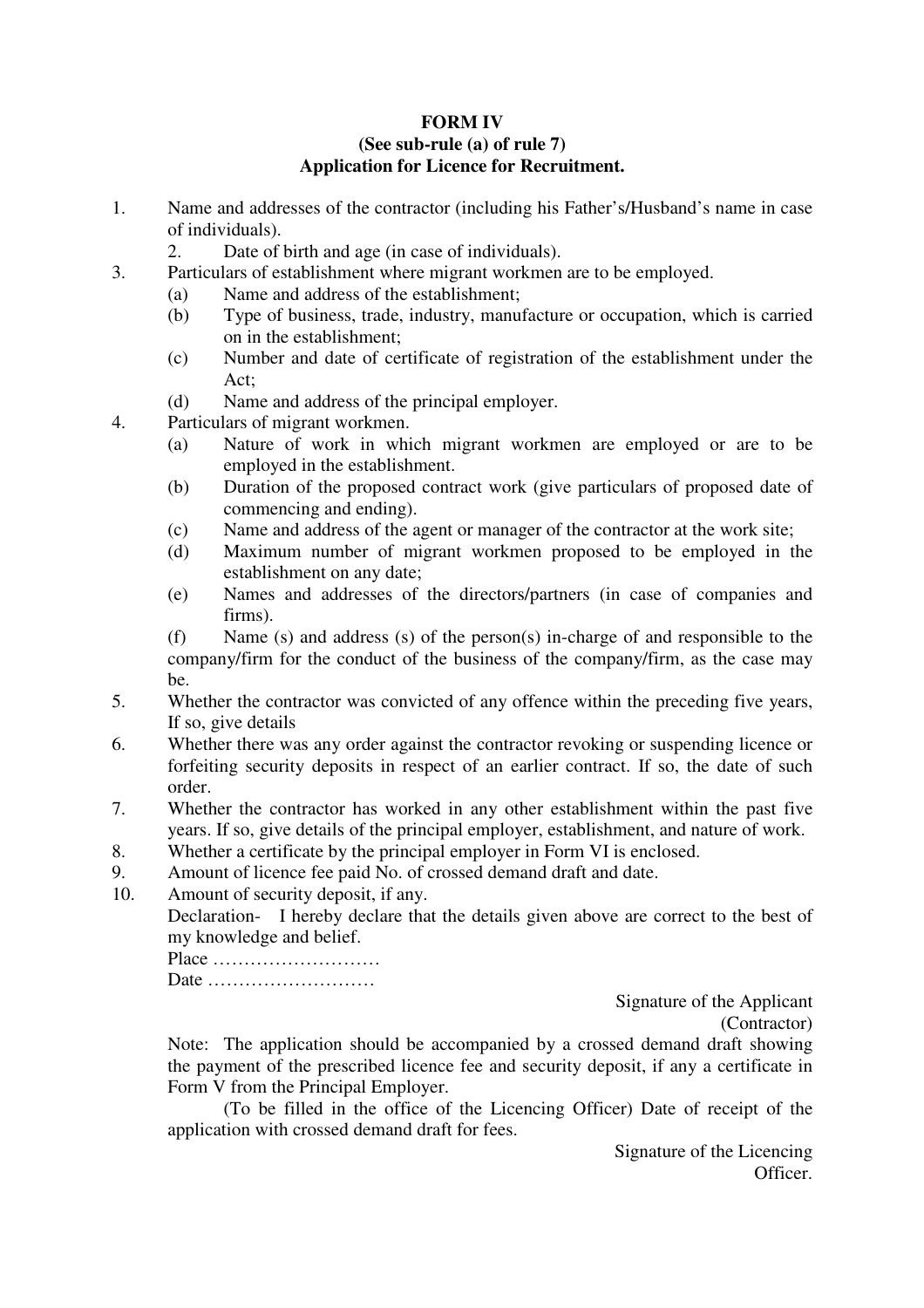#### **FORM V (See sub-rule (b) of rule 7) Application For Licence For Employment**

- 1. Name and address of the contractor (including his Father's/Husband's name in case of individuals).
	- 2. Date of birth and age (in case of individuals).
- 3. Particulars of establishment where migrant workmen are to be employed.
	- (a) Name and address of the establishment;
	- (b) Type of business, trade, industry, manufacture or occupation, which is carried on in the establishment;
	- (c) Number and date of certificate of registration of the establishment under the Act;
	- (d) Name and address of the principal employer.
- 4. Particulars of migrant workmen.
	- (a) Nature of work in which migrant workmen are employed or are to be employed in the establishment.
	- (b) Duration of the proposed contract work (give particulars of proposed date of commencing and ending).
	- (c) Name and address of the agent or manager of the contractor at the work site;
	- (d) Maximum number of migrant workmen proposed to be employed in the establishment on any date;
	- (e) Names and addresses of the Directors/Partners (in case of companies and firms).
	- (f) Name (s) and address (s) of the person (s) in-charge of and responsible to the company firm for the conduct of the business of the company/firm, as the case may be.
- 5. Whether the contractor was convicted of any offence within the preceding five years. If so, give details.
- 6. Whether there was any order against the contractor revoking or suspending licence or forfeiting security deposits in respect of an earlier contract. If so, the date of such order.
- 7. Whether the contractor has worked in any other establishment within the past five years. If so, give details of the principal employer, establishment and Nature of Work.
- 8. Whether a certificate by the principal employer in Form VI is enclosed.
- 9. Amount of licence fee paid-No of crossed demand draft and date.
- 10. Amount of security deposit, if any.

**Declaration**- I hereby declare that the details given above are correct to the best of my knowledge and belief.

Place

Date Signature of Applicant (Contractor)

**Note**: The application should be accompanied by a crossed demand draft showing the payment of the prescribed fee and security deposit, if any and a certificate in Form VI from the principal employer.

(To be filled in the office of the Licensing Officer)

Date of receipt of application with crossed demand draft for fees.

Signature of the Licensing Officer.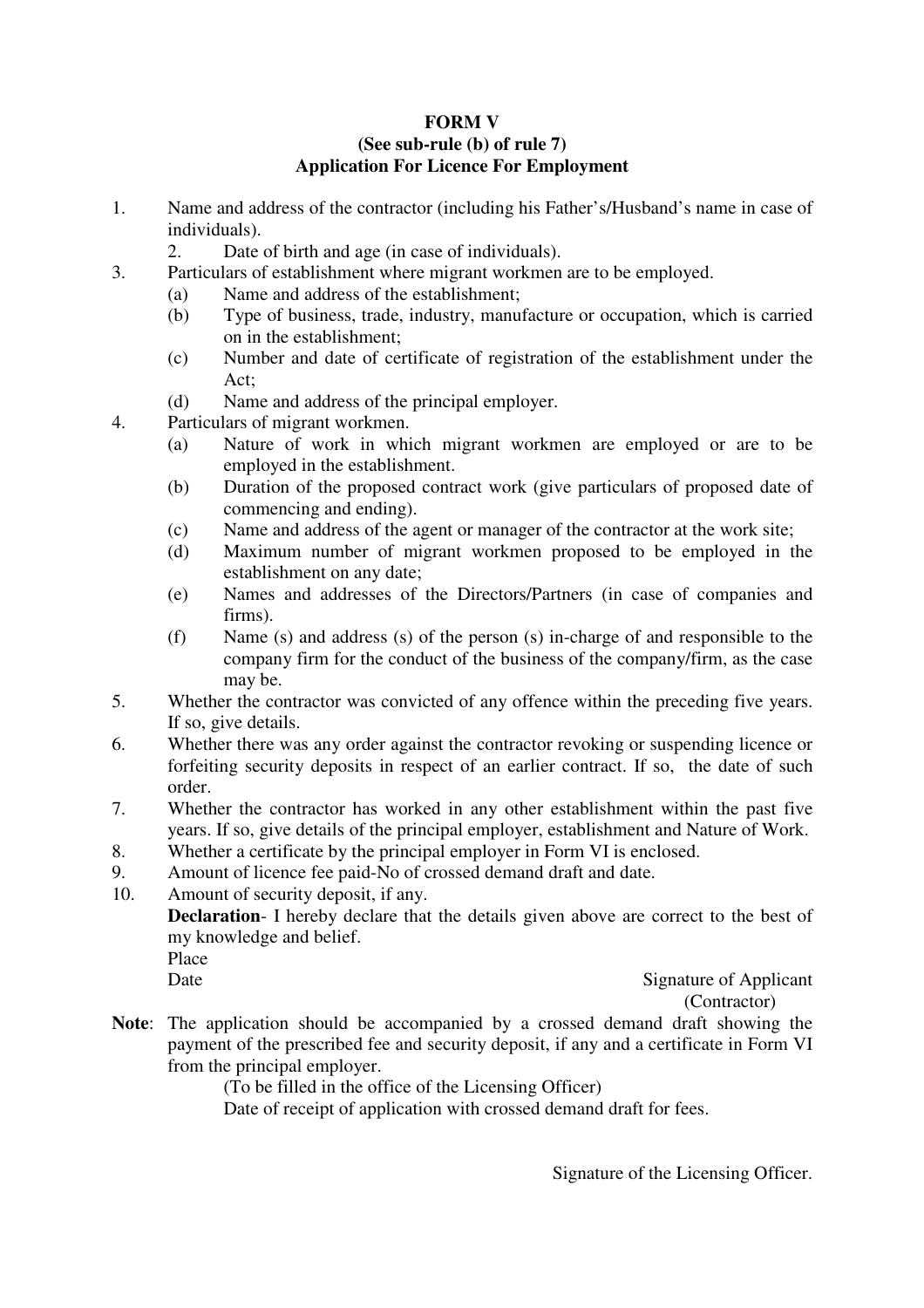#### **FORM VI (See Sub-rule (C) of rule 7)**

#### **Form of Certificate by Principal Employer**

Certified that I have engaged the applicant (name of the contractor) \_\_\_\_\_\_\_\_\_\_\_\_\_\_\_\_\_\_\_\_\_\_\_\_\_\_\_\_\_\_\_\_\_\_\_\_\_\_\_\_\_\_\_\_\_\_\_\_\_\_\_\_\_\_\_\_\_\_ as a contractor in my establishment. I undertake to be bound by all the provisions of the Inter-State Migrant Workmen (Regulation of Employment and Conditions of Service) Act, 1979 and the inter-State Migrant Workmen (Regulation of Employment and Conditions of Service) rules 1983 so far as the provisions are applicable to me in respect of the employment of migrant workmen by the applicant in my establishment.

Place Date

> Signature of Principal employer Name and Address of Establishment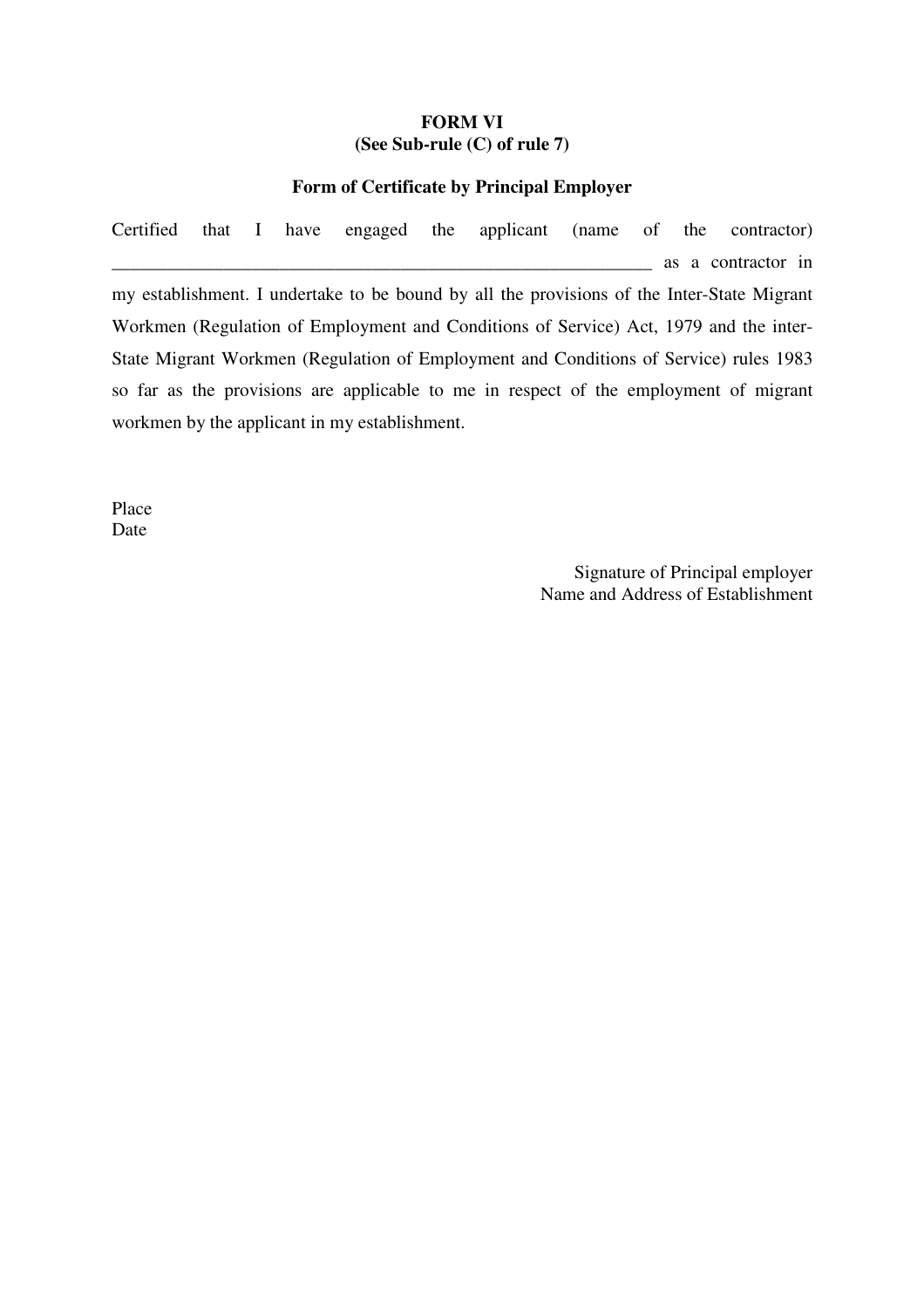## **FORM VII (See sub-rule (b) of rule 10)**

## **Application for Adjustment of Security Deposit**

| Name and address of the<br>Contractor | No. and date of application<br>tor<br>fresh licence | Date of expiry of previous<br>Licence |
|---------------------------------------|-----------------------------------------------------|---------------------------------------|
|                                       |                                                     |                                       |
|                                       |                                                     |                                       |

| Whether the previous licence<br>of the contractor was<br>suspended or revoked. | No. and date of crossed<br>demand draft of security<br>deposit in respect of the<br>previous licence | Amount of previous security<br>deposit |
|--------------------------------------------------------------------------------|------------------------------------------------------------------------------------------------------|----------------------------------------|
|                                                                                |                                                                                                      |                                        |
|                                                                                |                                                                                                      |                                        |

.

.

| Amount of security deposit<br>for the fresh licence, | No. and date of crossed<br>demand draft of the balance<br>security deposit deposited<br>with the fresh application in<br>relation to which the fresh<br>application. | No. and date of certificate of<br>registration of establishment<br>licence is applied for |
|------------------------------------------------------|----------------------------------------------------------------------------------------------------------------------------------------------------------------------|-------------------------------------------------------------------------------------------|
|                                                      |                                                                                                                                                                      |                                                                                           |
|                                                      |                                                                                                                                                                      |                                                                                           |

| Name and Address of the<br>principal employer | Particular of fresh<br>application. | Remarks |
|-----------------------------------------------|-------------------------------------|---------|
|                                               |                                     |         |
|                                               |                                     |         |

Signature of applicant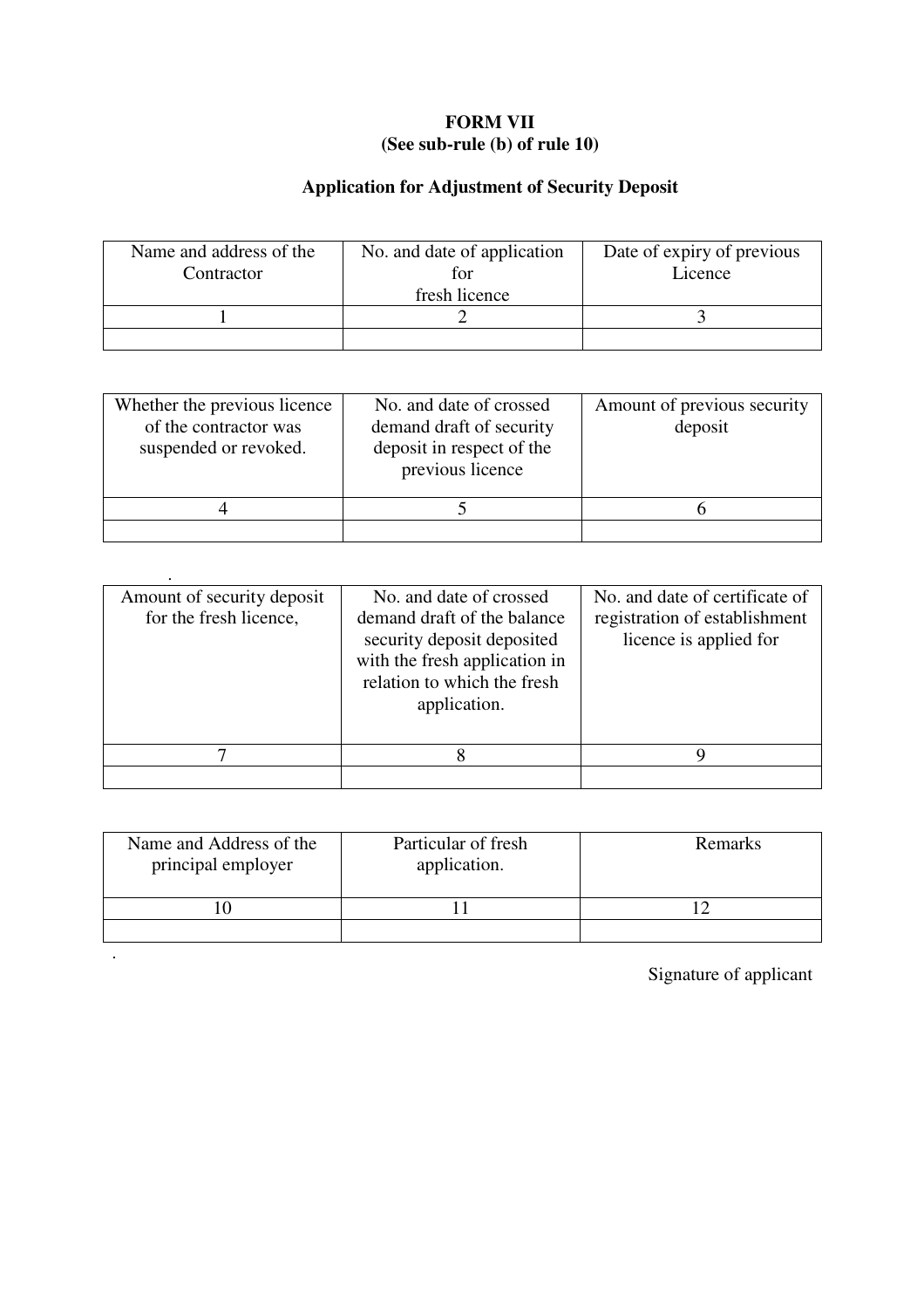#### **FORM VIII (See sub-rule (1) of rule 11 GOVERNMENT OF SIKKM Office of the Licensing Officer**

Licence No. ………….. Dated………… Fee paid Rs………..

#### **LICENCE**

Licence is hereby granted to………………………………. under section (a) of the Inter-State Migrant Workman (Regulation of Employment and Conditions of Service) Act, 1979, subject to the conditions specified in the Annexure.

2. This licence is for doing the work of (nature of work to be indicated) in the establishment of (name of principal employer to be indicated) at (place of work to be indicated).

3. The licence shall remain in force till (date to be indicated)

Signature and Seal of licensing Officer.

#### **RENEWAL (SEE rule 14)**

| Date of renewal |
|-----------------|
| -1.             |
| 2.              |
| 3.              |
| Date            |

Fee paid for renewal Date of Expiry

Signature and Seal of licensing Officer.

#### **ANNEXURE**

The licence is subject to the following conditions:-

- 1. The licence shall be non-transferable.
- 2. The Number of workmen employed as migrant workmen in the establishment shall not, on any day, exceed the maximum number specified in the application licence.
- 3. Save as provided in these rules the fees paid for the grant, or as the case may be, for renewal of licence shall be non-refundable.
- 4. The rate of wages payable to the migrant workmen by the contractor shall not be less than the rates prescribed under the Minimum Wages Act, 1948 or the rates fixed by the State Government for such employment where applicable and where the rates have been fixed by agreement, settlement or award, not less than the rates so fixed.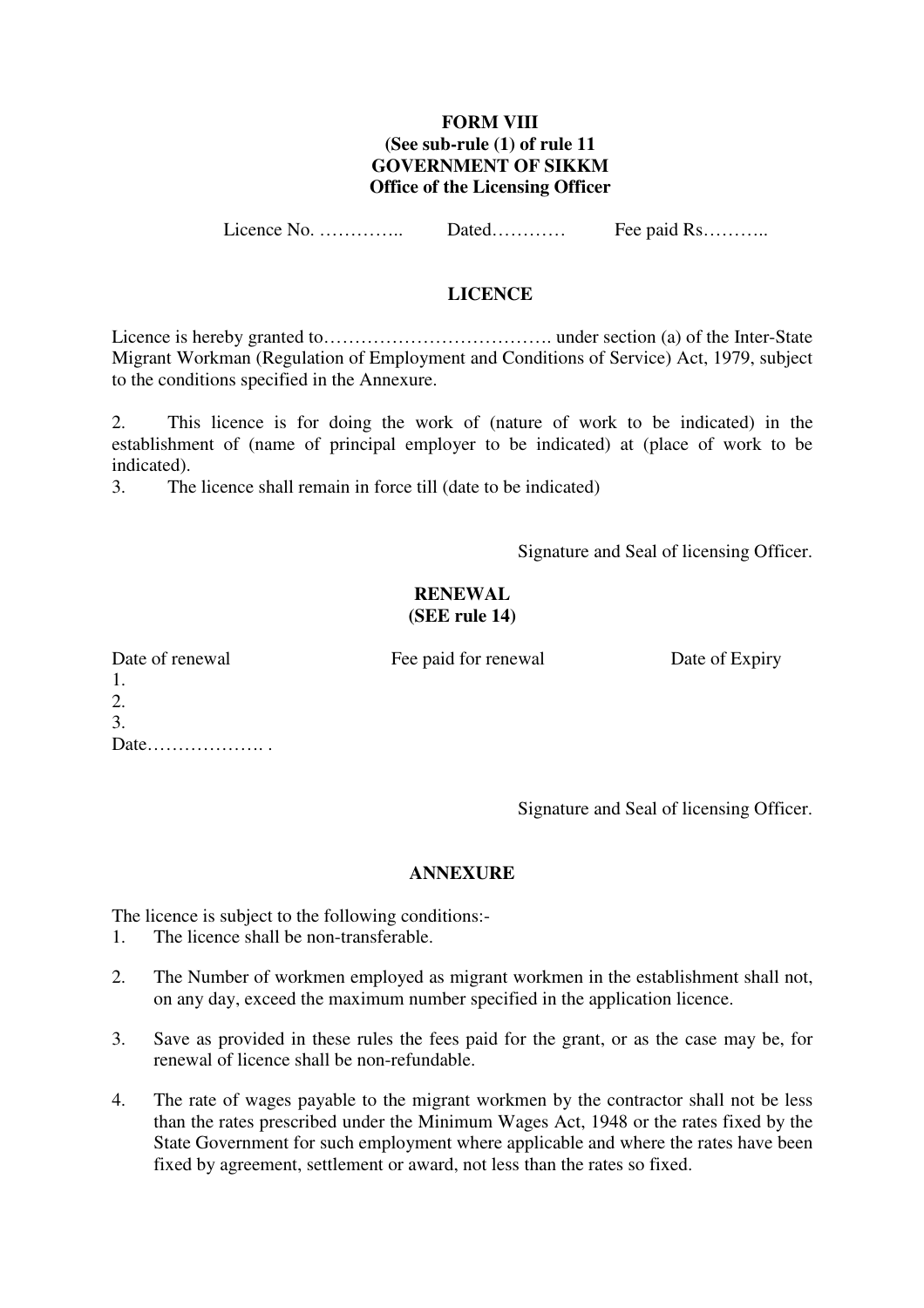5. (a) in cases where the migrant workmen employed by the contractor perform the same or similar kind of work as the workmen directly employed by the Principal Employer of the establishment, the wage rates, holidays, hours of work and other conditions of service of the migrant workmen of the contractor shall be the same as applicable to the workmen directly employed by the Principal Employer of the establishment on the same or similar kind of work:

Provided that in the case of any disagreement with regard to the type of work, the same shall be decided by the Secretary whose decision shall be final:

- (b) in other cases the wage rates, holidays, hours of work and conditions of service of the migrant workmen of the contractor shall be such as prescribed in these rules.
- 6. Every migrant workmen shall be entitled to allowance, benefits, facilities, etc., as prescribed in the Act and these Rules.
- 7. No female migrant workmen shall be employed by any contractor before 6 A.M. or after 7 P.M.:

Provided that this clause shall not apply to the employment of female migrant workmen in Pit head Baths, Creches and Canteens and in Midwives and Nurses in hospitals and dispensaries.

- 8. The contractor shall notify any change in the number of migrant workmen or the conditions of work to the licensing officer.
- 9. The contractor shall comply with all provisions of the Act and these Rules.
- 10. A copy of the licence shall be displayed prominently at the premises where the migrant workmen are employed.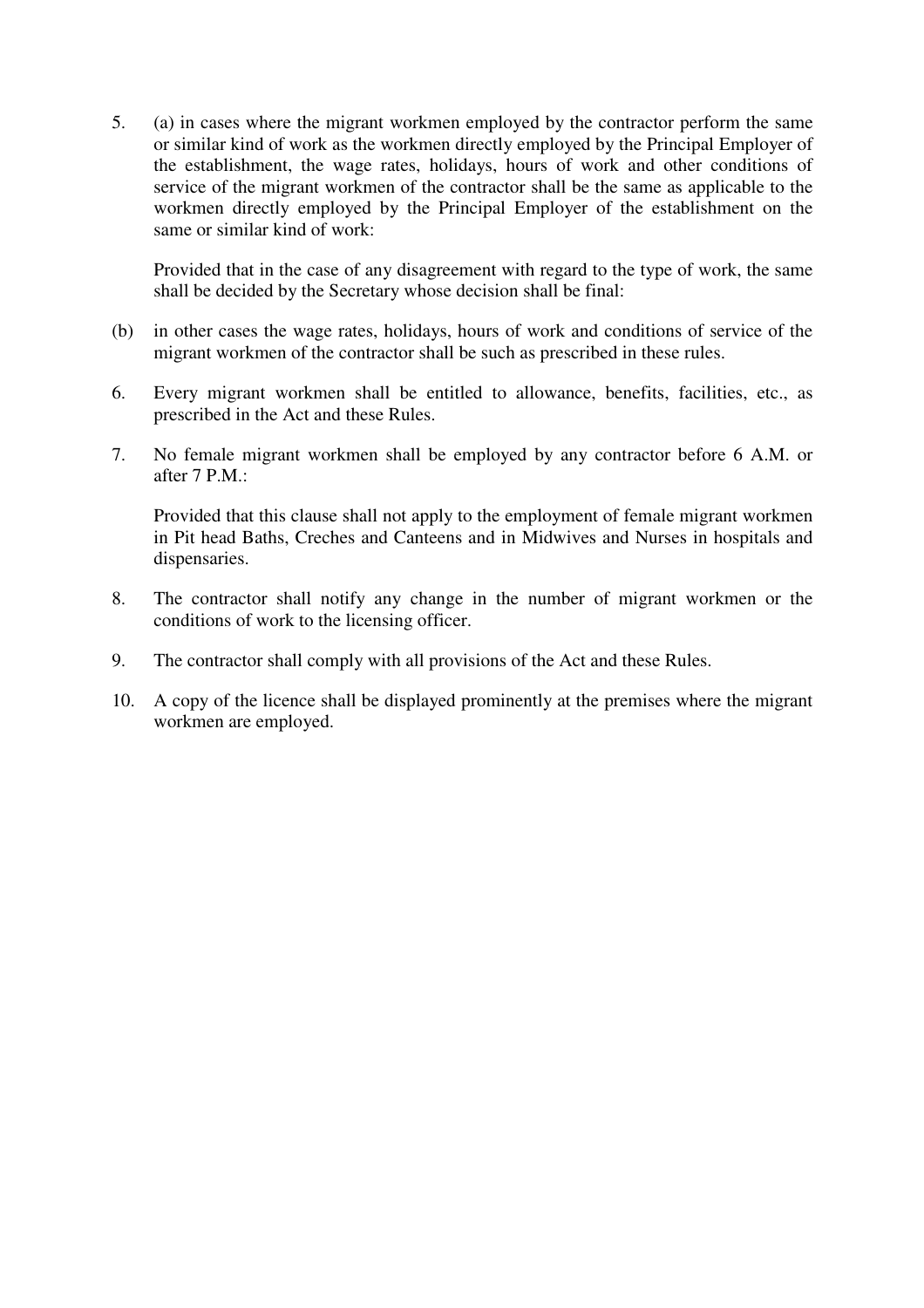#### **FORM IX (See sub-rule (b) of rule 14)**

## **Application for Renewal of Licence**

- 1. Name and address of the contractor.
- 2. Number and date of the licence.
- 3. Date of expiry of previous licence.
- 4. Whether the licence of the contractor was suspended or revoked.
- 5. Number and date of the crossed demand draft enclosed.

Signature of the Applicant

## (To be filled in the offf ice of the Licensing Officer)

Date of receipt of the application with crossed demand draft No. and date.

Signature of the Licensing Officer.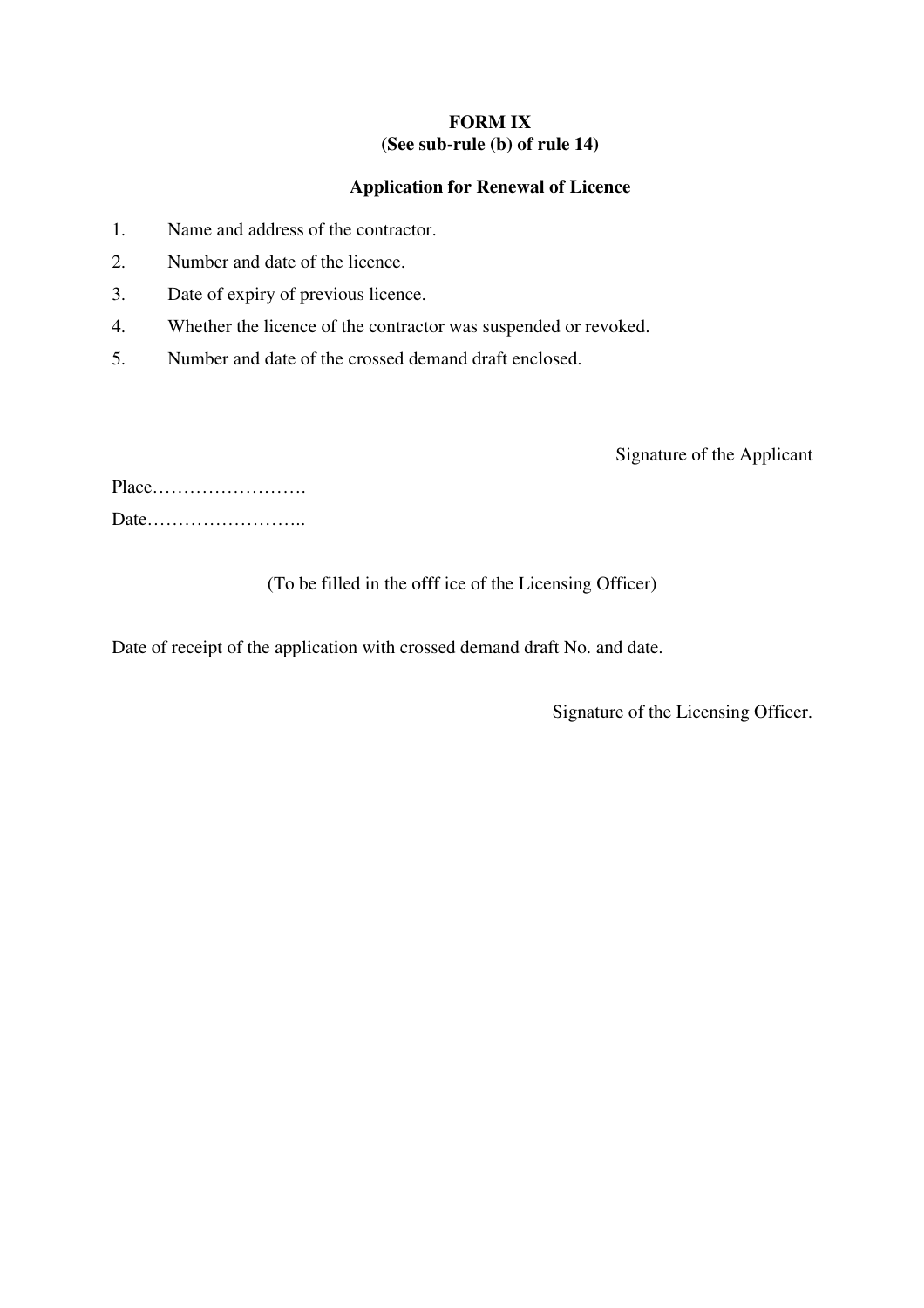## **FORM X**

#### **(See rule 21)**

**Form in which to furnish particulars in respect of recruitment and employment of migrant workman! workmen as prescribed under sub-rule (a) of Rule 21 to the authorities specified under the explanation below sub-section (2) of Section 12 of Inter-State Migrant Workmen (Regulation of Employment and Condition of Services) Act, 1979).** 

- 1. Name and address of the Contractor……………………………………………………
- 2. Name and address of the sub-contractor through whom recruitment has been made
	- …………………………………………………………………………………………..
- 3. Name and address of establishment……………………………………………………
- 4. Name and address of the Principal Employer………………………………………….
- 5. Name of the State in which the place of work is located……………………………….
- 6. Name of the Slate in which recruitment was made……………………………………..

| Sl.No. | Name    | Father's/Husband's | Sex | Age | Permanent home |
|--------|---------|--------------------|-----|-----|----------------|
|        | of      | name               |     |     | address        |
|        | Migrant |                    |     |     |                |
|        | workman |                    |     |     |                |
|        |         |                    |     |     |                |
|        |         |                    |     |     |                |

| Name and       | Place and    | Amount of    | Amount of | Amount of   | Nature of       |
|----------------|--------------|--------------|-----------|-------------|-----------------|
| address of     | Address of   | displacement | outward   | wages for   | job             |
| the            | residence    | allowance    | journey   | outward     | requirement     |
| next of kin of | 1n           | paid         | allowance | journey     | to be           |
| the migrant    | the home     |              | paid      | period paid | performed       |
| workman        | <b>State</b> |              |           |             |                 |
|                |              |              | 10        |             | 12 <sub>1</sub> |
|                |              |              |           |             |                 |

| Date    | Date of | Details of rate of | Period of   | Details of other | Remarks |
|---------|---------|--------------------|-------------|------------------|---------|
| of      | employ  | wages and other    | Contract of | service          |         |
| recruit | ment    | allowances         | employment  | conditions       |         |
| ment    |         | payable            |             |                  |         |
| 13      | 14      |                    | 16          |                  |         |
|         |         |                    |             |                  |         |

Signature of Contractor or his authorised representative Date…………………….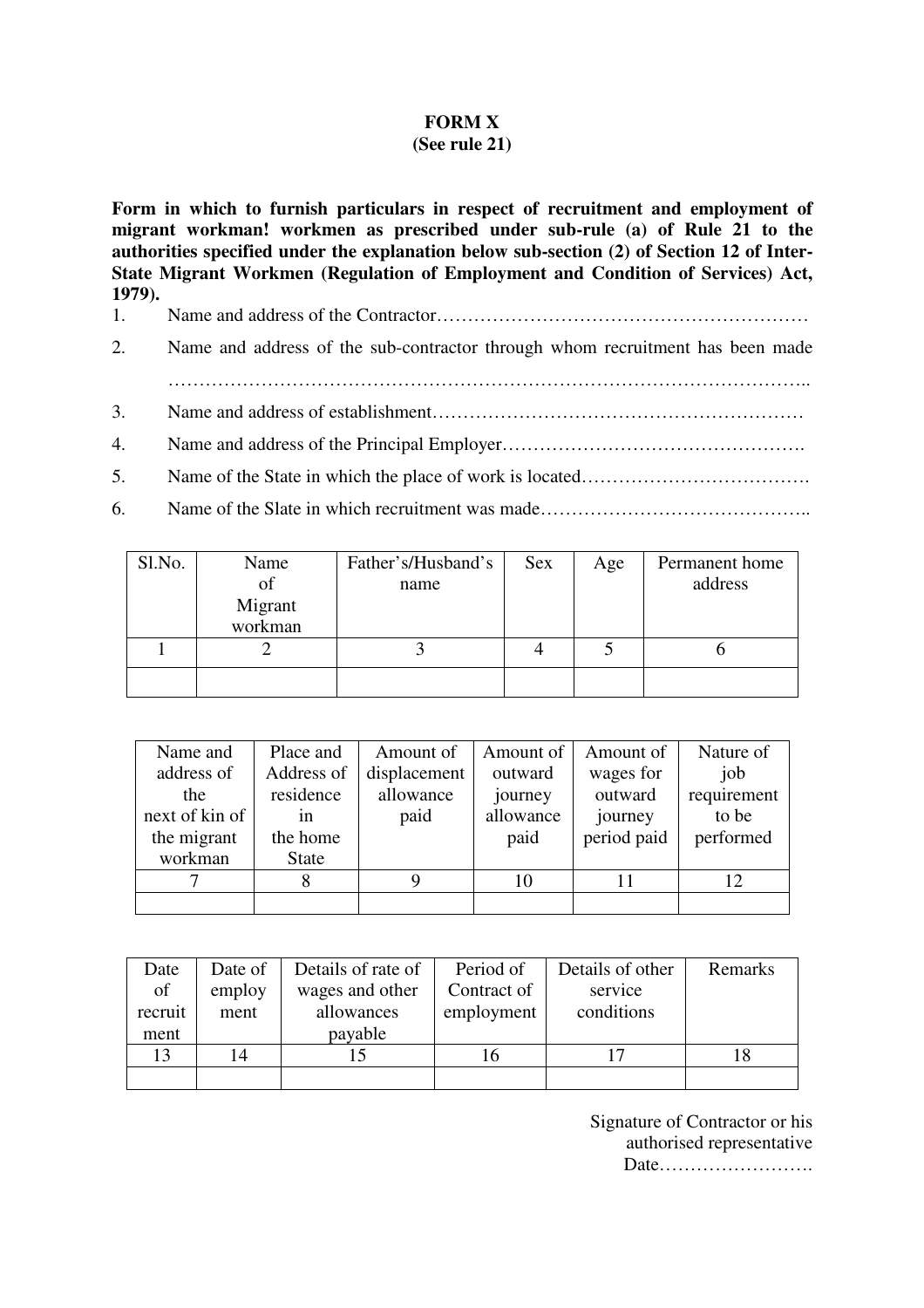Submitted to

(1) ………………………… ………………………... (Specified authority in the State in which migrant workman/workmen is/are employed)

(2) ………………………….

…………………………… (Specified authority in the State from which the migrant workman/workmen has/have been recruited)

Copy forwarded to

 …………………………… (The Principal Employer)

> Signature of the Contractor or his authorised representative. Date………………………..

**Note:** 

In case where migrant workmen concerned have been recruited from more than one State, separate returns shall be submitted in respect of each such State.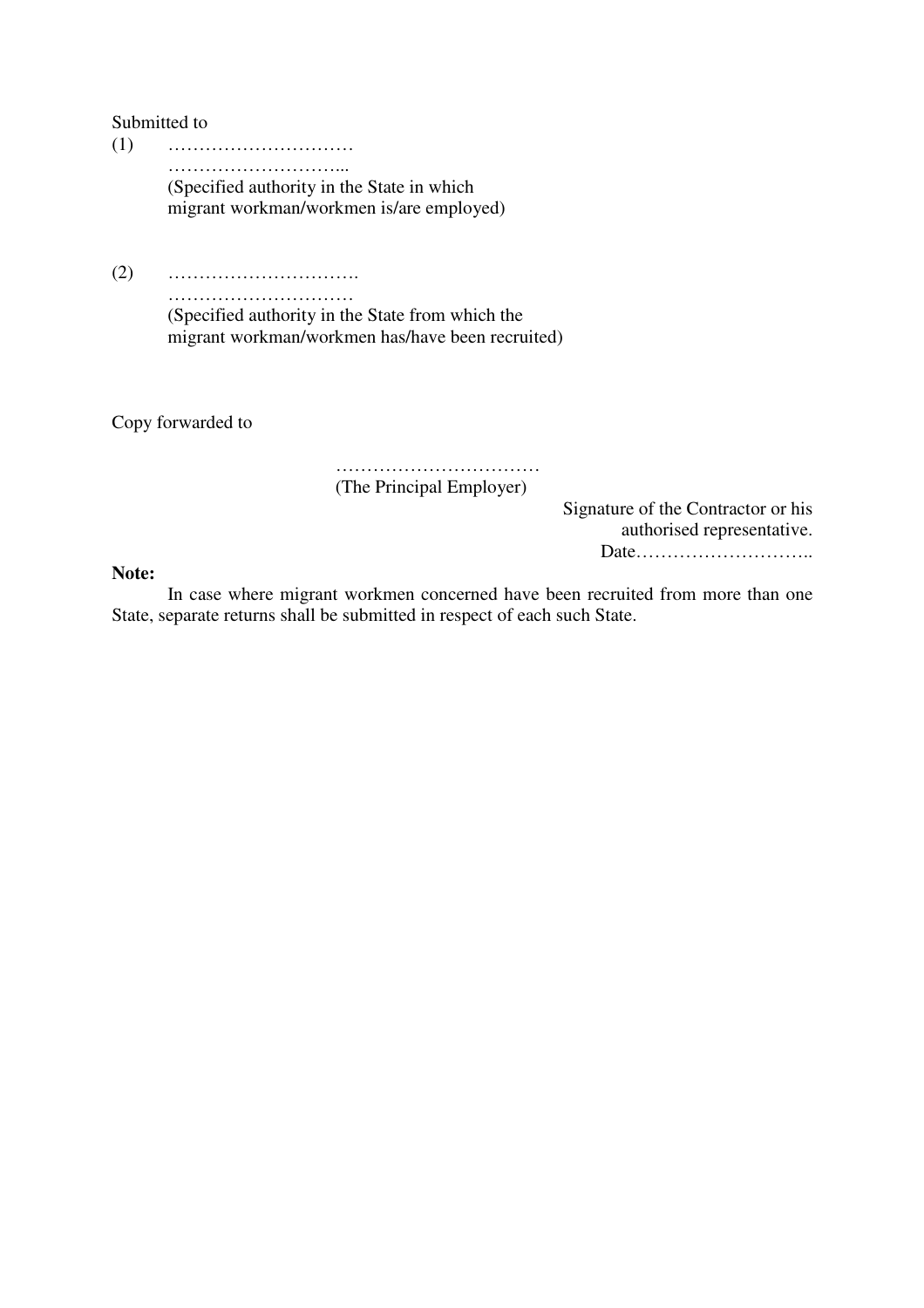## **FORM XI (See Rule 24)**

## **(Return to be sent by the Contractor to the authorities specified under explanation below sub-section (2) of section 12 of the Inter-State Migrant Workmen Regulation of Employment and Conditions of Service) Act, 1979)**

- 1. Name and address of the contractor……………………………………………………………..
- 2. Name and address of the sub-contractor through whom recruitment has been made …………………………………………………………………………………………………
- 3. Name and address of the establishment……………………………………………………….
- 4. Name and address of the Principal Employer…………………………………………………
- 5. Name of the State in which the place of work is located……………………………………..

6. Name of the State in which recruitment was made……………………………………………

| SI. No. | Name of | Father's/ | <b>Sex</b> | Designation | Age | Permane      |
|---------|---------|-----------|------------|-------------|-----|--------------|
|         | Migrant | Husband's |            |             |     | nt home      |
|         | Workmen | name      |            |             |     | address      |
|         |         |           |            |             |     | indicatin    |
|         |         |           |            |             |     | the<br>g     |
|         |         |           |            |             |     | <b>State</b> |
|         |         |           |            |             |     |              |
|         |         |           |            |             |     |              |

| Place and  | Date of    | Date on      | Total days | Details of | Amount of  |
|------------|------------|--------------|------------|------------|------------|
| address of | Employment | which        | worked     | rates of   | displaceme |
| residence  |            | ceased to be |            | wages and  | nt         |
|            |            | employed     |            | other      | allowance  |
|            |            |              |            | allowances | paid       |
|            |            |              |            | paid       |            |
|            |            | 10           |            |            |            |
|            |            |              |            |            |            |

| Amount of     | Amount of      | Total wages | Details of   | Amount of     |
|---------------|----------------|-------------|--------------|---------------|
| outward       | return journey | paid        | compensation | deduction, if |
| allowance and | allowance and  |             | and other    | any           |
| wages for     | wages for      |             | allowances   |               |
| outward       | return journey |             |              |               |
| journey paid  | paid           |             |              |               |
|               |                | . რ         |              |               |
|               |                |             |              |               |

| Amount of Advance, if<br>Amount of Advance, if any, |           | Remarks |
|-----------------------------------------------------|-----------|---------|
| any, paid                                           | recovered |         |
|                                                     |           |         |
|                                                     |           |         |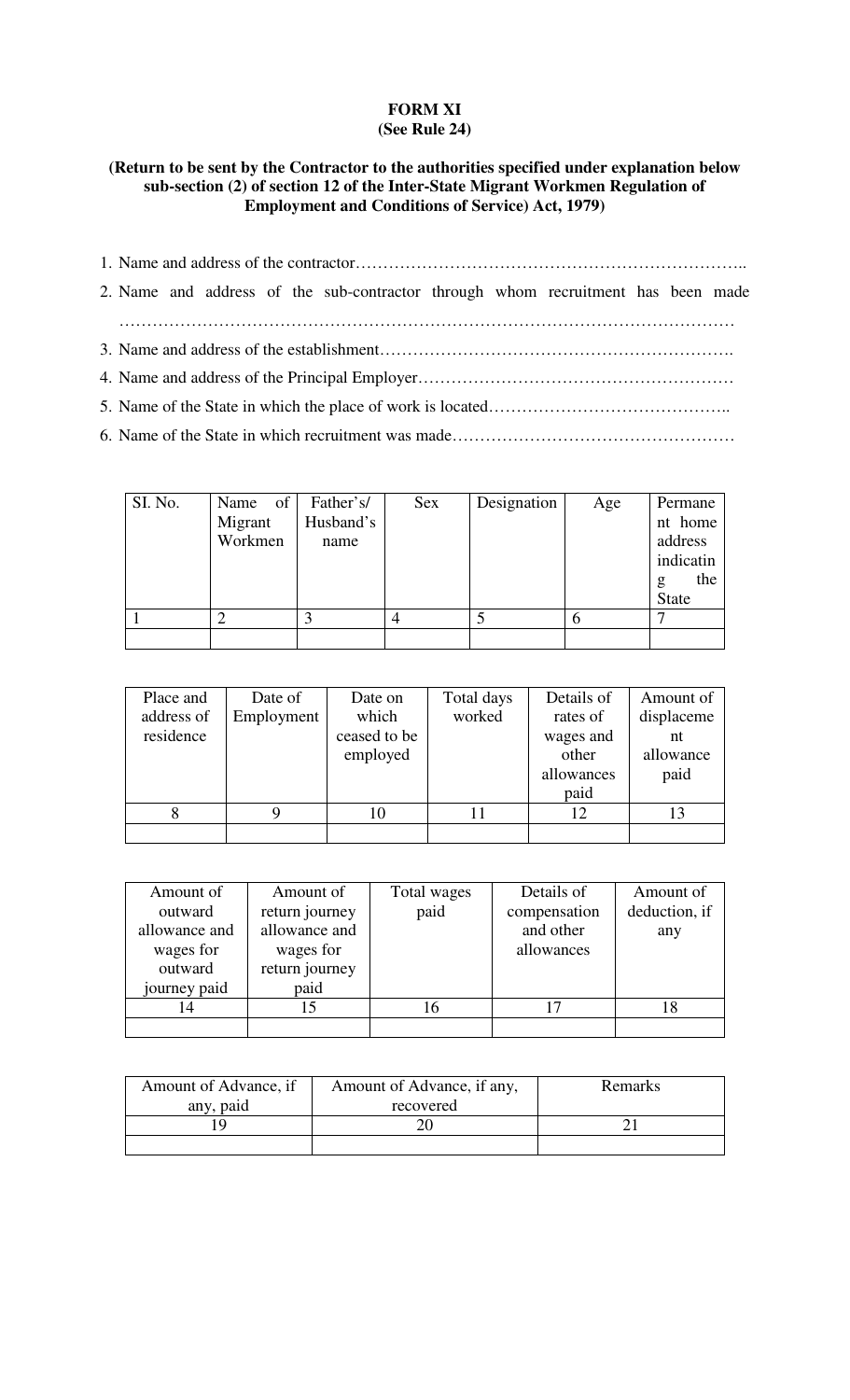#### **DECLARATION**

I/We hereby declare that all wages, other dues including displacement allowance, out-ward return journey allowances and wages for journey periods payable to migrant workman/workmen named above and employed by me/us have been paid by me/us/to him/them.

> Signature of the Contractor or his authorised representative.

Place Date

Submitted to

(1) …………………………….. …………………………………

(Specified authority in the State in which migrant workman/workmen is/are employed)

(2) ……………………………

 …………………………… (Specified authority in the State from which the migrant workman/workmen has/have been recruited)

Copy forwared to

………………………………… (The Principal Employer)

> Signature of the Contractor or his authorised representative

> > Date……………………...

**Note:** In case where migrant workmen concerned have been recruited from more than one State, separate returns shall be submitted in respect of each such State.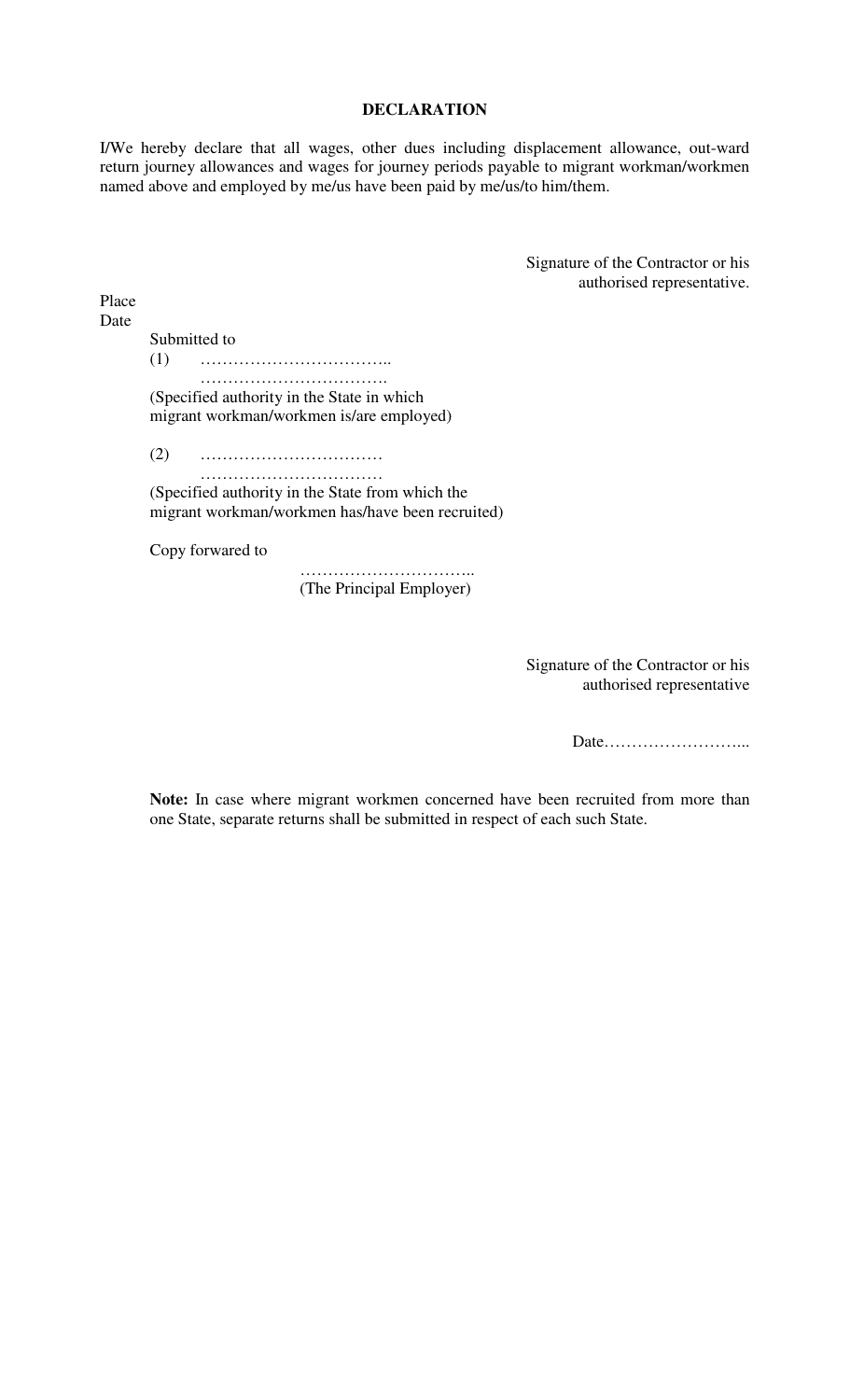## **FORM XII (See rule 42)**

## **Register of Contractors**

| (1) |  |
|-----|--|
|     |  |
|     |  |
|     |  |
| (2) |  |
|     |  |
|     |  |
|     |  |

| Name and<br>address of | Nature of<br>Work on | Location of<br>contract work | Period of<br>contract |    | Maximum no.<br>of migrant            |
|------------------------|----------------------|------------------------------|-----------------------|----|--------------------------------------|
| Contractor             | contract             |                              | From                  | To | workmen<br>employed by<br>Contractor |
|                        |                      |                              |                       |    |                                      |
|                        |                      |                              |                       |    |                                      |
|                        |                      |                              |                       |    |                                      |
|                        |                      |                              |                       |    |                                      |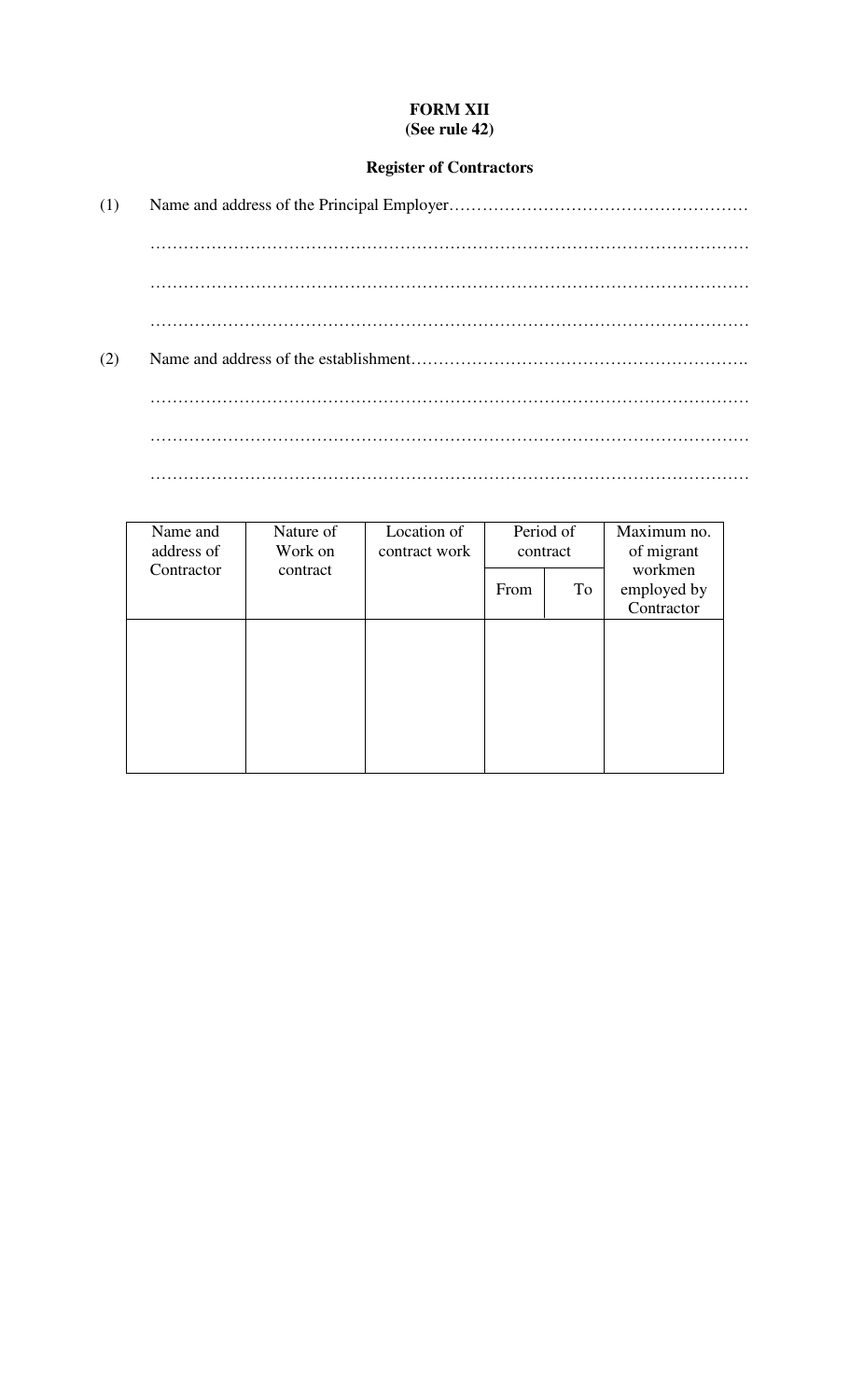#### **FORM XIII (See rule 43)**

# **Register of workmen employed by contractor**

| 2. Name and address of establishment in /under which migrant workmen are employed |
|-----------------------------------------------------------------------------------|
|                                                                                   |
|                                                                                   |
|                                                                                   |
|                                                                                   |
|                                                                                   |
|                                                                                   |
|                                                                                   |
|                                                                                   |

| SI.<br>No. | Name and<br>surname of<br>migrant<br>workman. | Age<br>and<br>sex | Fathers's/Husband's<br>Name | Nature<br>of employment<br>designation |
|------------|-----------------------------------------------|-------------------|-----------------------------|----------------------------------------|
|            |                                               |                   |                             |                                        |

……………………………………………………………………………………………..

| Permanent Home Address of      | Local address | Date of commencement of |
|--------------------------------|---------------|-------------------------|
| migrant work-men(Village       |               | employment              |
| and Tehsil/Taluk and District) |               |                         |
|                                |               |                         |

| Signature or thump               | Date of termination | Reasons for | Remarks |
|----------------------------------|---------------------|-------------|---------|
| impression of<br>migrant workman | of employment       | termination |         |
|                                  |                     |             |         |

Signature of Contractor or his authorised representative.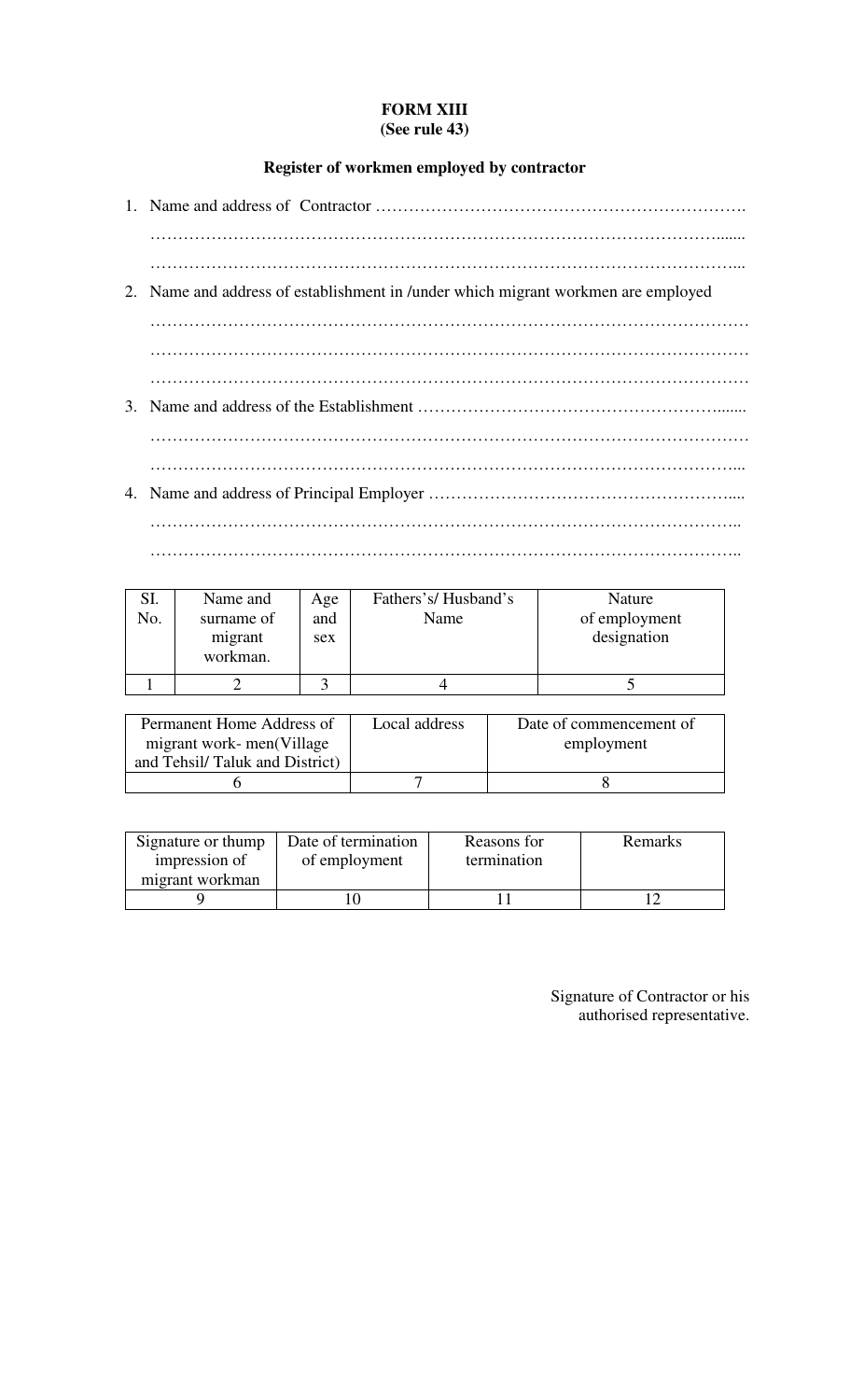## **FORM XIV (See Rule 44)**

## **Service Certificate**

|                                 | Name and address of establishment |
|---------------------------------|-----------------------------------|
|                                 | in ! under which migrant workmen  |
|                                 |                                   |
| Nature and location of work     | Name and address of Principal     |
|                                 |                                   |
| Name and address of the migrant |                                   |
|                                 |                                   |
|                                 |                                   |
|                                 |                                   |
|                                 |                                   |

| Name and address of establishment |
|-----------------------------------|
| in !under which migrant workmen   |
|                                   |
| Name and address of Principal     |
|                                   |

| SI. |           |    | Total period for   Nature of work   Rates of wages |                 |      |       |  |
|-----|-----------|----|----------------------------------------------------|-----------------|------|-------|--|
| No. | which     |    |                                                    |                 | done | (with |  |
|     | employed, |    | particulars of                                     |                 |      |       |  |
|     | From      | To |                                                    | unit in case of |      |       |  |
|     |           |    |                                                    | piecework)      |      |       |  |
|     |           |    |                                                    |                 |      |       |  |
|     |           |    |                                                    |                 |      |       |  |

Signature of Contractor or his authorised Representative.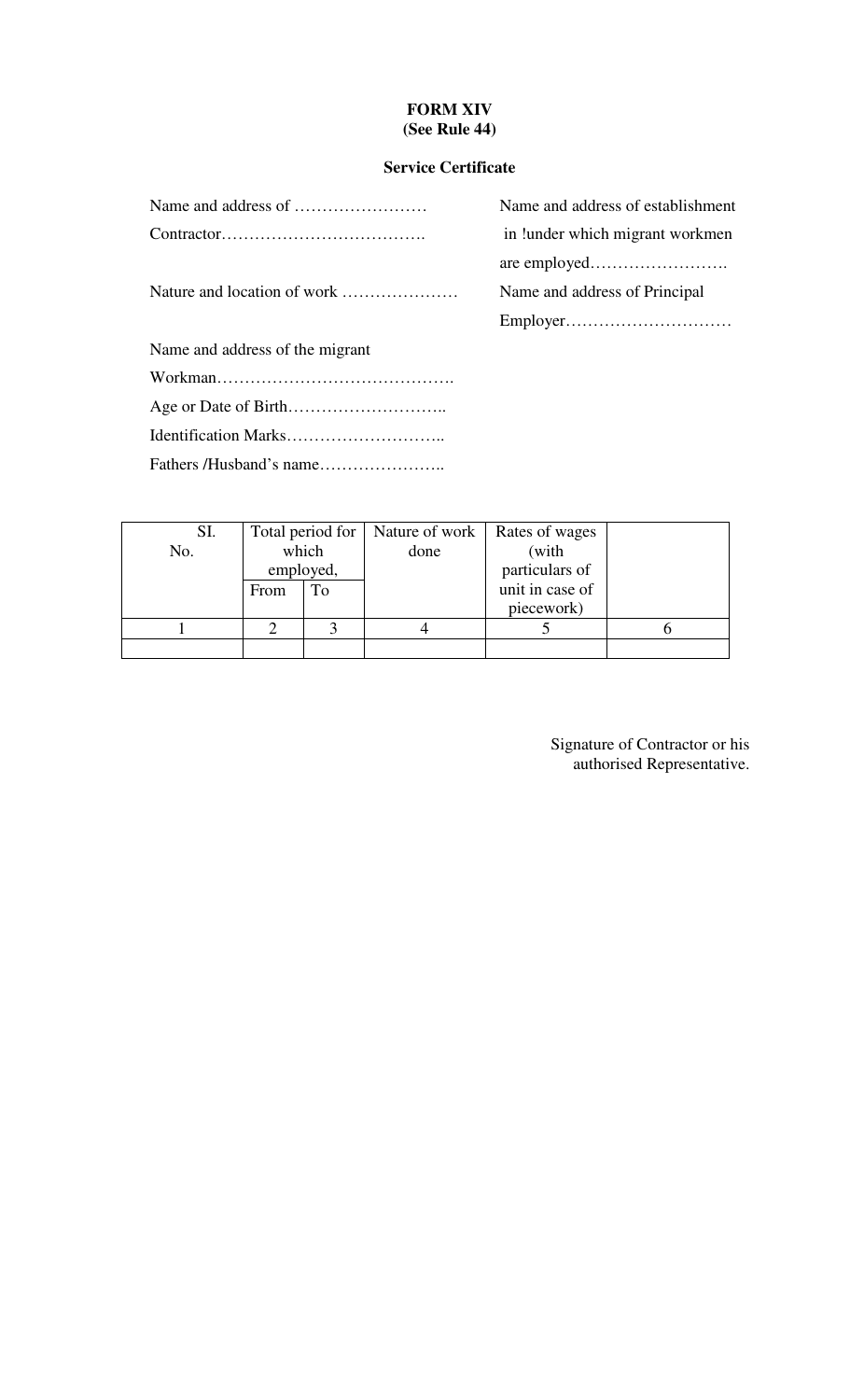## **FORM XV (See sub-rule (1)01 rule 45)**

## **Displacement and outward journey allowances sheet**

| Name and address of     |
|-------------------------|
|                         |
| Name and address of the |
|                         |

Name and address of the Establishment…………… Month and year……….

| SI.            | Name of the | Father's/ | Permanent  | Place $&$    | Desig- | Rate of |
|----------------|-------------|-----------|------------|--------------|--------|---------|
| N <sub>o</sub> | migrant     | Husband's | home       | address of   | nation | wages   |
|                | workman     | name      | address    | residence in |        |         |
|                |             |           | indicating | the home     |        |         |
|                |             |           | the State  | <b>State</b> |        |         |
|                |             |           |            |              |        |         |
|                |             |           |            |              |        |         |

| Wages<br>payable | Place of<br>recruitment | Place of work<br>with address<br>indicating State | Railway Station/bus<br>stand nearest to the<br>place of residence | Railway<br>Station/bus stand<br>nearest to the<br>place of work |
|------------------|-------------------------|---------------------------------------------------|-------------------------------------------------------------------|-----------------------------------------------------------------|
|                  |                         |                                                   |                                                                   |                                                                 |
|                  |                         |                                                   |                                                                   |                                                                 |

| Date and time of | Expected date and  | Details of modes of   | Amount of bus fare   |
|------------------|--------------------|-----------------------|----------------------|
| commencement     | time of arrival at | journeys from the     | and/or second class  |
| of journey from  | the place of work  | place of residence in | train fare and/or    |
| the place of     |                    | the home State to     | both journey         |
| residence        |                    | place of work         | expenses separately  |
|                  |                    |                       | as per the modes of  |
|                  |                    |                       | journey indicated in |
|                  |                    |                       | Col. 15.             |
| 13               | 14                 | 15                    | 16                   |
|                  |                    |                       |                      |

| Total of amounts<br>indicated in column<br>No. 16. | Amount of displacement<br>allowance, | Amount pf outward journey<br>allowance. |
|----------------------------------------------------|--------------------------------------|-----------------------------------------|
|                                                    |                                      |                                         |
|                                                    |                                      |                                         |

| Wages          |             |      |                  |  | for   Total Amount   Date on which   Signature or   Actual date and |
|----------------|-------------|------|------------------|--|---------------------------------------------------------------------|
| outward        | paid        | paid | thumb            |  | time of arrival                                                     |
| journey period |             |      |                  |  | impression of $\vert$ at the place of                               |
|                |             |      | the migrant work |  |                                                                     |
|                |             |      | workman.         |  |                                                                     |
| 20             | $2^{\circ}$ | 22   | 23               |  | 24                                                                  |
|                |             |      |                  |  |                                                                     |

| Balance wages for<br>out-ward journey, if<br>any, payable. | Date of payment of<br>the balance wages<br>indicated in Col. | Signature or thumb<br>impression of the<br>migrant workman. | Remarks |
|------------------------------------------------------------|--------------------------------------------------------------|-------------------------------------------------------------|---------|
|                                                            | No.25.                                                       |                                                             |         |
|                                                            | 26                                                           |                                                             |         |
|                                                            |                                                              |                                                             |         |

**Note:** Indicate separately different mode of journeys. Entries are to be made against each individual migrant workman.

Signature of Contractor or his authorised Representative. Date………………………..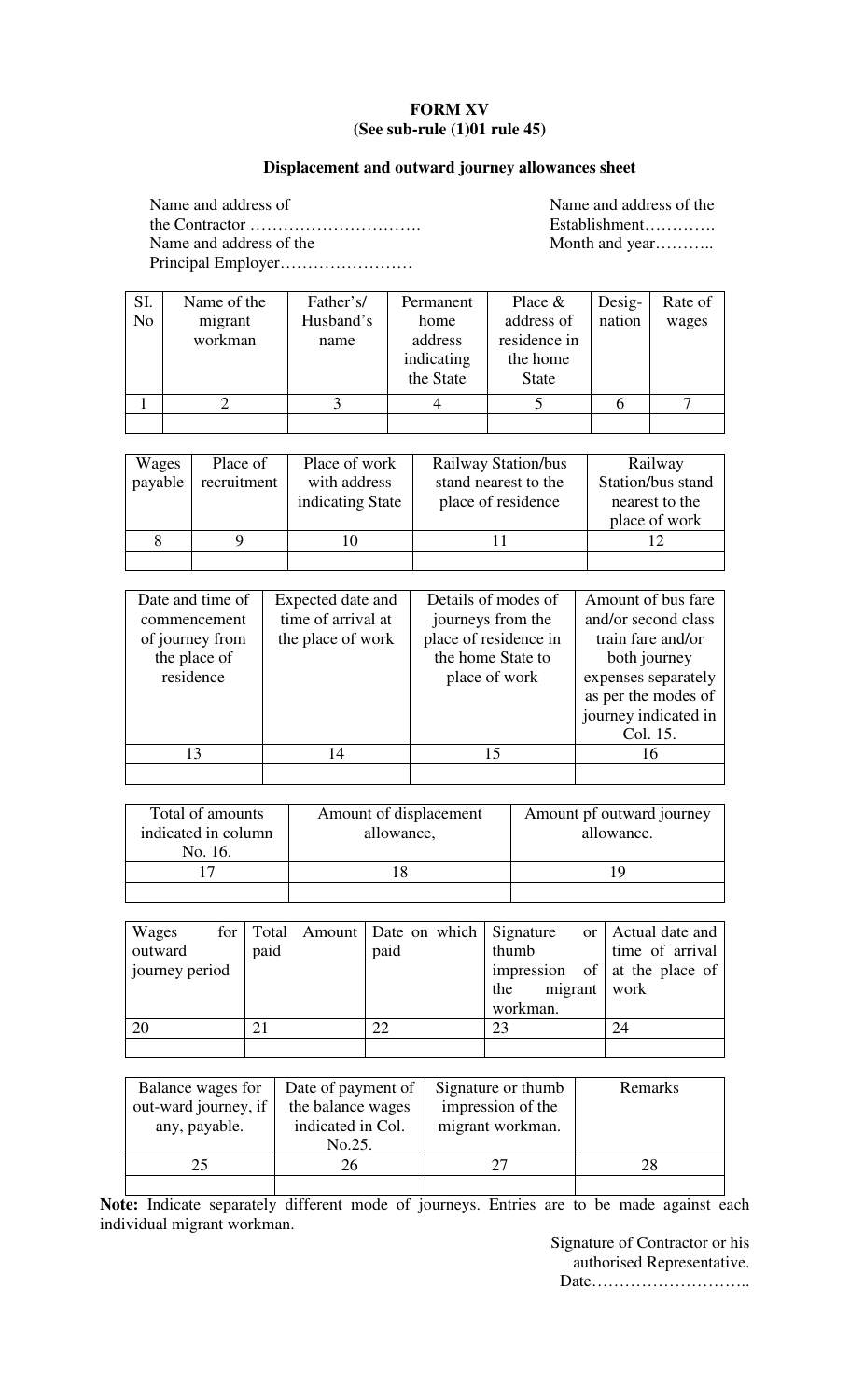## **FORM XVI (See Sub-rule 45)**

#### **Return journey Allowance Register**

Name and address of the Name and address of Contractor…………………….. Establishment…………….. Name & address of the Month and year………….. Principal Employer…………………

| Sl. | Name of the     | Father's/Husband's | Permanent home     | Place & address |
|-----|-----------------|--------------------|--------------------|-----------------|
| No. | migrant workman | name.              | address indicating | of residence in |
|     |                 |                    | the State.         | the home State. |
|     |                 |                    |                    |                 |
|     |                 |                    |                    |                 |

| Designation | Rate  | Place | Railway Station/bus  | Railway Station/bus stand    |
|-------------|-------|-------|----------------------|------------------------------|
|             | of    | of    | stand nearest to the | nearest to the place of      |
|             | wages | work  | place of work.       | residence in the home State. |
|             |       |       |                      |                              |
|             |       |       |                      |                              |

| Date and time   | <b>Expected</b> date | Expected modes of     | Amounts of bus fare/or     |
|-----------------|----------------------|-----------------------|----------------------------|
| οf              | and time of          | journeys from the     | second class train fare    |
| commencement    | arrival at the       | place of work to      | and/or other journey       |
| of journey from | residence in         | place of residence in | expenses, separately as    |
| the place of    | Home State.          | the home State.       | per expected modes of      |
| work            |                      |                       | journeys Indicated in col. |
|                 |                      |                       | $No.13.*$                  |
|                 | $12^{\circ}$         | 13                    | 14                         |
|                 |                      |                       |                            |

| Total amounts<br>indicated in<br>column No.14. | Accounts of return<br>journey allowance | wages for return<br>journey period | Total amount paid |
|------------------------------------------------|-----------------------------------------|------------------------------------|-------------------|
|                                                |                                         |                                    |                   |
|                                                |                                         |                                    |                   |

| Date on which paid. | Signature/thumb impression of | <b>Remarks</b> |
|---------------------|-------------------------------|----------------|
|                     | the migrant workman           |                |
|                     |                               |                |
|                     |                               |                |

\* indicate separately different modes of journey.

**Note:** Entries are to be made against each individual inter-State migrant workman.

Signature of the Contractor or his authorised Representative Date………………………...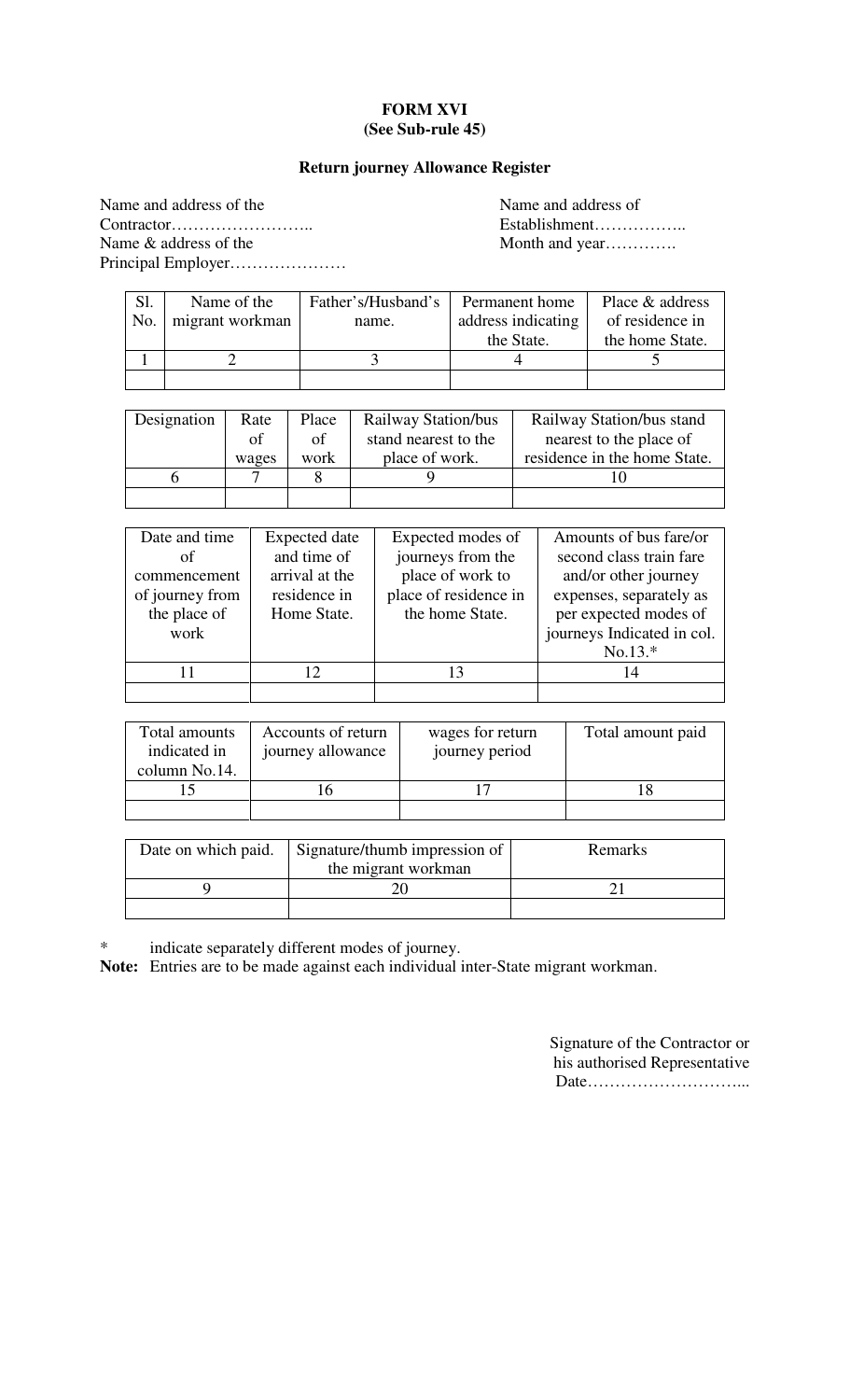## **FORM XVII (See Clause (a) of sub-rule (2) of rule 46)**

## **Muster Roll**

Name and address of Name and address of the Establishment

Contractor …………………….. in/under which migrant workmen are

Employed ……………………………

Nature and Location of Name and address of the Principal

work ………………………….. Employer ……………………………

| $\mathbf{C}$ T | Name of the     | Fathers/Husbands | <b>Sex</b> | Dates | Remarks |
|----------------|-----------------|------------------|------------|-------|---------|
| No.            | migrant workman | name             |            | 2 3 4 |         |
|                |                 |                  |            |       |         |
|                |                 |                  |            |       |         |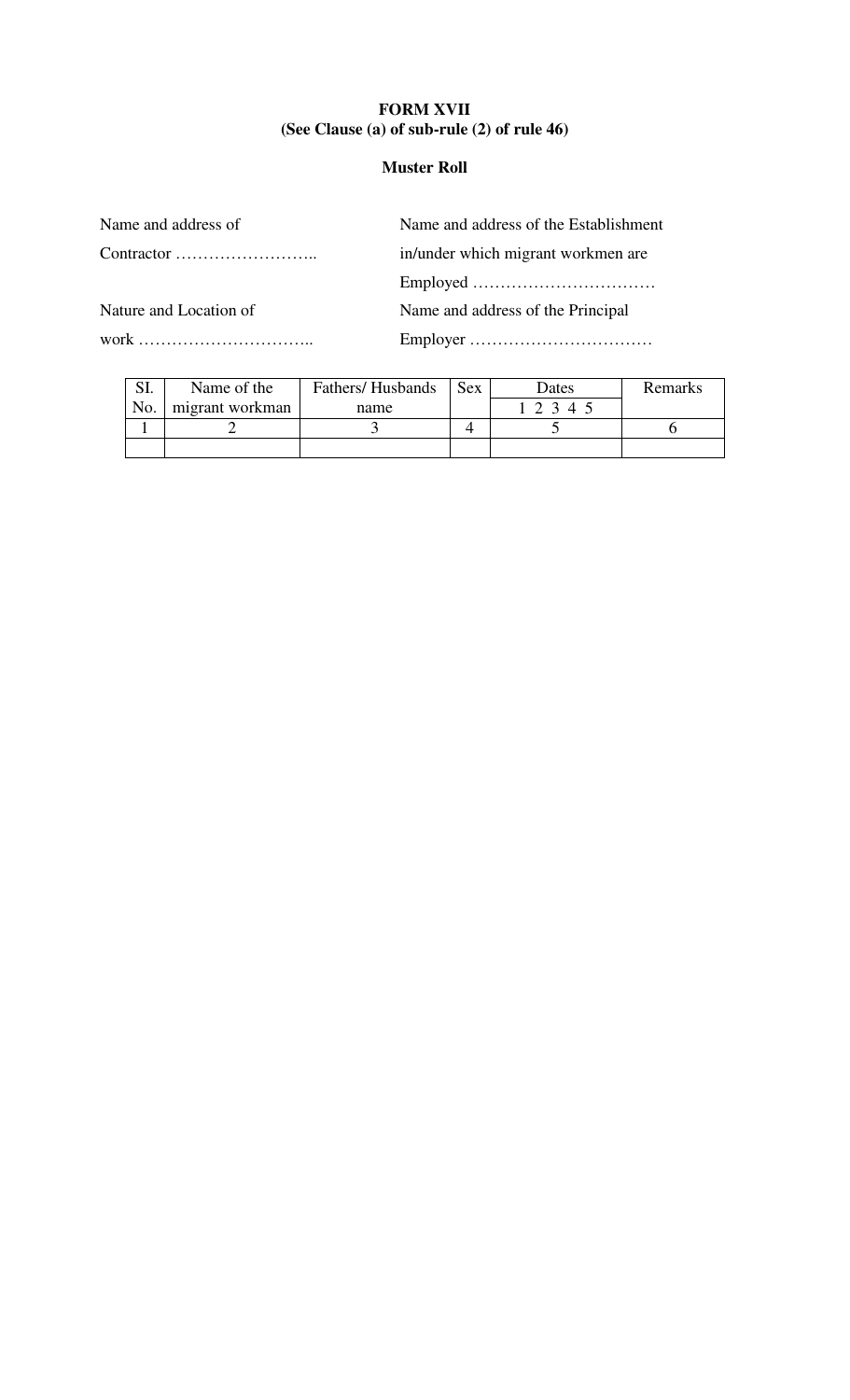## **FORM XVIII (See Clause (a) of sub-rule (2) of rule 46)**

## **Register of wages**

Wage period …………………………

Name and address of Name and address of the Establishment Contractor …………………….. in/under which migrant workmen are employed ……………………………

Nature and Location Name and address of the Principal

of work …………………………. Employer …………………………….

| SI. | Name of inter- | Serial No. in the | Designation/ | No. of days | Units of |
|-----|----------------|-------------------|--------------|-------------|----------|
| No. | State migrant  | register          | nature of    | worked.     | work     |
|     | workman        |                   | work         |             | done.    |
|     |                |                   |              |             |          |
|     |                |                   |              |             |          |

| Daily-rate of       |                       | Amount of wages earned |          |                                              |       |  |  |
|---------------------|-----------------------|------------------------|----------|----------------------------------------------|-------|--|--|
| wages/piece<br>rate | <b>Basic</b><br>Wages | Dearness<br>Allowance  | Overtime | Other cash<br>payment (Nature<br>of payment) | Total |  |  |
|                     |                       |                        |          |                                              |       |  |  |
|                     |                       |                        |          |                                              |       |  |  |

| Deducation, if   | Net amount paid   | Signature/Thumb           | Initials of       |
|------------------|-------------------|---------------------------|-------------------|
| any, (in nature) | (to be indicated) | impression of inter-State | Contractor or his |
|                  |                   | migrant workman.          | authorised        |
|                  |                   |                           | representative    |
|                  |                   |                           | I h               |
|                  |                   |                           |                   |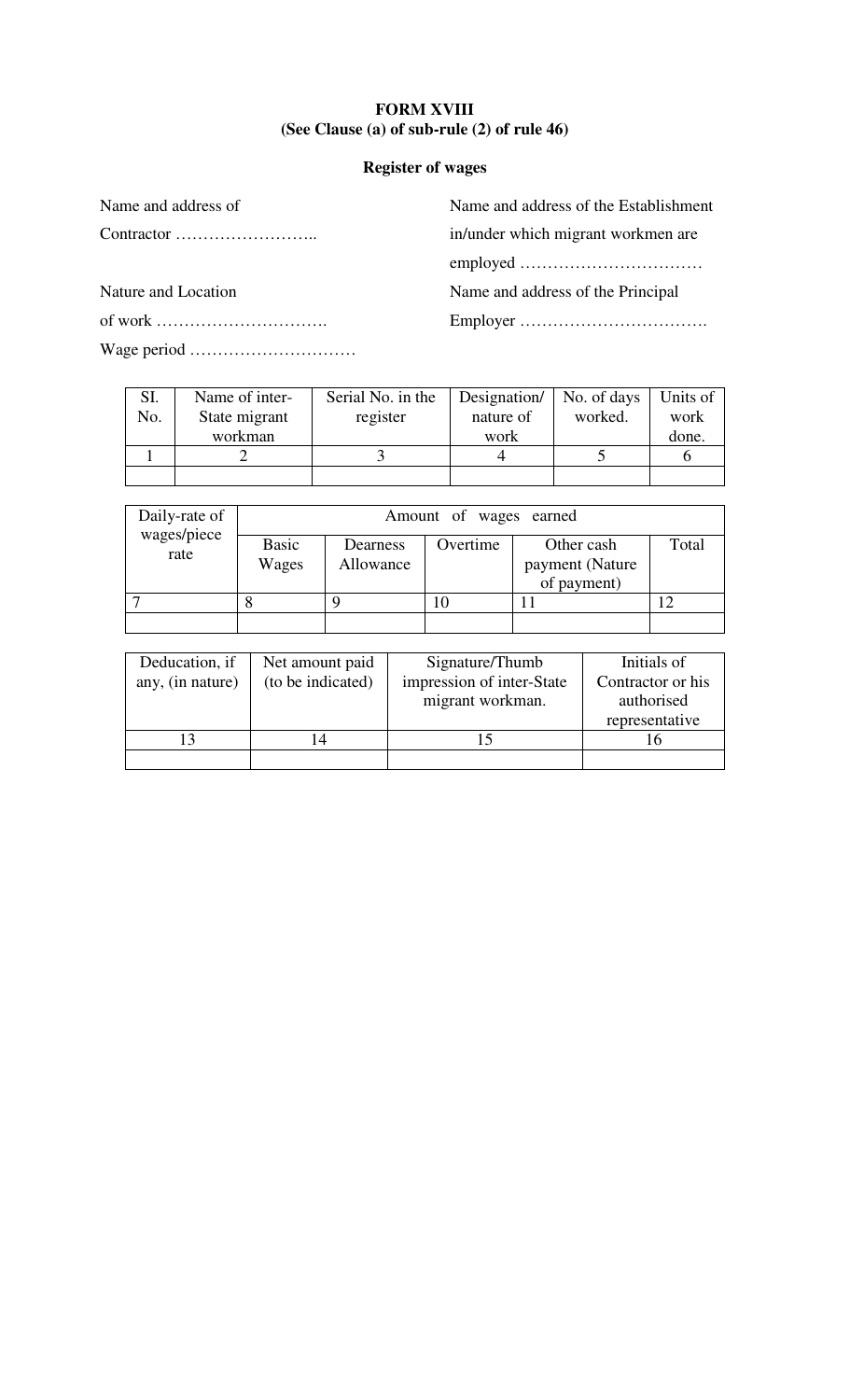## **FORM XIX (See clause (a) of Sub-rule (2) of rule 45)**

## **Register of Deductions for Damage or Loss**

Name and address of Name and address of establishment the Contractor ……………………….. in/under which which inter-State migrant Name & Location of work ………….. workmen are employed ………………… Name and Address of Principal Employer ………………………………..

| SI.<br>No. | Name of inter-<br>State migrant | name | Father's/Husbands   Sex   Designation/Nature<br>of employment | Particulars<br>of damage |
|------------|---------------------------------|------|---------------------------------------------------------------|--------------------------|
|            | workman                         |      |                                                               | or loss.                 |
|            |                                 |      |                                                               |                          |
|            |                                 |      |                                                               |                          |

| Date of | Whether inter-State migrant | Name of person in whose | Amount of |
|---------|-----------------------------|-------------------------|-----------|
| damage  | work-man showed causes      | presence employee's     | deduction |
| or loss | against deduction           | explanation was heard   | imposed   |
|         |                             |                         |           |
|         |                             |                         |           |

| No.of<br>installments | Date of recovery  |                  | Remarks |
|-----------------------|-------------------|------------------|---------|
|                       | First installment | Last installment |         |
|                       |                   |                  |         |
|                       |                   |                  |         |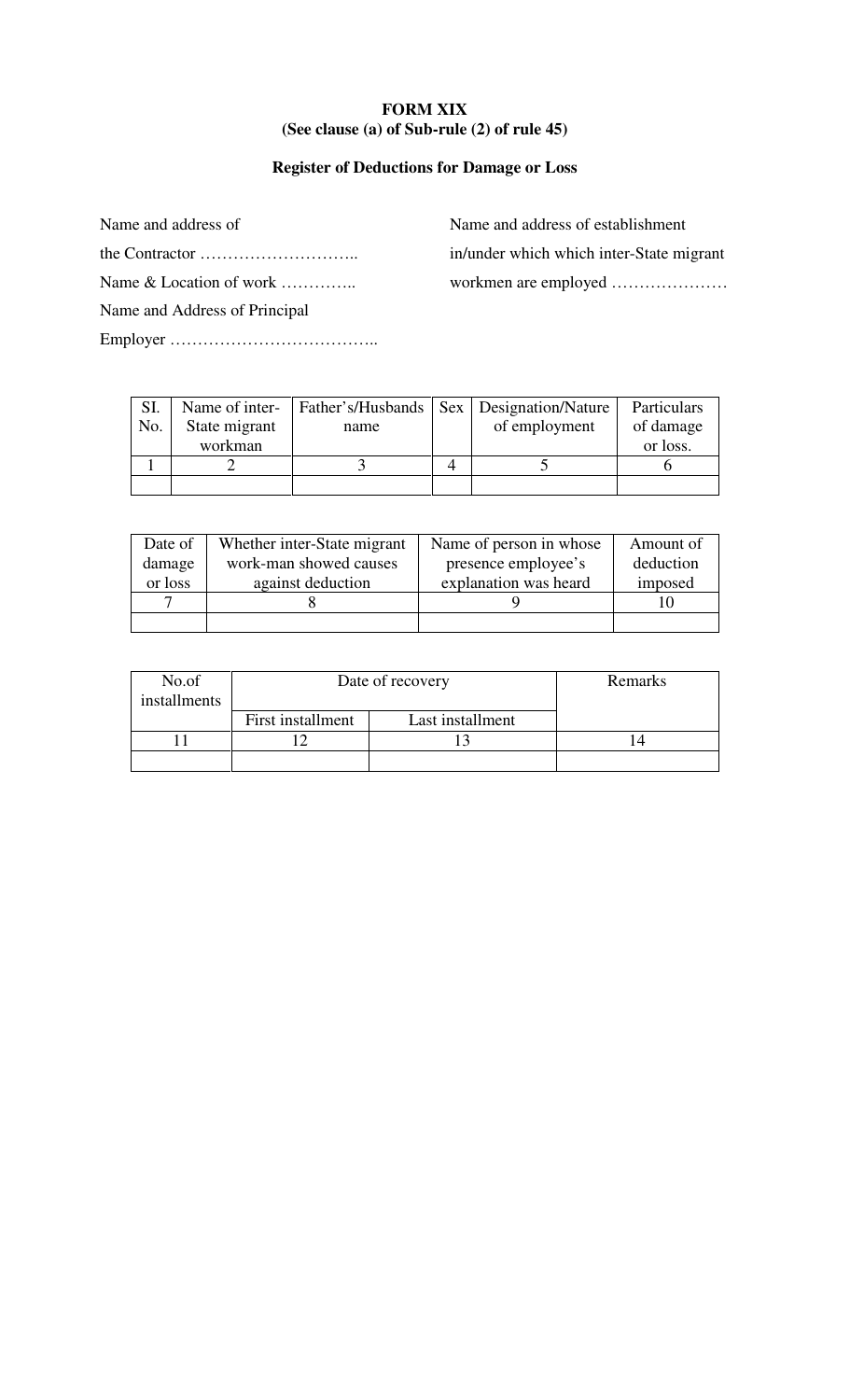## **FORM XX (See clause (a) of Sub-rule (2) of rule 46)**

#### **Register of Fines**

Name and address of the Contractor …………………………………………………… Name and Location of work …………………………………………………………… Name and address of Establishment in/under which inter-State migrant workmen are employed …………………………………………………………………………… Name and Address of Principal Employer ………………………………………………

| SI. | Name of inter- | Father's   | Designation/Nature   Act/Omission |                | Date of |
|-----|----------------|------------|-----------------------------------|----------------|---------|
| No. | State migrant  | /Husband's | of employment                     | for which fine | offence |
|     | workmen        | name       |                                   | imposed        |         |
|     |                |            |                                   |                |         |
|     |                |            |                                   |                |         |

| Whether inter-     | Name of person in | Wages     | Amount  | Date on    | Remarks |
|--------------------|-------------------|-----------|---------|------------|---------|
| State migrant      | whose presence    | periods   | of fine | which fine |         |
| workman showed     | employee's        | and wages | imposed | realised   |         |
| cause against fine | explanation was   | payable   |         |            |         |
|                    | heard             |           |         |            |         |
|                    |                   |           | 10      |            | 12      |
|                    |                   |           |         |            |         |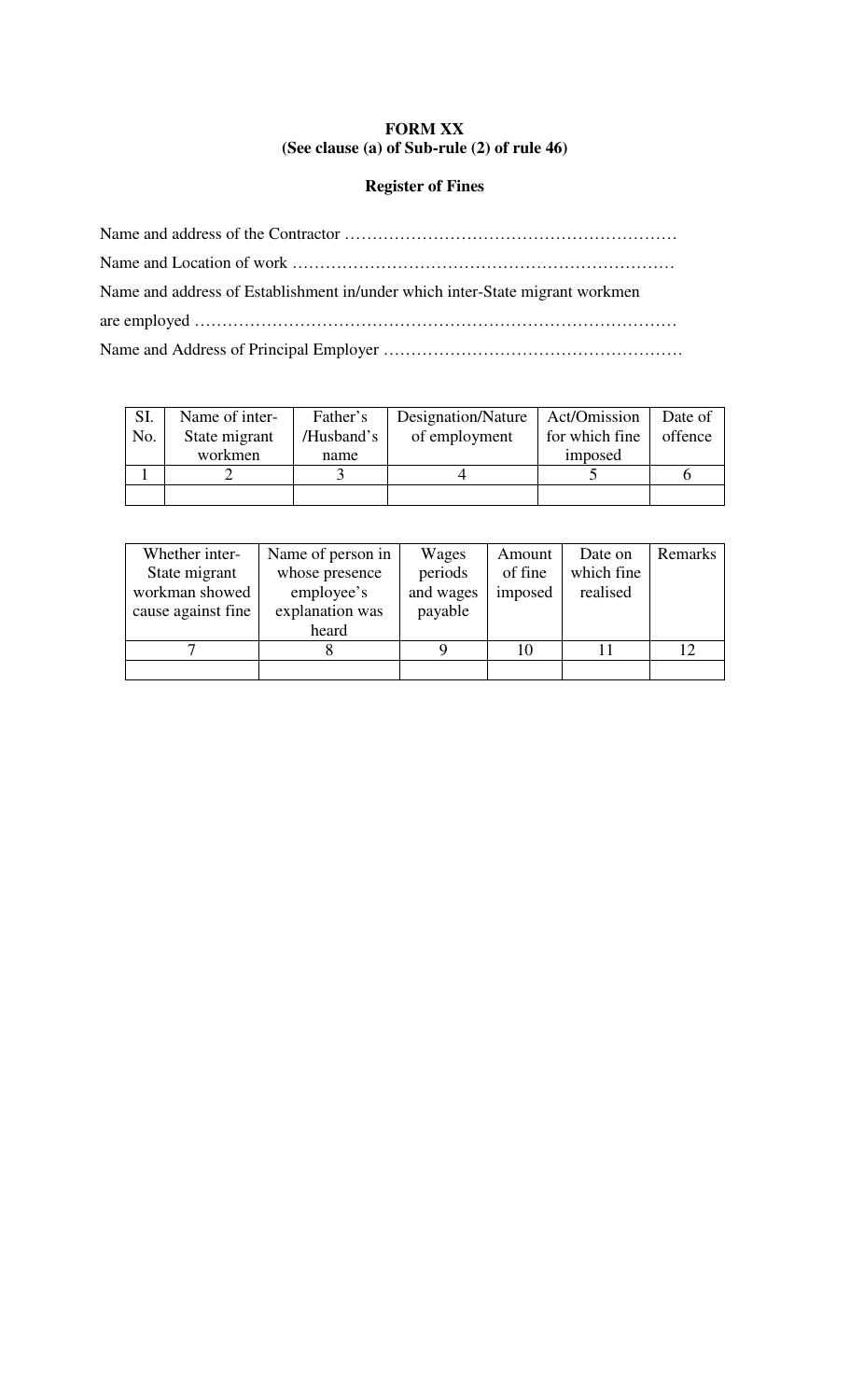## **FORM XXI (See clause 46 (2) (c))**

# **Register of Advance**

| Name and address of Establishment in / under which inte r- State migrant workmen |
|----------------------------------------------------------------------------------|
|                                                                                  |
|                                                                                  |

| SI.            | Name of inter- | Father's/Husb | Nature of   | Wage       | Date and      |
|----------------|----------------|---------------|-------------|------------|---------------|
| N <sub>o</sub> | State migrant  | -and's name   | employment/ | period and | amount of     |
|                | workman        |               | Designation | wages      | advance given |
|                |                |               |             | payable    |               |
|                |                |               |             |            |               |
|                |                |               |             |            |               |

| Purpose $(s)$ for                | No. of    | Date and                           | Date on which | <b>Remarks</b> |
|----------------------------------|-----------|------------------------------------|---------------|----------------|
| which advance<br>installments by |           | amount of each<br>last installment |               |                |
| which advance to<br>made         |           | installment                        | was repaid    |                |
|                                  | be repaid | repaid                             |               |                |
|                                  |           |                                    |               |                |
|                                  |           |                                    |               |                |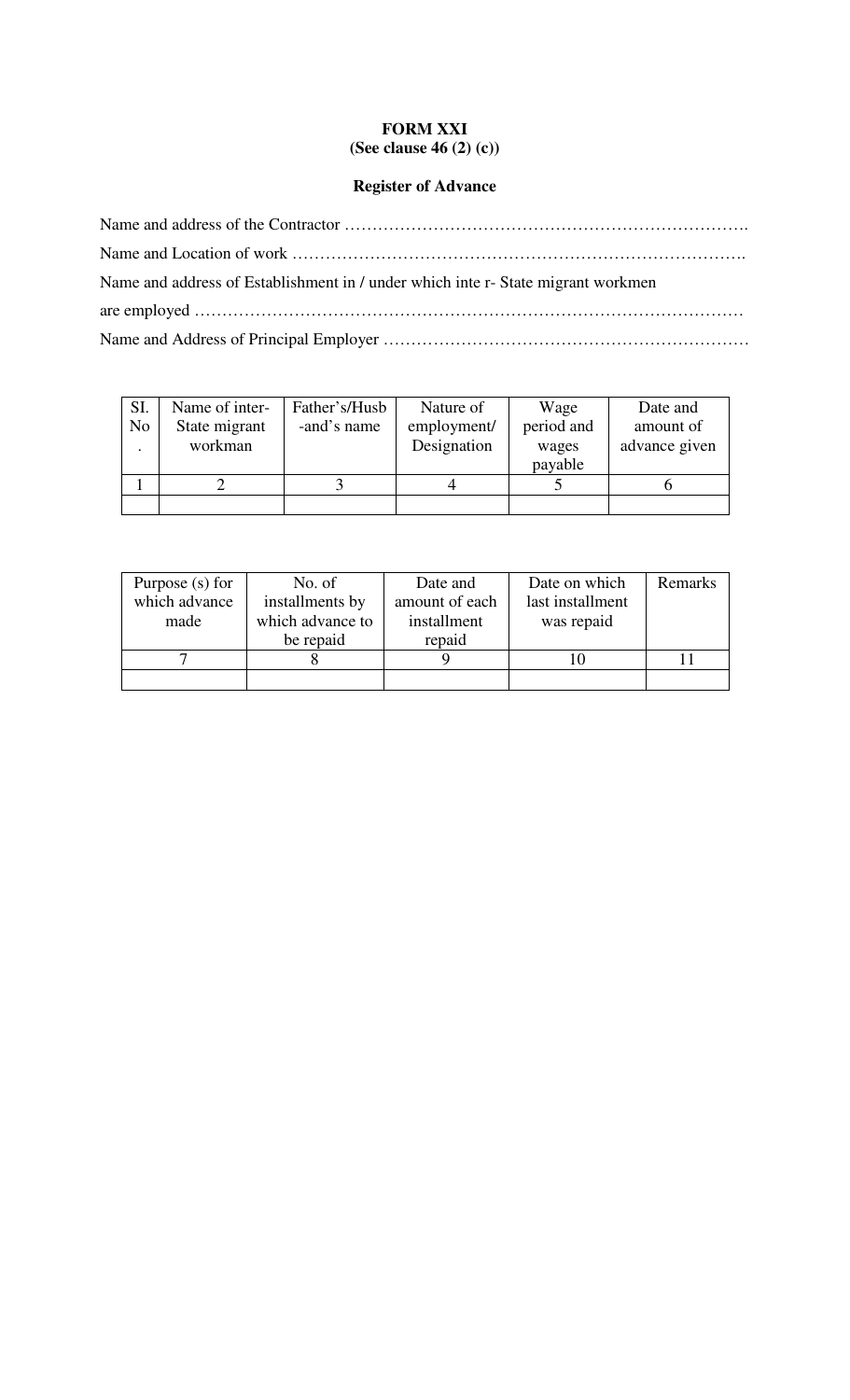## **FORM XXII (See Rule 46 (2) (d))**

## **Register of Overtime**

Name and address of the Contractor ………………………………………………………………. Name and Location of work ………………………………………………………………………. Name and address of Establishment n I under which inter-State migrant workmen are Employed ………………………………………………………………………………………….

| Sl. | Name of     | Father's/Husband's | <b>Sex</b> | Designation/Nature | Date of  |
|-----|-------------|--------------------|------------|--------------------|----------|
| No. | inter-State | name               |            | of employment      | which    |
|     | migrant     |                    |            |                    | overtime |
|     | workman     |                    |            |                    | worked   |
|     |             |                    |            |                    |          |
|     |             |                    |            |                    |          |

| Total overtime<br>Normal |          | Overtime | Overtime | Date on which  | Remarks |
|--------------------------|----------|----------|----------|----------------|---------|
| worked or                | rates of | rate of  | earning  | overtime wages |         |
| production in case       | wages    | wages    |          | overtime wages |         |
| of piece-rated           |          |          |          | Paid           |         |
|                          |          |          |          |                |         |
|                          |          |          |          |                |         |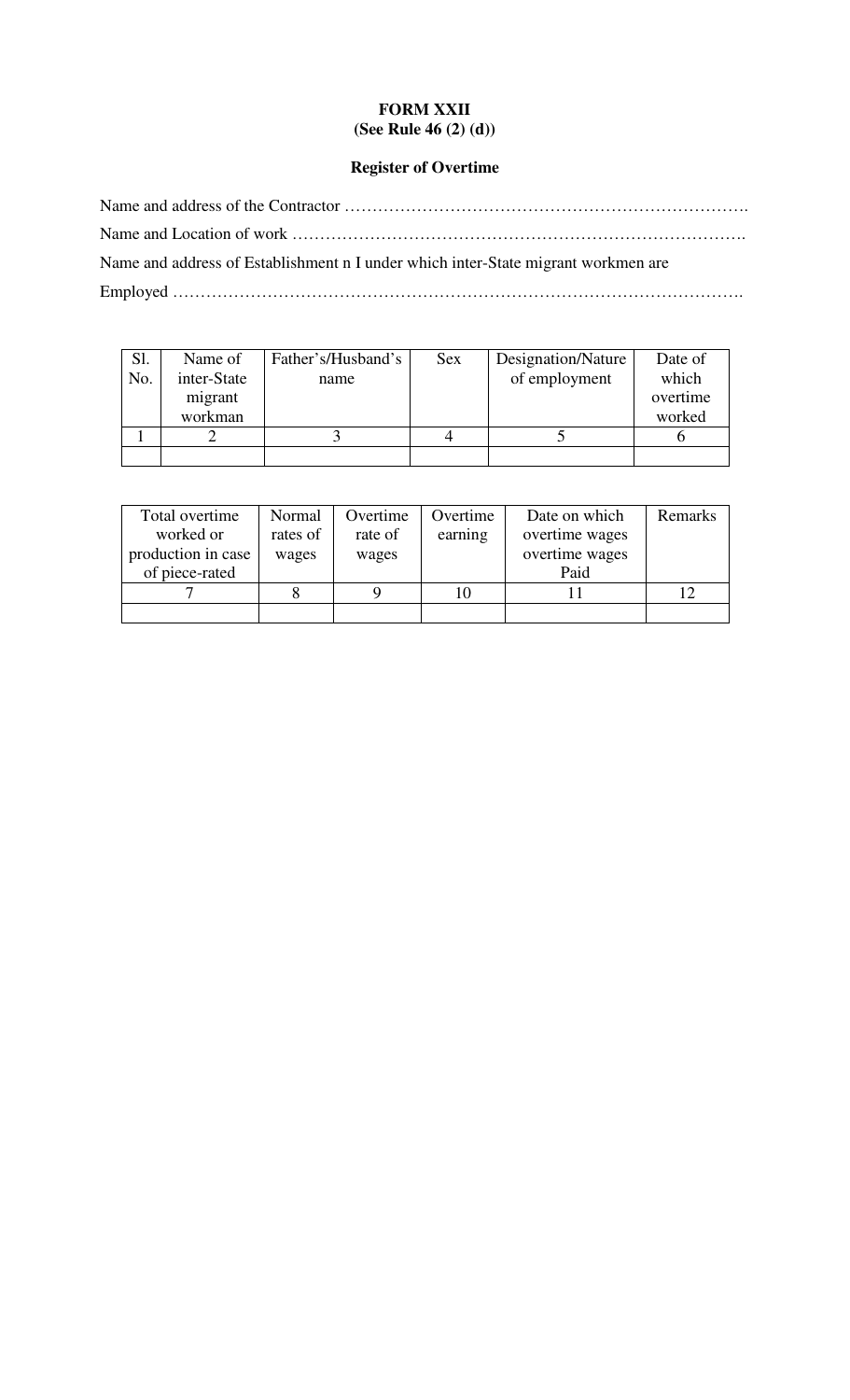## **FORM XXIII (See sub-rule (1) of 50)**

# **Return to be sent by the Contractor to the Licensing officer**

| 1.  | Name and address of the Contractor:                                                |                                                                                  |                                        |  |  |  |  |  |
|-----|------------------------------------------------------------------------------------|----------------------------------------------------------------------------------|----------------------------------------|--|--|--|--|--|
| 2.  | Name and address of the establishment:                                             |                                                                                  |                                        |  |  |  |  |  |
| 3.  | Name and address of the Principal Employer:                                        |                                                                                  |                                        |  |  |  |  |  |
| 4.  |                                                                                    |                                                                                  |                                        |  |  |  |  |  |
| 5.  | No. of days during the half-year on which.                                         |                                                                                  |                                        |  |  |  |  |  |
|     | (a)                                                                                | the establishment of the principal employer had worked                           |                                        |  |  |  |  |  |
|     | (b)                                                                                |                                                                                  |                                        |  |  |  |  |  |
| 6.  | Maximum number of inter-State migrant workmen employed on any day during the half- |                                                                                  |                                        |  |  |  |  |  |
|     | year:                                                                              |                                                                                  |                                        |  |  |  |  |  |
|     | Men<br>Women                                                                       | Children                                                                         | Total                                  |  |  |  |  |  |
| 7.  |                                                                                    | (i) Daily hours of work and spread over:                                         |                                        |  |  |  |  |  |
|     | Whether weekly holiday was observed and on what day:<br>(ii)<br>(a)                |                                                                                  |                                        |  |  |  |  |  |
|     | if so, whether it was paid for:<br>(b)                                             |                                                                                  |                                        |  |  |  |  |  |
|     | (iii)                                                                              | No. of man-hours of overtime worked:                                             |                                        |  |  |  |  |  |
| 8.  | Number of mandays worked by:                                                       |                                                                                  |                                        |  |  |  |  |  |
|     | Men<br>Women                                                                       | Children                                                                         | Total                                  |  |  |  |  |  |
| 9.  | Amount of wages paid:                                                              |                                                                                  |                                        |  |  |  |  |  |
|     | Women<br>Men                                                                       | Children                                                                         | Total                                  |  |  |  |  |  |
|     |                                                                                    | Note: Wages shall not include wages for periods of outwords and return journeys. |                                        |  |  |  |  |  |
| 10. | Amounts of deductions from wages, if any:                                          |                                                                                  |                                        |  |  |  |  |  |
|     | Men<br>Women                                                                       | Children                                                                         | Total                                  |  |  |  |  |  |
| 11. | Amount of displacement allowance paid:                                             |                                                                                  |                                        |  |  |  |  |  |
|     | Women<br>Men                                                                       | Children                                                                         | Total                                  |  |  |  |  |  |
| 12. | Amount of outward journey allowance paid:                                          |                                                                                  |                                        |  |  |  |  |  |
|     | Women<br>Men                                                                       | Children                                                                         | Total                                  |  |  |  |  |  |
| 13. | Amount of wages for outward journeys period paid:                                  |                                                                                  |                                        |  |  |  |  |  |
|     | Men<br>Women                                                                       | Children                                                                         | Total                                  |  |  |  |  |  |
| 14. | Amount of return journey allowance paid:                                           |                                                                                  |                                        |  |  |  |  |  |
|     | Women<br>Men                                                                       | Children                                                                         | Total                                  |  |  |  |  |  |
| 15. | Amount of wages for return journeys period paid:                                   |                                                                                  |                                        |  |  |  |  |  |
|     | Women<br>Men<br>Children<br>Total                                                  |                                                                                  |                                        |  |  |  |  |  |
| 16. | Whether the following have been provided:                                          |                                                                                  |                                        |  |  |  |  |  |
|     | Residential accommodation;<br>(i)                                                  | (ii)                                                                             | Protective clothing:                   |  |  |  |  |  |
|     | (iii)<br>Canteen;<br>Latrines and Urinals;                                         | (iv)                                                                             | Rest-room;                             |  |  |  |  |  |
|     | (v)<br>Creche;                                                                     | (vi)<br>(viii)                                                                   | Drinking water;<br>Medical facilities; |  |  |  |  |  |
|     | (vii)<br>First Aid<br>(ix)                                                         |                                                                                  |                                        |  |  |  |  |  |
|     |                                                                                    |                                                                                  |                                        |  |  |  |  |  |

(If the answer is 'Yes' state briefly nature/standards provided)

Place …………………. Signature of Contractor. Date…………………….